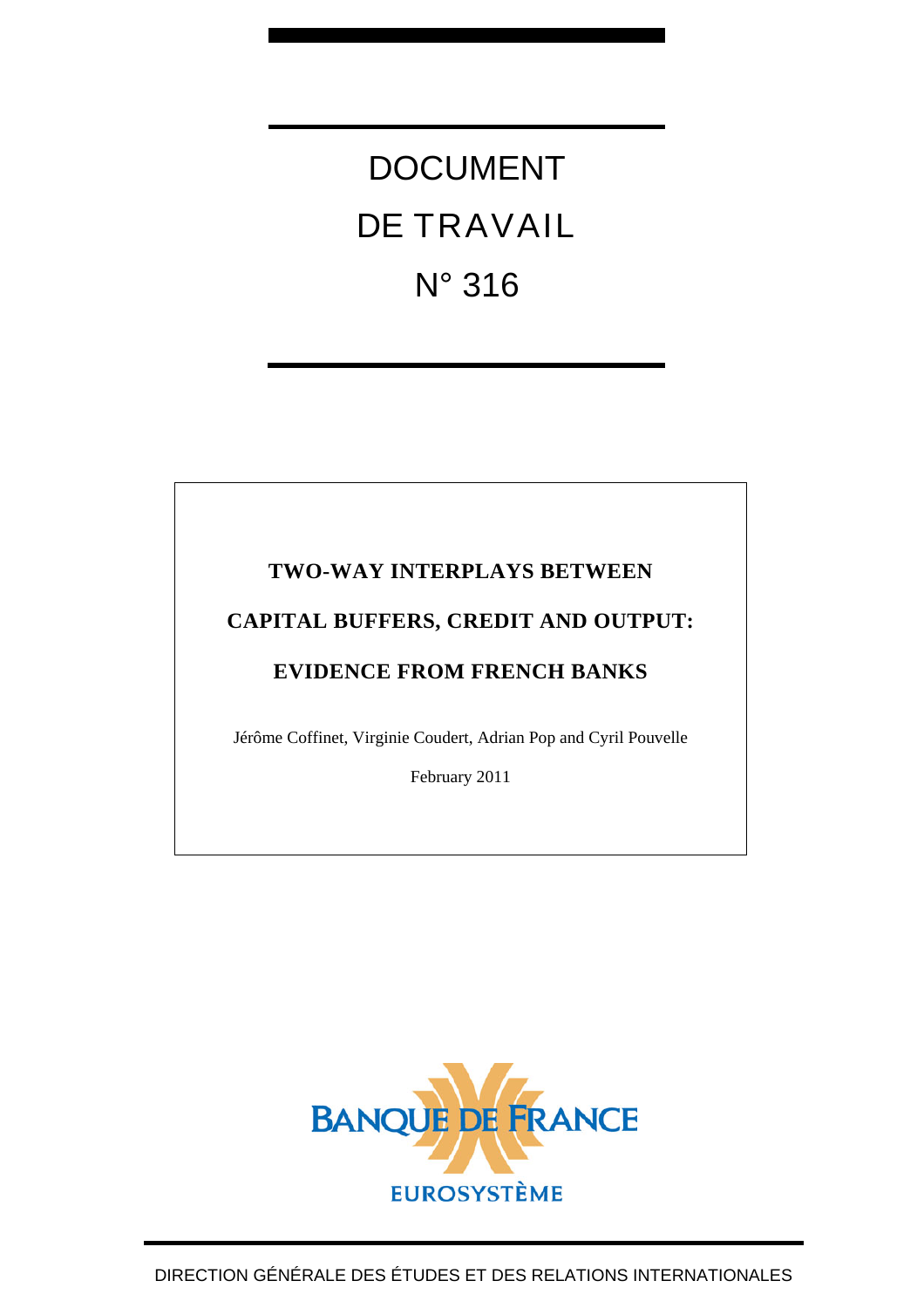# DIRECTION GÉNÉRALE DES ÉTUDES ET DES RELATIONS INTERNATIONALES

# **TWO-WAY INTERPLAYS BETWEEN CAPITAL BUFFERS, CREDIT AND OUTPUT: EVIDENCE FROM FRENCH BANKS**

Jérôme Coffinet, Virginie Coudert, Adrian Pop and Cyril Pouvelle

February 2011

Les Documents de travail reflètent les idées personnelles de leurs auteurs et n'expriment pas nécessairement la position de la Banque de France. Ce document est disponible sur le site internet de la Banque de France « [www.banque-france.fr](http://www.banque-france.fr/) ».

Working Papers reflect the opinions of the authors and do not necessarily express the views of the Banque de France. This document is available on the Banque de France Website "[www.banque-france.fr](http://www.banque-france.fr/)".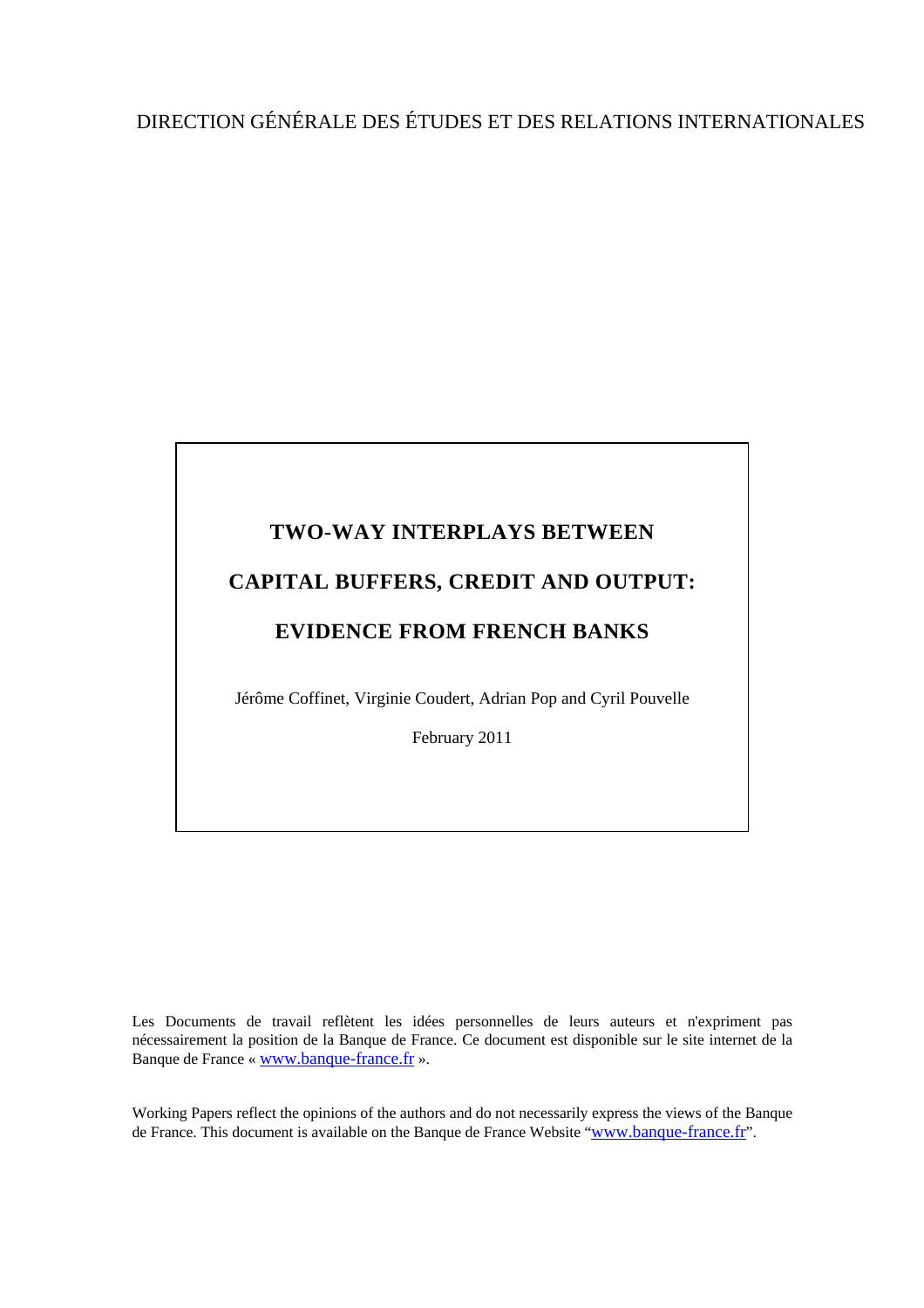# TWO-WAY INTERPLAYS BETWEEN CAPITAL BUFFERS, CREDIT AND OUTPUT: EVIDENCE FROM FRENCH BANKS\*

Jérôme Coffinet<sup>1</sup>, Virginie Coudert<sup>2</sup>, Adrian Pop<sup>3</sup> and Cyril Pouvelle<sup>4</sup>

 $\overline{a}$ 

<sup>\*</sup> The opinions expressed in this paper are solely those of the authors and do not necessarily represent those of the Banque de France or the French Prudential Supervisory Authority. The authors thank Patrick Sevestre, Vincent Bouvatier, the participants in the workshop of the Basel Committee Research Task Force Group on Transmission Channels held in Paris on 15-16 June 2010, in an internal workshop at the Banque de France and in the Banking Research Seminar at University Paris Ouest –Nanterre for their useful comments.

<sup>&</sup>lt;sup>1</sup> Banque de France – Financial Stability Directorate. Realized while at the French Prudential Supervisory Authority.

<sup>&</sup>lt;sup>2</sup> Banque de France – Financial Stability Directorate, University of Paris Ouest – Nanterre and CEPII.

<sup>&</sup>lt;sup>3</sup> University of Nantes (LEMNA). This research project was conducted while Adrian Pop was consultant to the French Prudential Supervisory Authority.

<sup>4</sup> Banque de France – Financial Stability Directorate.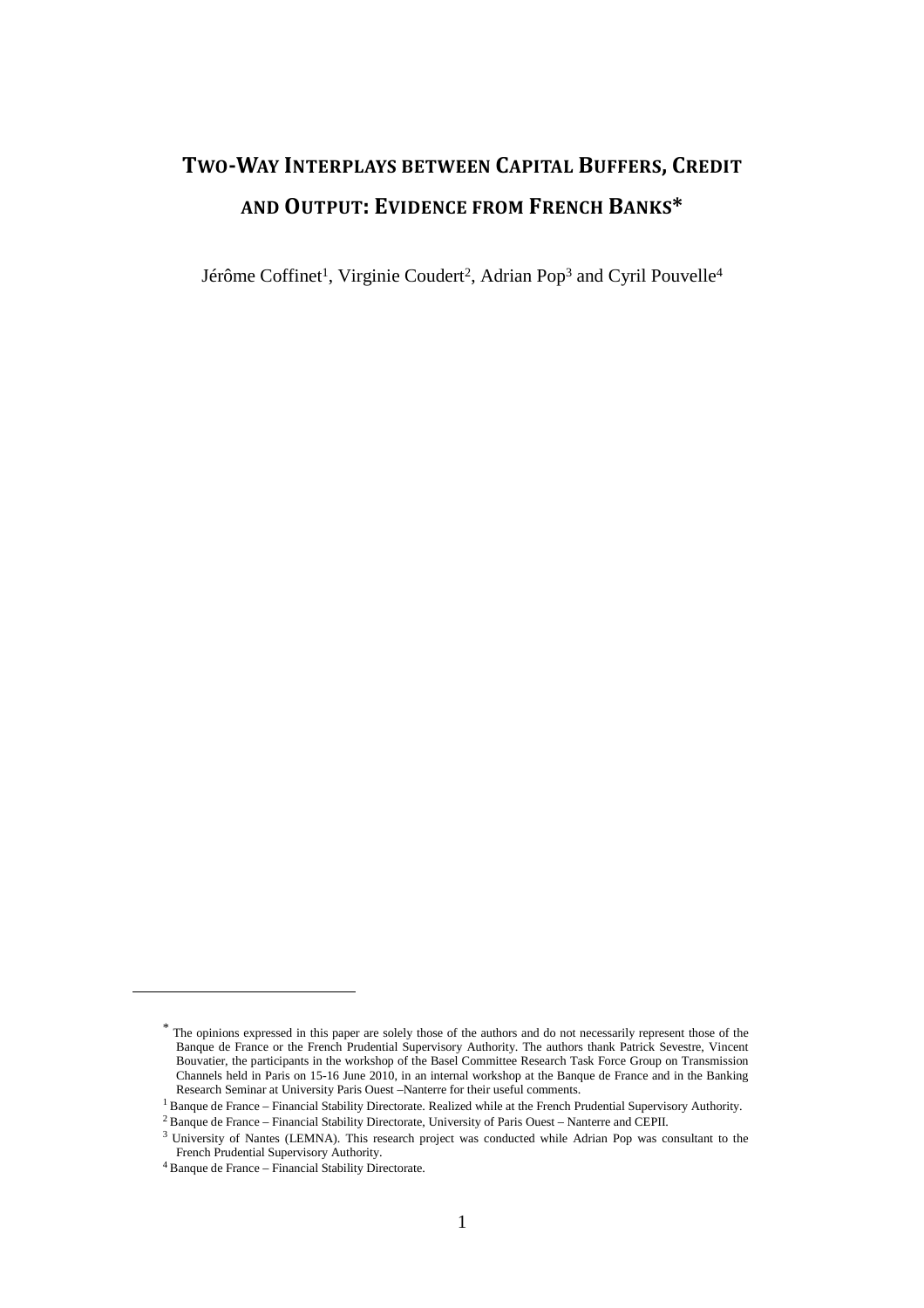#### **Abstract**

We assess the extent to which capital buffers (the capital banks hold in excess of the regulatory minimum) exacerbate rather than reduce the cyclical behavior of credit. We empirically study the relationships between output gap, capital buffers and loan growth with firm-level data for French banks over the period 1993—2009. Our findings reveal that bank capital buffers intensify the cyclical credit fluctuations arising from the output gap developments, all the more as better quality capital is considered. Moreover, by performing Granger causality tests at the bank level, we find evidence of a two-way causality between capital buffers and loan growth, pointing to mutually reinforcing mechanisms. Overall, those empirical results lend support to a countercyclical financial regulation that focuses on highestquality capital and aims at smoothing loan growth.

**Keywords**: Bank Capital Regulation, Procyclicality, Capital Buffers, Business Cycle Fluctuations, Basel III

**JEL codes**: G28, G21

#### **Résumé**

Nous évaluons dans quelle mesure les coussins en capital (le capital que les banques détiennent au-dessus du minimum réglementaire) amplifient plutôt que réduisent le comportement cyclique du crédit. Nous étudions empiriquement les relations entre la croissance économique, les coussins en capital et la distribution de crédit à partir de données individuelles sur les banques françaises au cours de la période 1993—2009. Nos résultats montrent que le capital bancaire amplifie les fluctuations du crédit résultant du cycle économique, et ce d'autant plus que le capital considéré est de meilleure qualité. Par ailleurs, en conduisant des tests de causalité de Granger au niveau de chaque banque, nous mettons en évidence une double causalité entre coussins en capital et croissance du crédit, ce qui met en évidence des mécanismes se renforçant mutuellement. Dans l'ensemble, ces résultats empiriques plaident pour une réglementation financière contracyclique qui se fonde sur le capital de meilleure qualité et qui tend à lisser la croissance du crédit.

**Mots clés** : Réglementation du capital bancaire, Procyclicité, Coussins en capital, Fluctuations économiques, Bâle 3

**JEL codes**: G28, G21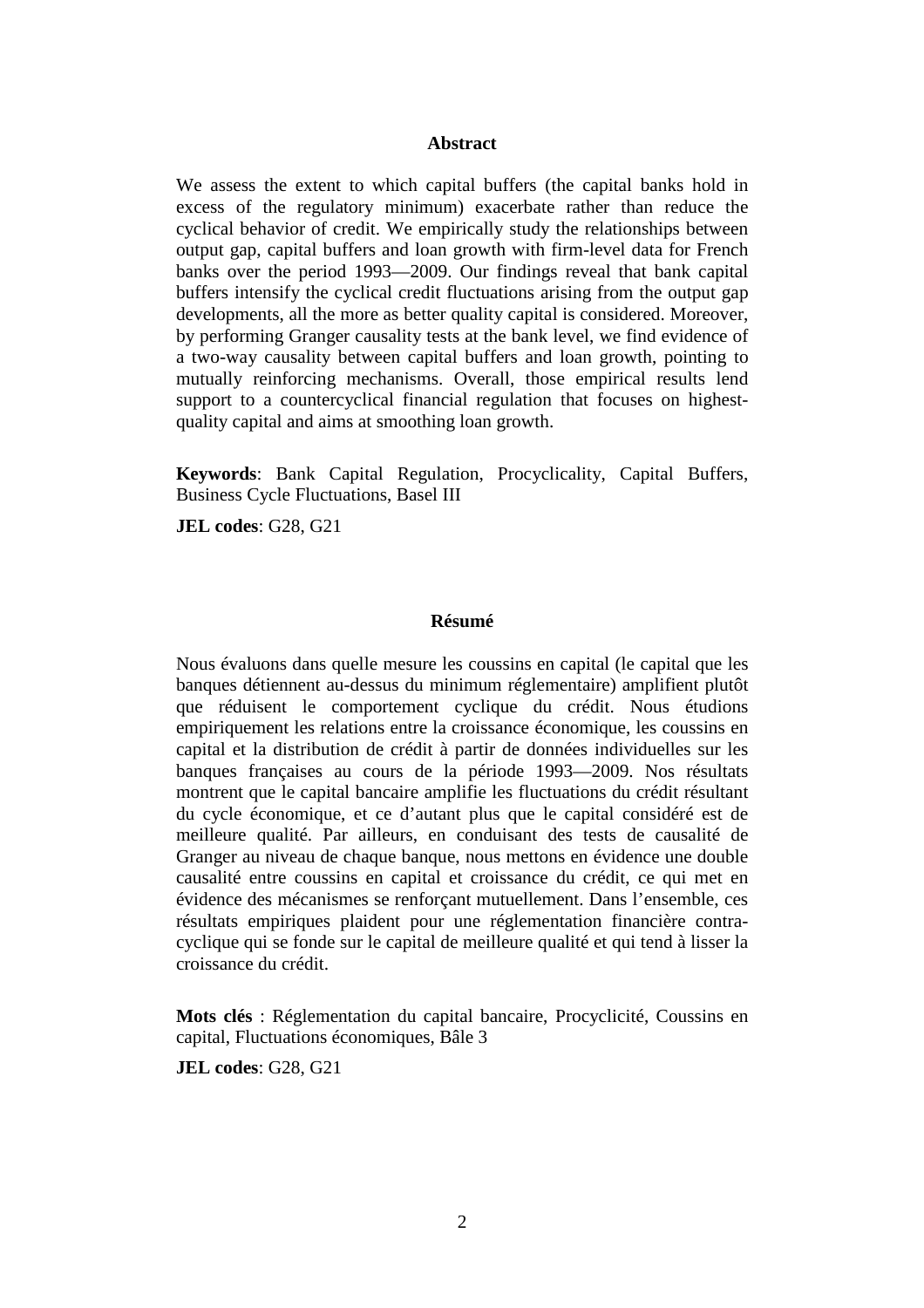## **1. Introduction**

A puzzling fact about the global financial crisis that broke out in the early Summer 2007 is the disproportion between the restrained losses from actual defaults of US subprime borrowers, on the one hand, and the huge writeoffs reported by financial institutions as well as the large-scale real effects on the world economy, on the other hand. This sharp discrepancy constitutes a clear exemplification of financial intermediation being an inherently procyclical activity. As explained by Borio *et al.* (2001) and Lowe (2002), during economic expansions, financial institutions are more willing to take risks, credit markets are more prone to competition, credit spreads, risk premia and other measures of risk aversion approach low levels and the access to credit becomes easier as collateral values are rising. Conversely, in recessions, banks and other financial institutions are weaker, more conservative, and credit declines as net worth and collateral values erode, thus exacerbating business cycles.

In the aftermath of the current financial crisis, supervisors and public authorities have closely monitored the transmission channels through which bank distress might spill over to the real economy, worsening the downturn and dampening the recovery to come. One of these mechanisms involves the lending capacity of banks and the fear of a 'credit crunch', in which a sharp decrease in bank capital would result in banks squeezing credit distribution to maintain their capital ratios, leading to a credit rationing that would harm economic growth.

Undoubtedly, this is the main reason why capital injections by public authorities were conditionally granted, subject to firm commitments by financial institutions to neither cut dramatically their loan distribution, nor tighten too severely their credit conditions. Within the context of imminent exit strategies – i.e. the fact that public authorities would withdraw the capital they injected in banks' balance-sheets during the crisis – the underlying pro-cyclical mechanisms are gaining wide and renewed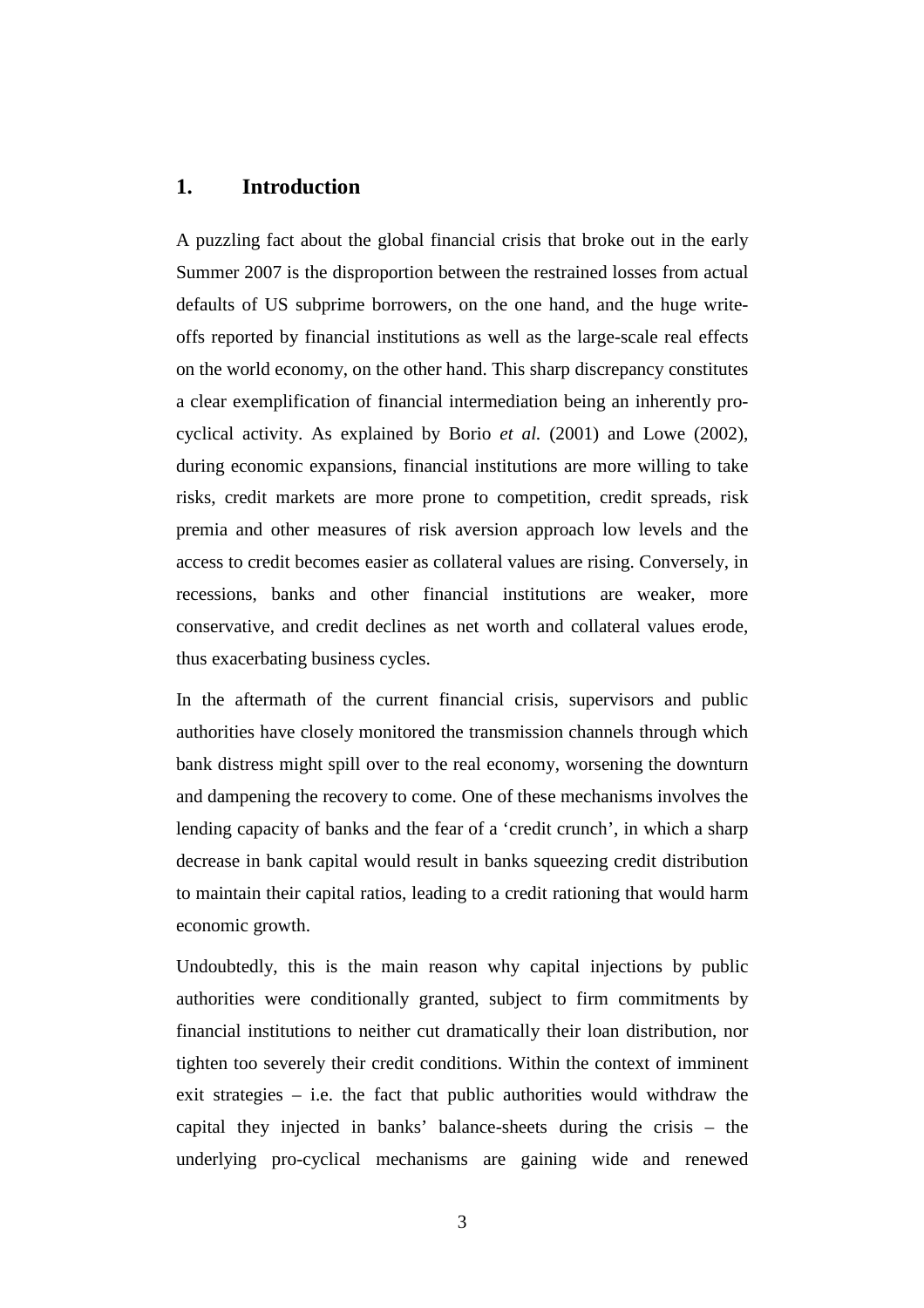momentum. Since the G20 Washington Summit in November 2008, international political and regulatory bodies have focused attention on procyclicality and policies to mitigate its outsized effects.5 For instance, the then Financial Stability Forum (FSF), which became the Financial Stability Board subsequently, set up in 2008 three working groups that analyzed the various facets of pro-cyclicality (e.g. FSF, 2009). The Basel Committee on Banking Supervision (BCBS) has been developing policy measures to mitigate pro-cyclicality (BIS, 2008; Andritzky *et al.*, 2009). It is also worth noting that the so-called "Capital Reform Proposal" launched by the BCBS in the mid-December 2009 contains a full package of measures to promote a more countercyclical capital adequacy framework, including the build-up of capital buffers, as well as incentives to implement forward-looking loan loss provisioning based on expected losses (BCBS, 2009). At the international level, a broad consensus has been reached that addressing pro-cyclicality is a key component of a sound macro-prudential policy.

In this paper, we assess the two-way interplays between bank capital buffers, lending and economic growth, and examine the extent to which capital buffers might be considered as procyclical. By definition, capital buffers denote the excess capital banks hold above the minimum regulatory level. In contrast to a *cyclical* variable, which follows and is mainly driven by the business cycle fluctuations, a *procyclical* variable is supposed to drive and magnify the fluctuations of economic activity. The results reported in this paper provide analytical and empirical background to the current policy debate on the introduction of countercyclical capital buffers in the future "Basel III" package and, more generally, on the procyclical impact of the Basel regulatory framework.<sup>6</sup>

l

<sup>&</sup>lt;sup>5</sup> See also the Position Paper on a countercyclical capital buffer published by the CEBS in July 2009 (CEBS, 2009).

<sup>&</sup>lt;sup>6</sup> The Basel Committee's response to the global financial crisis includes a proposal that requires banks to hold (countercyclical) capital buffers above the minimum capital requirements imposed by regulators. According to the Committee, such buffers should be built up during economic expansions and drawn down throughout significant sector-wide downturns. Interestingly, if capital falls below some pre-specified "buffer ranges" -- but it is still above the minimum regulatory level -- the bank would be subject to capital distribution constraints, restrictions on dividend payouts or constraints on employee bonus payments.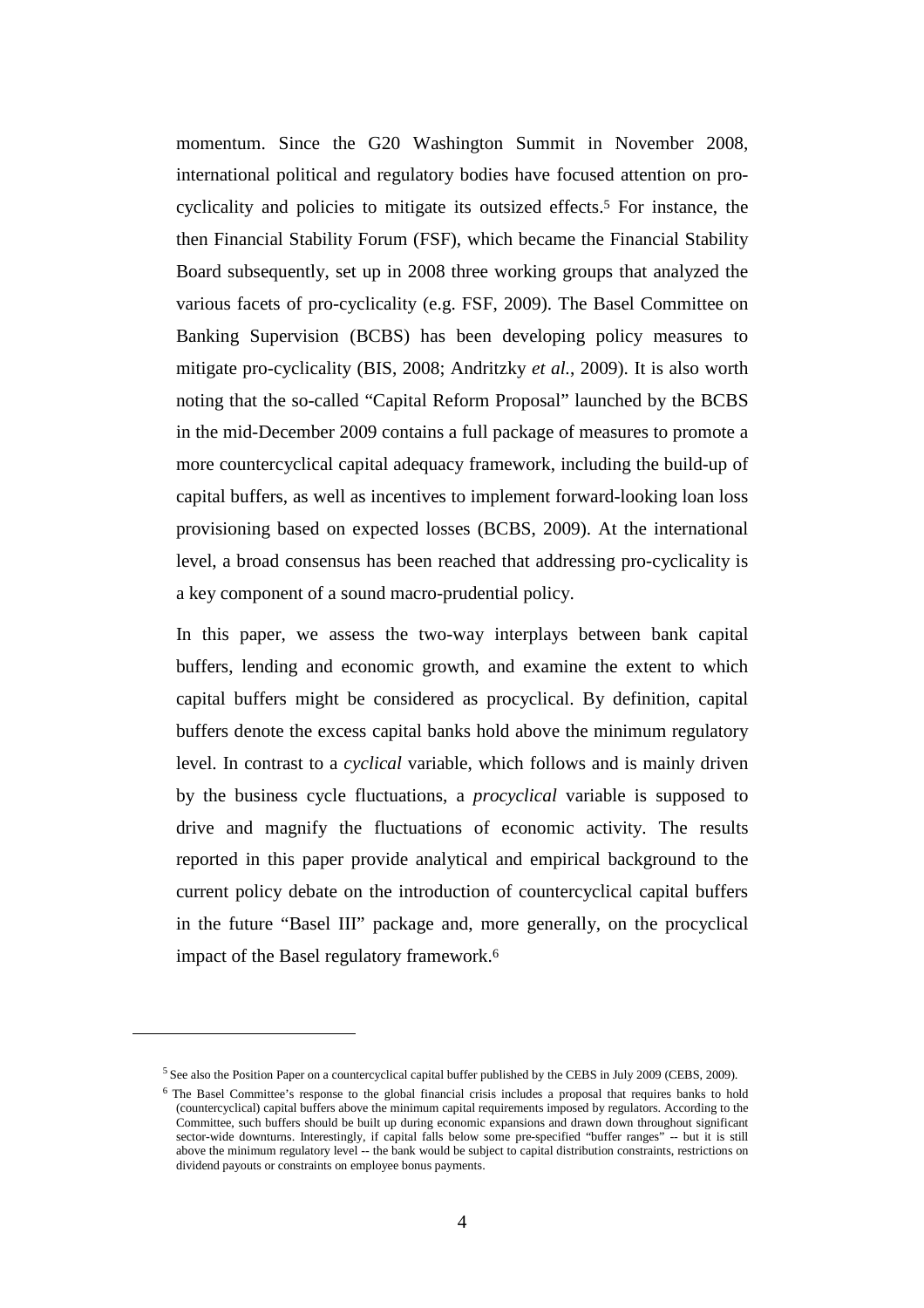The present paper contributes to and extends the existing literature on the procyclicality of bank capital in at least two important ways.

*First*, the paper reports empirical evidence for French banks, based on both panel data econometric estimations and Granger causality tests. The focus on France is relevant to the procyclicality literature because bank lending is by far the prevailing form of external finance in this country. Consequently, reductions in lending when bank capital is eroded are likely to have more harmful economic effects than in other, market-oriented, financial systems, where borrowers may alternatively tap the financial markets or deal with other financial intermediaries. Moreover, the "procyclical leverage" hypothesis documented by Adrian and Shin (2010) on US data does not seem to hold equally for *all* industrialized countries (Panetta et al., 2009).<sup>7</sup> Particularly, while banks and financial institutions headquartered in the US and the UK do exhibit a significant *positive* correlation between asset prices and (marked-to-market) leverage, in France and some other few countries the correlation is *negative*. Consequently, there seems to be considerable scope for examining the procyclicality of bank capital outside the US, particularly in countries where the relationship between changes in total assets and changes in leverage is reversed.

*Second*, the paper reports empirical evidence based on both panel data econometric estimations and Granger causality tests. The primary aim of the panel estimations is to assess the build-up of capital buffers throughout the cycle and their impact on bank lending behavior. Precisely, we estimate two relationships: (*i*) the empirical effect of economic growth on capital buffers and (*ii*) the impact of capital buffers on loan growth. An important feature of the present paper is to look not only at the total capital buffer, but also at the buffers composed of higher-quality capital: Tier 1 capital and core Tier 1 capital. We then investigate the Granger-type causality between bank capital buffers and loan growth at the bank level. To our knowledge, the

 $\overline{a}$ 

<sup>7</sup> Adrian and Shin (2010) lend empirical support to the thesis that banks tend to adjust their capital allocation decisions and balance sheets in order to attain some target levels of leverage. Consequently, a negative shock that erodes capital may reduce bank lending and exacerbate the procyclicality.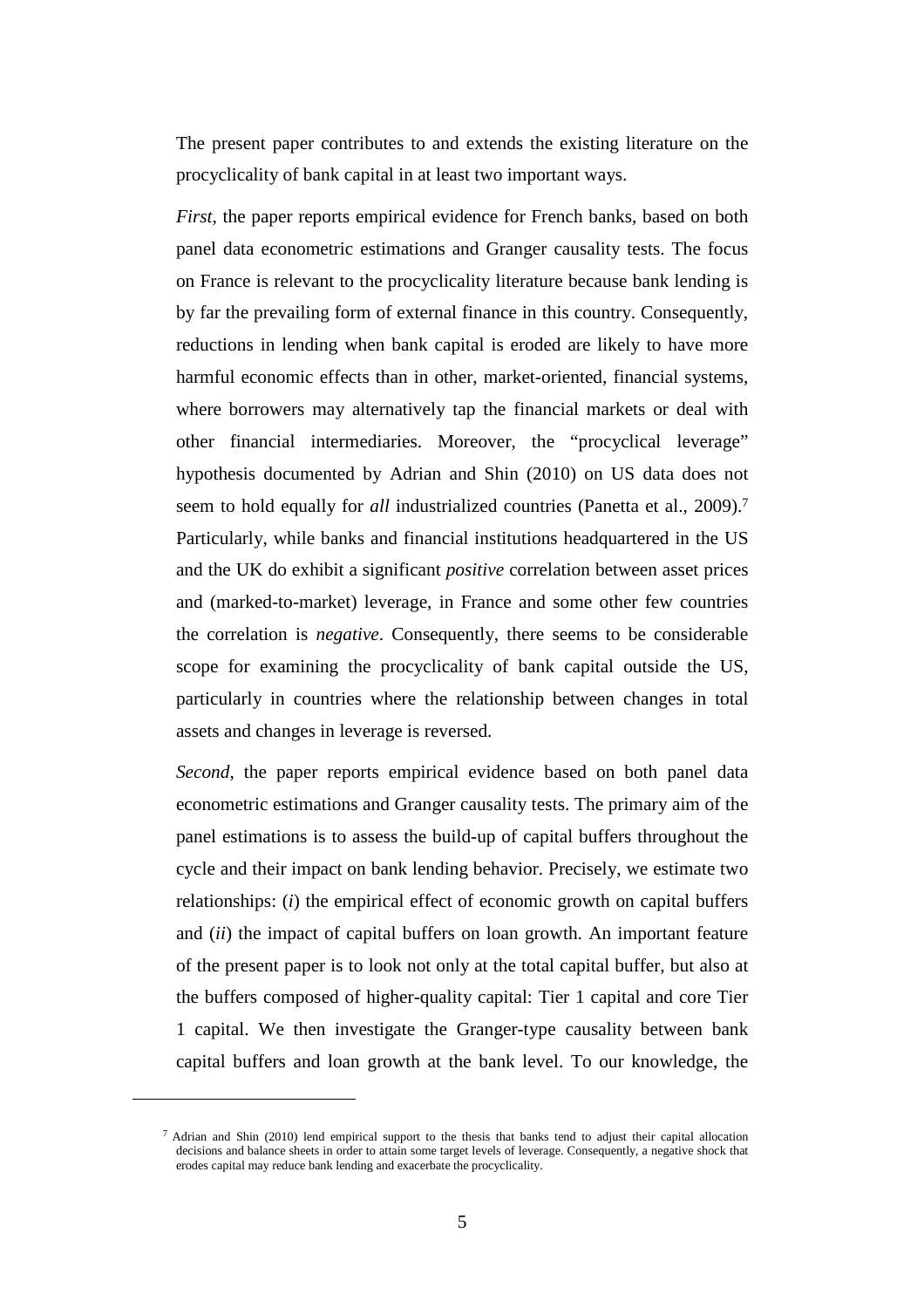present paper is the first one to use Granger causality tests to investigate the two-way interplays between bank capital buffers and credit growth. In our view, this approach is relevant because it sheds new light on the main causal links behind the procyclicality hypothesis.

Our main findings reveal that capital buffers and loan growth at the bank level depend on the output gap in a pro-cyclical manner. In addition, we put forward that bank capital buffers – especially the ones related to the purest forms of capital – exacerbate the cyclical developments of credit. Finally, we find evidence of Granger-causality running from capital buffers to credit growth. Overall, the empirical results lend support to a countercyclical financial regulation aiming at smoothing credit growth and focused on better-quality capital.

The remainder of the paper is organized as follows. We provide an overview of the related literature in Section 2. Section 3 describes the data and discusses some stylized facts resulting from simple descriptive statistics. Section 4 elaborates on the econometric strategy and discusses our main results. Section 5 analyzes the causality between bank capital and loan growth. Finally, section 6 concludes and discusses some policy implications.

# **2. Banks' capital buffers and loan growth: related literature**

The macroeconomic consequences of bank capital requirements have been extensively studied since the adoption of the first Basel Capital Accord at the beginning of the nineties. The empirical literature on the relationships between output, bank capital (buffers), and loan growth, can be classified in two broad categories: the first one investigates the determinants of capital buffers and their potential procyclical effects; the second one studies the role of bank capital and other factors in explaining fluctuations in loan growth.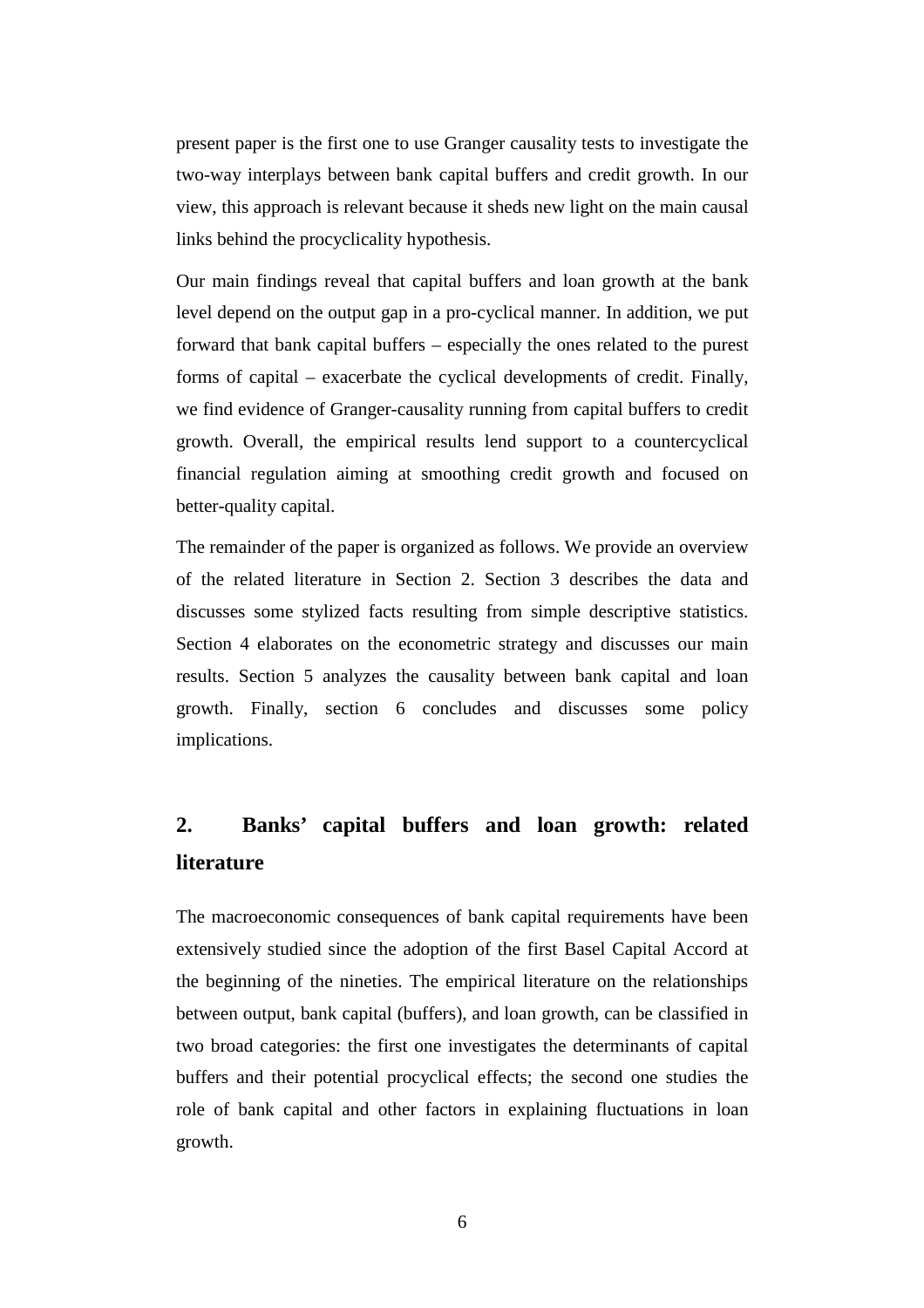#### **2.1 Determinants of capital buffers**

The conventional starting point for studying capital structure in banks and non-financial firms is the Modigliani and Miller proposition, which states that the capital structure does not affect the value of the firm under the standard assumptions of perfect capital markets and no taxes. In the real world, there are significant departures from Modigliani and Miller's assumptions due to taxes, asymmetric information, agency costs, costly financial distress and, more importantly in the case of banks, regulations. Consequently, targeting 'optimal' levels of capital may be value-enhancing.

More precisely in the case of banks, if the implicit subsidies arising from the mispriced financial safety net (barriers to entry, deposit insurance, implicit guarantees…) were large enough, banks may choose to hold the minimum level of equity capital allowed by their regulators. In that case, one would observe little or no cross-sectional heterogeneity in the reported solvency ratios, as the capital adequacy framework imposes uniform minimum standards. Yet, this simplistic view does not hold, as the reported levels of capital are heterogeneous, and generally higher than the regulatory minimum in developed countries. Flannery and Rangan (2008) and Berger et al. (2008) provide convincing evidence for the largest US banks, while Jokipii and Milne (2008), Gropp and Heider (2010) and Brewer et al. (2008) document the levels and cross-sectional variations in the bank capital ratios of internationally active banks.

Why do banks hold so much costly capital over and above the regulatory minimum? What are the main factors explaining the cross-sectional and time variation in bank capital buffers? The literature provides several competing, albeit not mutually exclusive, answers to these questions (Berger et al. 1995; Berger et al., 2008; Flannery and Rangan, 2008). First, banks may hold excess, "precautionary" , capital in order to avoid adjustment costs in raising equity on short notice or supervisory penalties if they approach the regulatory minimum. Second, if the regulatory capital only imperfectly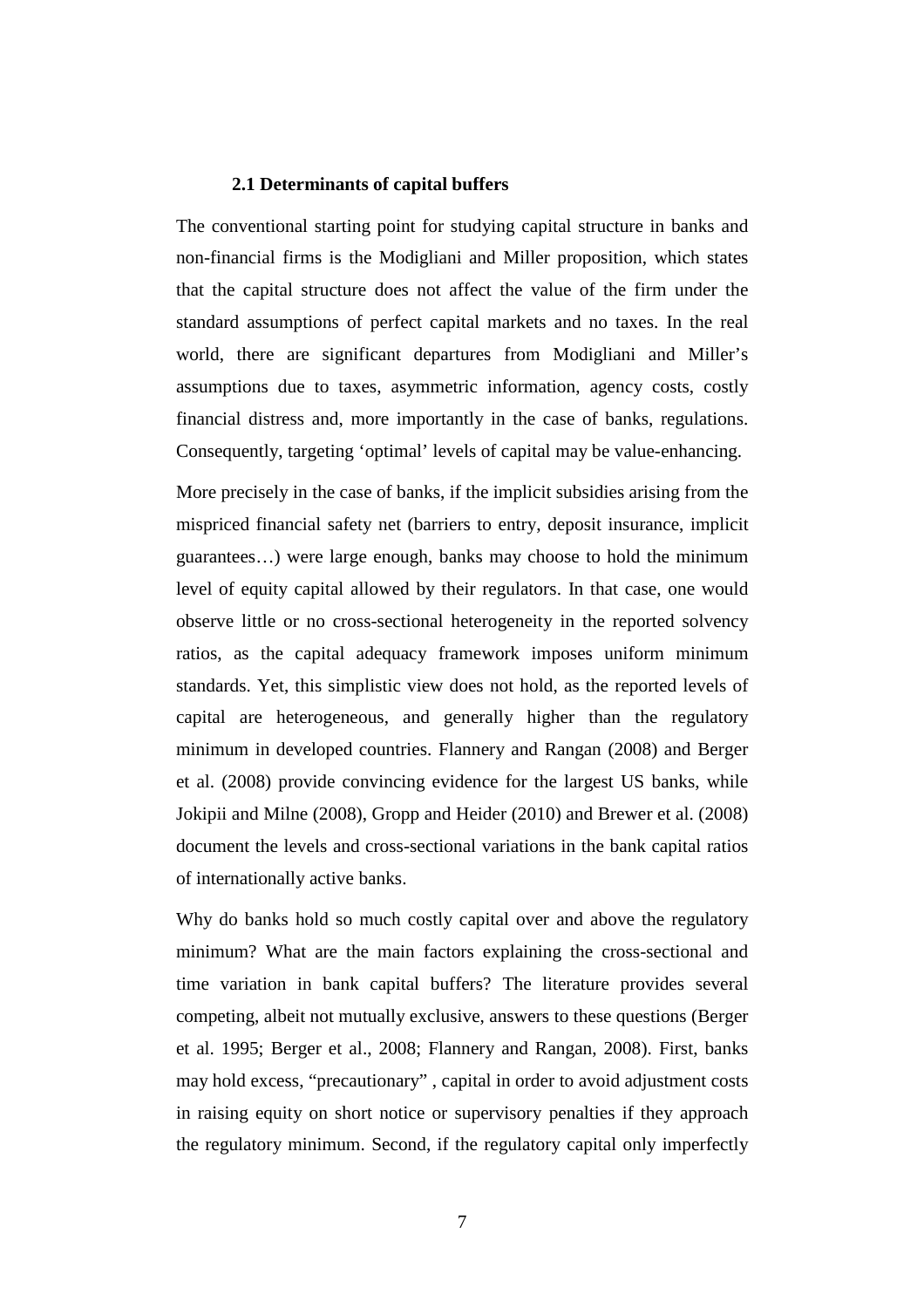reflects the risk of losing the bank's charter value, capital buffers act as a cushion that protects its going concern value. Third, banks may also prefer to hold capital buffers because they fear being short of funds, should attractive investment opportunities (e.g. profitable acquisitions) arise in the future. Finally, banks may maintain higher capital ratios as a response to disciplinary pressures exerted by private market forces, to gain access to specific OTC markets (e.g. derivatives) or to obtain a targeted credit rating from external agencies.

Although it seems difficult to disentangle these various determinants of bank capital buffers empirically, a better understanding of the main factors driving the formation of these buffers may help shed light on other relevant policy questions. One of these questions is the procyclicality of capital regulations. Basically, during recessions, the bank capital is likely to be eroded by losses on the loan portfolio, as default probabilities increase with the worsening of the macroeconomic environment; thus banks have to hold more regulatory capital, especially under the Basel II standards. If raising new capital is prohibitively expensive because the whole financial system is under stress, the most cost-effective way to rebuild capital ratios is to cut back on lending, thereby amplifying the initial recessionary shock. If banks *naturally* built up capital buffers during good times, in order to better absorb losses under stressful conditions, the procyclicality concerns would be partially offset. If this is not the case, bank capital buffers may move procyclically. Otherwise stated, banks may target *higher* solvency ratios in bad times in anticipation of future uncertainty and losses on their portfolios, which would eventually reduce the loan supply further and exacerbate the recession.

The empirical literature has not reached consensus regarding the procyclical effects of capital buffers. The common approach used in most papers is to assess the impact of the business cycle on the observed capital or capital buffers. In their seminal paper, Ayuso et al. (2004) report a robust and negative relationship between capital buffers and the business cycle for Spanish commercial and savings banks over the period 1986-2000, i.e.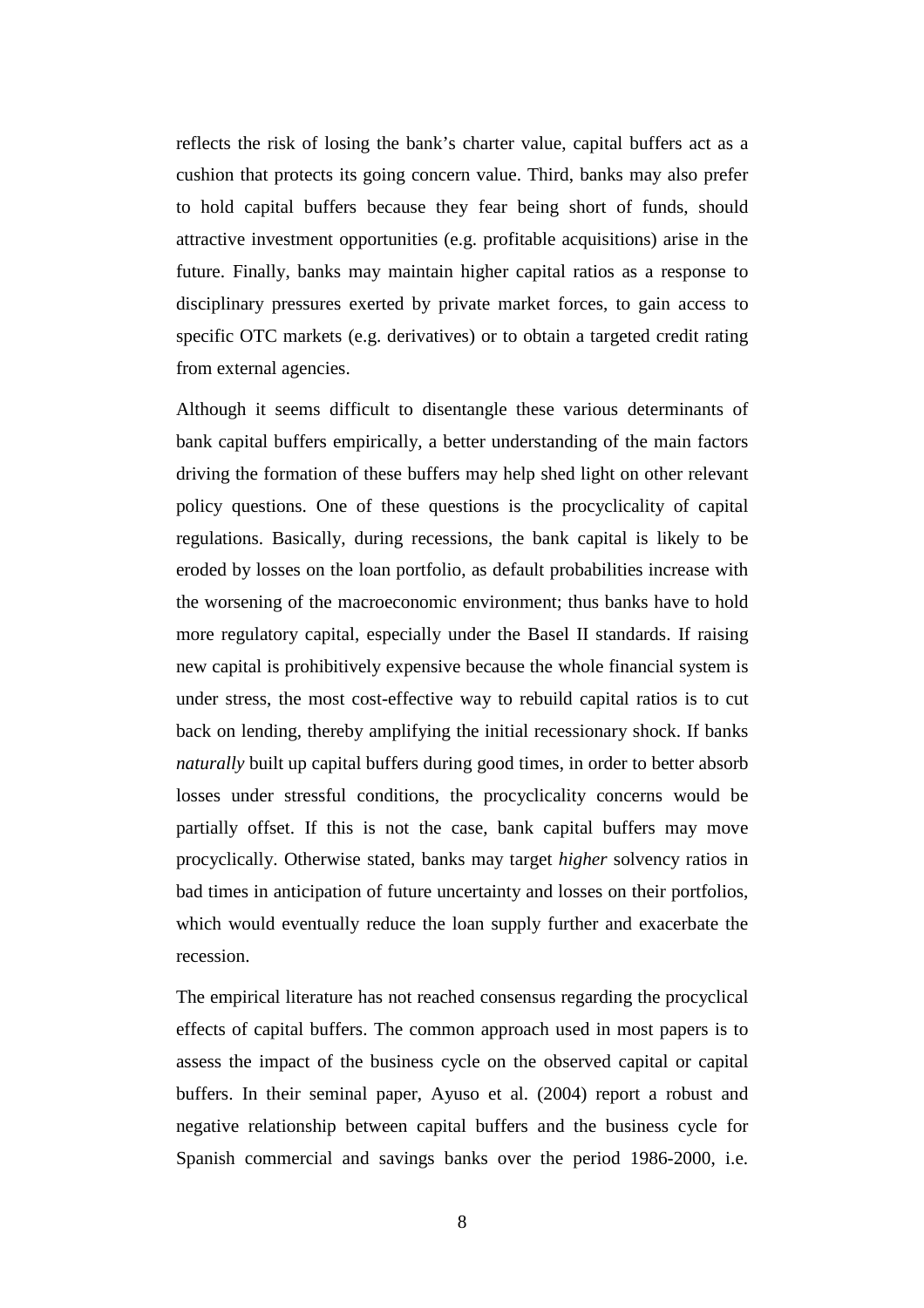under the Basel I regime.<sup>8</sup> Some other papers report similar *negative* comovements between capital buffers and the business cycle using data on banks headquartered in individual countries: Lindquist (2004) for Norwegian banks; Stoltz and Wedow (2010) for German savings and cooperative banks; Alfon et al. (2004) and Francis and Osborne (2009) for UK banks and building societies. However, important asymmetries are reported in these studies between low-and highly-capitalized banks, commercial and savings banks, small and large banks and building societies and commercial banks.

Other studies examine the same question in a broader, cross-country setting. Using a large panel dataset on OECD commercial banks, Bikker and Metzemakers (2004) find a moderate relationship between the observed equity capital ratios and the business cycle. In addition, the procyclicality effect exhibits substantial variations across countries and bank-size classes. Jokipii and Milne (2008) complement and extend these findings by conducting a comprehensive empirical analysis on the determinants of capital buffers of European banks. They confirm the negative co-movement of capital buffers with the cycle but with some important caveats. Particularly, for banks in EU accession countries, as well as for cooperative and smaller European banks, capital buffers move counter-cyclically. Finally, Fonseca and Gonzáles (2010) analyze the bank- and countryspecific determinants of capital buffers using a larger panel of banking organizations headquartered in 70 developing and developed countries. They confirm the existence of different patterns of capital buffers across countries, after controlling for the cost of deposits, market power, and other relevant explanatory factors. A significant negative relationship between capital buffers and economic cycle is reported only for seven countries. In

 $\overline{a}$ 

<sup>&</sup>lt;sup>8</sup> One may be tempted to infer that if bank capital buffers move procyclically under the Basel I capital accord, the procyclical effects should be *a fortiori* stronger after the implementation of the more risk-sensitive Basel II capital accord. However, such an inference is subject to the usual Lucas critique: it would be imprudent to draw policy implications concerning the potential procyclicality of Basel II from the observed cyclical patterns of capital buffers under Basel I. Using a dynamic equilibrium model of relationship banking in which business cycle fluctuations affect the borrowers' default probabilities, Repullo and Suarez (2010) show that capital requirements under Basel II have an ambiguous effect on capital holdings. In the same vein, Heid (2007) proposes a different theoretical model and shows that capital buffers under Basel II may actually move counter-cyclically, because the rise in risk weights will more than compensate the reduction in bank lending.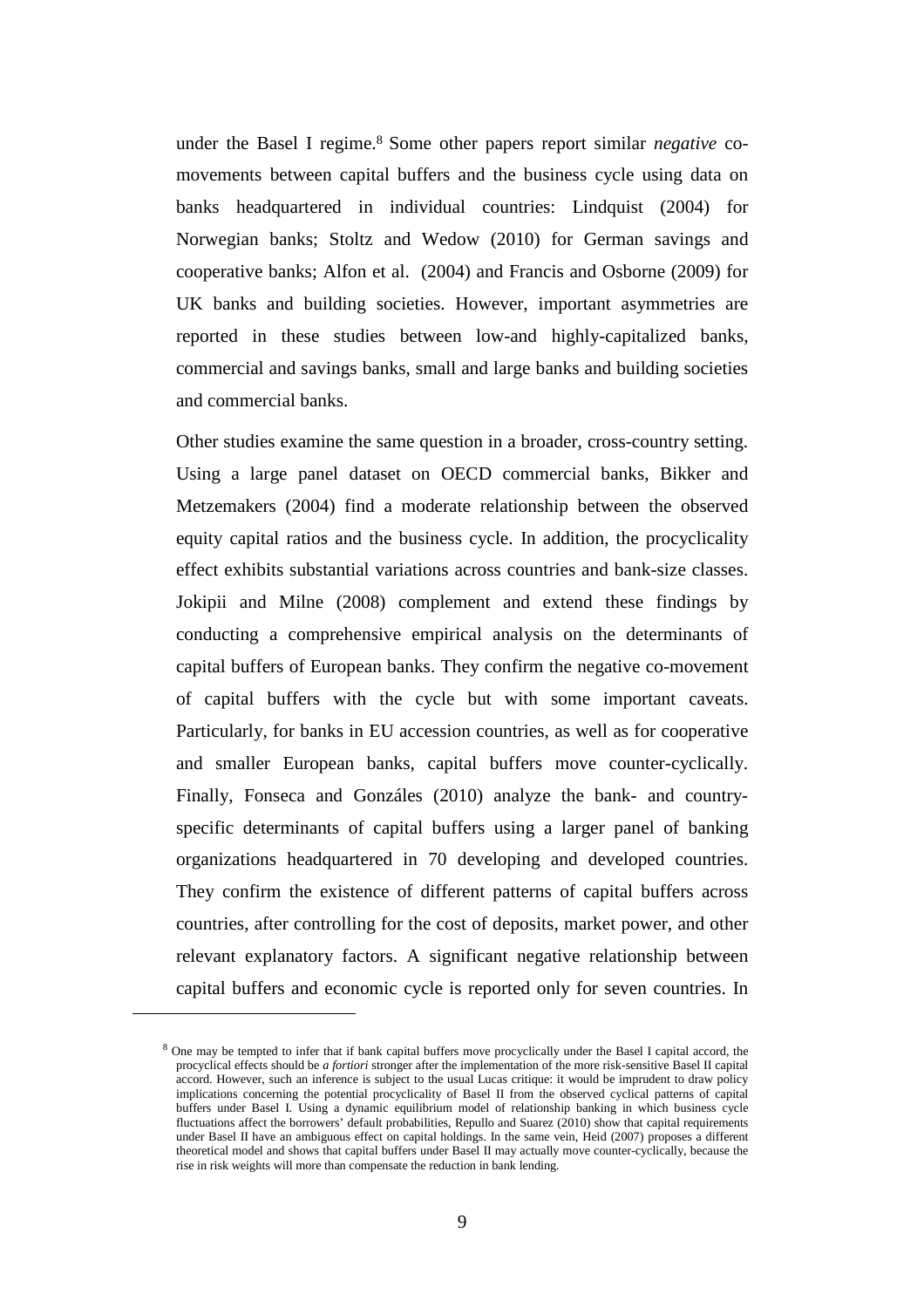five other countries, the sign of the relationship is reversed, while in the remaining 59 countries the cycle variable does not enter significantly in the capital buffer regressions.

#### **2.2 The impact of capital buffers on loans and the real economy**

The empirical studies mentioned above give some evidence of capital buffers co-varying with the business cycle. However, even if buffers move in a highly procyclical manner, this result is only a *necessary*, not a *sufficient*, condition to observe significant procyclicality in the real economy. Another important causal link in the procyclicality chain has to be confirmed, running from capital buffers to bank lending.

Another strand of the procyclicality literature, which we briefly review in what follows, has examined the role of bank capital in explaining fluctuations in loan growth.

The effects of capital requirements on banks' lending behavior over the business cycle have long been documented, not only because of the implementation of the risk-sensitive Basel II framework. Indeed, concerns about the existence of a so-called "bank capital channel," whereby changes in banks' capitalization influence the transmission of business cycle fluctuations on lending, have been expressed since the observed credit crunches in the late eighties and early nineties.<sup>9</sup>,<sup>10</sup> The earlier literature, carefully surveyed by Sharpe (1995) and Jackson et al. (1999), conclude that, at least in the short run, negative shocks to capital lead low-capitalized banks to cut back on new lending during recessions.

There are two main conditions for the existence of the bank capital channel. First, the market for bank equity is imperfect, that is, banks cannot easily

 $\overline{a}$ 

<sup>&</sup>lt;sup>9</sup> Another important question examined in the bank capital channel literature is to what extent the introduction of the Basel I risk-based capital accord at the beginning of the nineties caused or exacerbated the subsequent decline in output observed in several developed countries.

<sup>&</sup>lt;sup>10</sup> Bank capital may also influence the impact of recessionary shocks on loan growth through the "bank lending channel," which is built on imperfections in the market for bank debt. However, as this channel pertains to monetary shocks (e.g. tighter reserve requirements on demand deposits) and the monetary policy transmission mechanisms, rather than output shocks, we do not discuss here the related literature.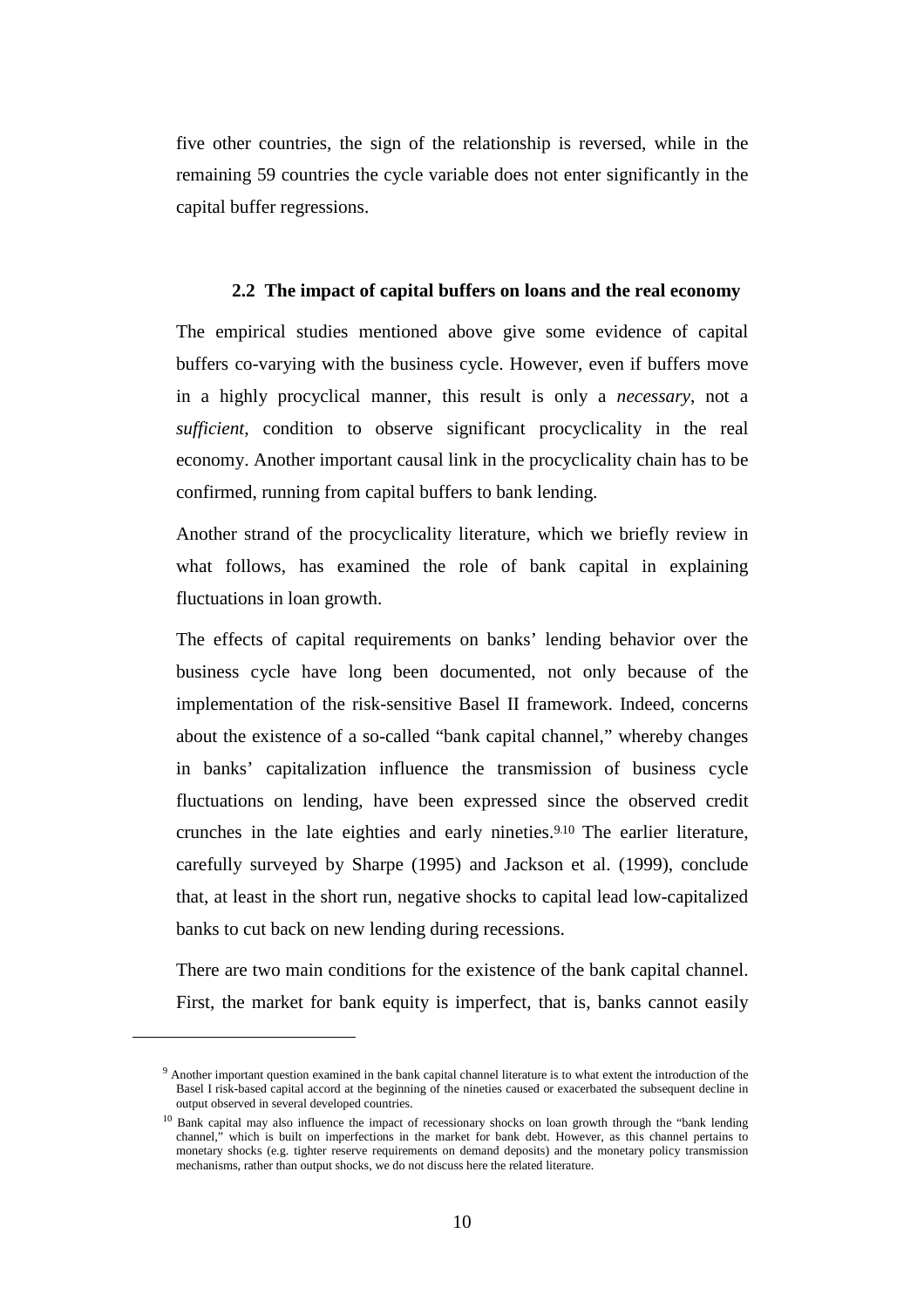issue new equity to finance profitable lending opportunities due to agency costs, information asymmetries, and tax disadvantages (Kashyap and Stein, 1995). Second, banks are subject to regulatory capital requirements and have no excess capital to absorb output shocks. However, bank capital may affect lending conditions even when capital requirements are not binding, if banks fear the risk of breaching the regulatory minimum in the future or want to maintain high credit ratings (Van den Heuvel, 2002). Some papers add a third condition: banks bear an interest rate risk due to the maturity mismatch between their short-term liabilities and their long-term assets (Van den Heuvel, 2002; Gambacorta and Mistrulli, 2004).

Recent papers confirm the relevance of the bank capital channel and show that capital buffers do influence the response of lending to output shocks. For instance, Gambacorta and Mistrulli (2004) rely on a set of Italian banks representing about 80% of aggregate credit and find that well-capitalized banks are in a better position to preserve lending relationship by absorbing temporary difficulties faced by their borrowers. Interestingly, the introduction of capital requirements higher than the standard minimum of 8% for risky banks resulted in a 20% decline of lending after two years. Using a large sample of listed banks in 31 countries, Nier and Zicchino (2005) estimate standard loan growth equations and confirm that loan losses usually lead to a larger decline in credit for banks having smaller capital buffers. Finally, Francis and Osborne (2009) examine whether a change in individual capital requirements imposed on a sample of UK banks influences banks' internal capital targets and, in turn, the lending supply. They carry out two-step estimations, first identifying the determinants of bank capital ratios and then estimating a model of lending growth. They find a positive relationship between capital requirements and banks' targeted capital ratios and between lending growth and *excess* capital (defined with respect to the unobserved target capital ratio). Their results suggest that lending growth is less constrained for banks which hold surplus capital relative to the internal target. They also simulate the impact of a countercyclical measure consisting in raising gradually capital requirements by 3%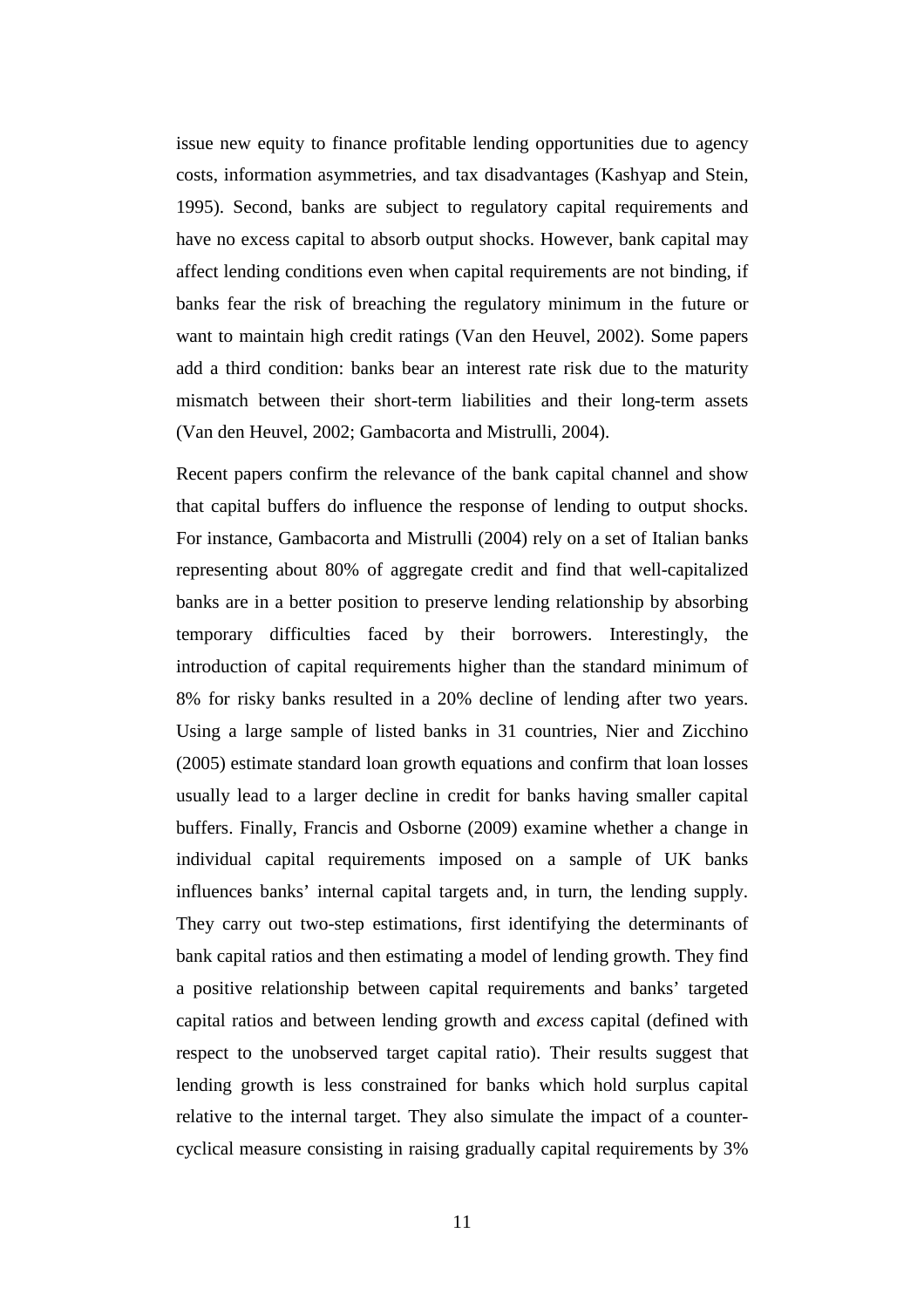over the period 2000--2003; this would have dampened loan growth by 20% over the period 2000--2007, when the credit boom fuelled in the UK. In a recent related contribution, Berrospide and Edge (2010) find a significant and positive relationship between lending and capital ratio at the individual level (better capitalized banks grant more credit), whatever the measure of capital ratio used. However, they infer substantially small effects in magnitude of capital-to-asset ratios on lending after estimating both panel regressions for a sample of large US banks and a vector autoregressive (VAR) model. They attribute this result to the fact that US banks were better capitalized and closer to their target capital ratios in 2008 than they were just before the credit crunch of the early nineties.

The literature has mainly focused on the procyclical effects of capital buffers by assuming a significant decline in economic activity caused by a reduction of the credit supply. Fonseca, Gonzáles, and Da Silva (2010) take a different approach by analyzing and testing the potential expansionary effect of capital buffers through a reduction in interest rate spreads. They find that well-capitalized banks charge *lower* interest spreads to their borrowers and also pay *lower*, but safer, interest rate spreads to depositors. Capital buffers appear to have stronger influence on the economic activity through these *price* channels in developing countries during downturns, partially offsetting the procyclical effect.

## **3. The dataset**

#### **3.1 Description of the data**

To construct our sample of banks, we rely on a confidential database provided by the French Prudential Supervisory Authority (PSA). We start from an unbalanced panel dataset covering 231 French banks on a consolidated basis over the period 1993-2009, on a yearly frequency. We prefer to use consolidated rather than solo (unconsolidated) data in order to make the prudential data, especially the capital buffers figures, as relevant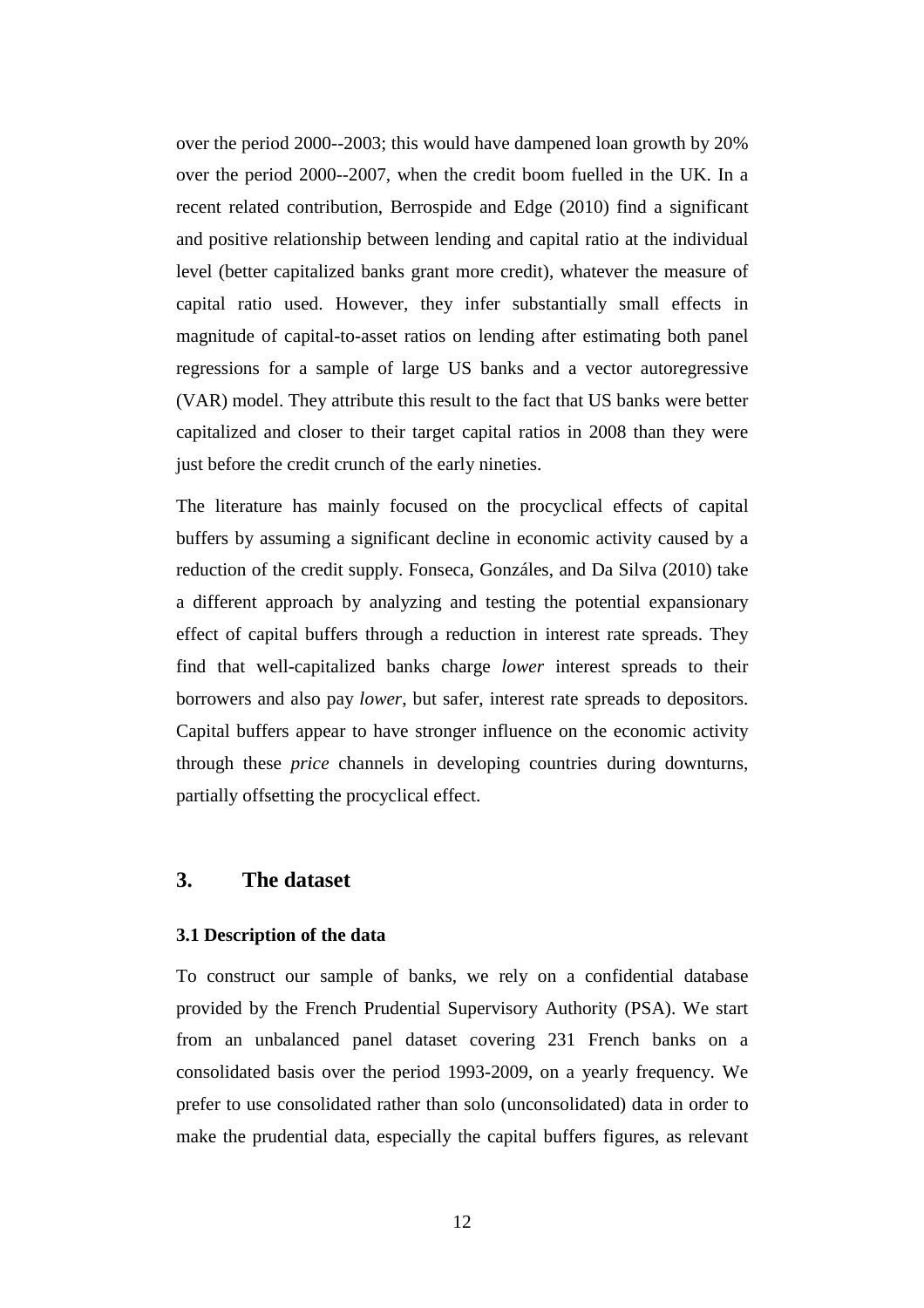as possible. More exactly, we decide not to make use of the quarterly Basel II – compliant data, because they would not give us long enough time series. Indeed, the quarterly reports are available for French banks only after 2007. As we are interested in banks with significantly long time series, and in order to be consistent with the selection rule applied in the subsequent Granger causality tests, we restrict our sample to those banks for which we record at least eight consecutive observations for our two dependent variables: capital buffer and loan growth. In addition, as we are interested in the behavior of banks for which granting loans is one of the main activities, we exclude the banks whose loan stock is below 100 million euros, which is a low threshold and thus not too restrictive. Moreover, we remove bank holding companies for credit cooperatives and mutual banks in order to avoid double counting of loans outstanding, which could stem from the fact that regional credit cooperatives report their prudential and balance sheet data to the supervisor on a "sub-consolidated" basis. After cleaning the initial dataset, we end up with 98 banks that represent about 70% of the total bank loan outstanding in 2009, which makes our final dataset representative of the French banking system.

Particular attention is paid to the treatment of bank mergers, which may otherwise distort loan growth. To that end, we use a Prudential Supervisory Authority internal database listing mergers involving French credit institutions from 1993 onwards. For each merger, we build a fictitious bank the year preceding the merger by summing the loan outstanding of the merging parties. This then allows us to compute a loan growth net of the effect of the merger for the year of this event. In some few cases, we do not have any information on the absorbed entities. This is exclusively the case when the latter are very small banks. In that case, we interpolate the loan growth between the year preceding and the year following the merger. We finally end up with 1,305 bank-year observations.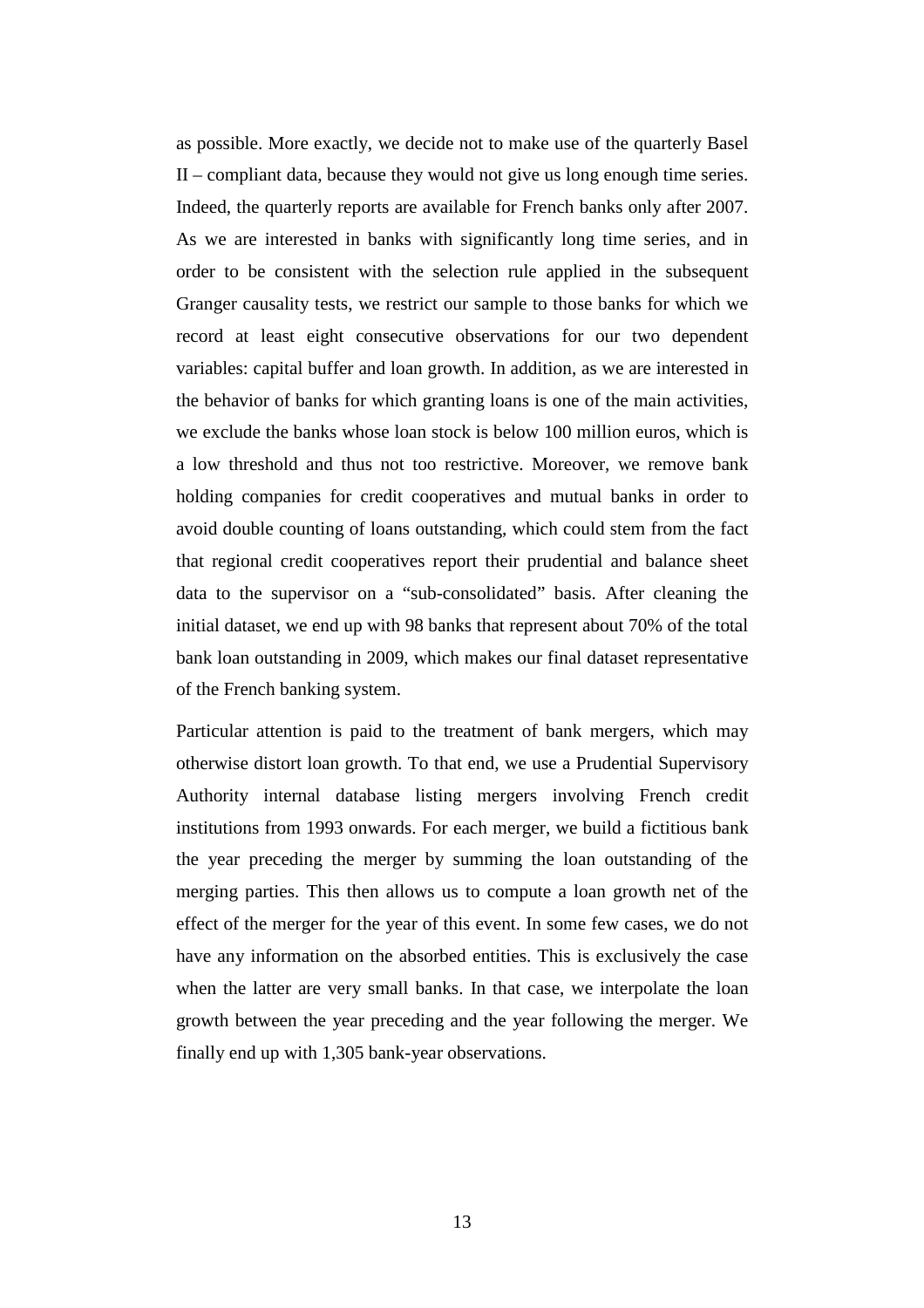As far as the aggregated series are concerned, output gaps are extracted from the OECD database and are calculated by using a production function approach to derive estimates of potential output<sup>11</sup>. The main refinancing rates are taken from the Banque de France for the 1993-1998 period and from the European Central Bank databases for the 1999-2009 period.

#### **3.2 Descriptive statistics**

 $\overline{a}$ 

The 98 French credit institutions included in our dataset can be split into three categories according to their legal status: (i) 21 commercial banks; (ii) 61 mutual, savings banks and credit cooperatives; (iii) 16 financial and investment firms. Table 1a displays some descriptive statistics for all banks and by decomposing the sample into these three categories. The median capital buffer for the whole French banking system amounts to a high value, namely 46% of the regulatory minimum. This figure suggests that most of the time the regulatory constraint is not binding. The buffers are especially high for the financial and investment firms (92.7%). Concerning Tier 1 and core Tier 1 capital buffers, their median largely overcome the regulatory minimums (238% and 456% respectively for the whole sample). Mutual savings banks and credit cooperatives display a very high level of capitalization for these highest quality forms of capital (median figures reaching 270% for Tier 1 and 523% for core Tier 1), in line with the stylized facts reported in the literature (Stoltz and Wedow, 2010; Jokipii and Milne, 2008). This finding may stem from the fact that this kind of banks may have a lower access than commercial banks to debt instruments included in overall capital, such as hybrid securities. Another interesting feature is the high degree of cross-sectional heterogeneity of these levels of buffer, as reflected by relatively high standard deviations.

<sup>&</sup>lt;sup>11</sup> Potential output is determined as the level of output that results when all factors of production and total factor productivity are at their potential levels. The output gap is then defined as the difference between actual and potential output, expressed as a share of potential output.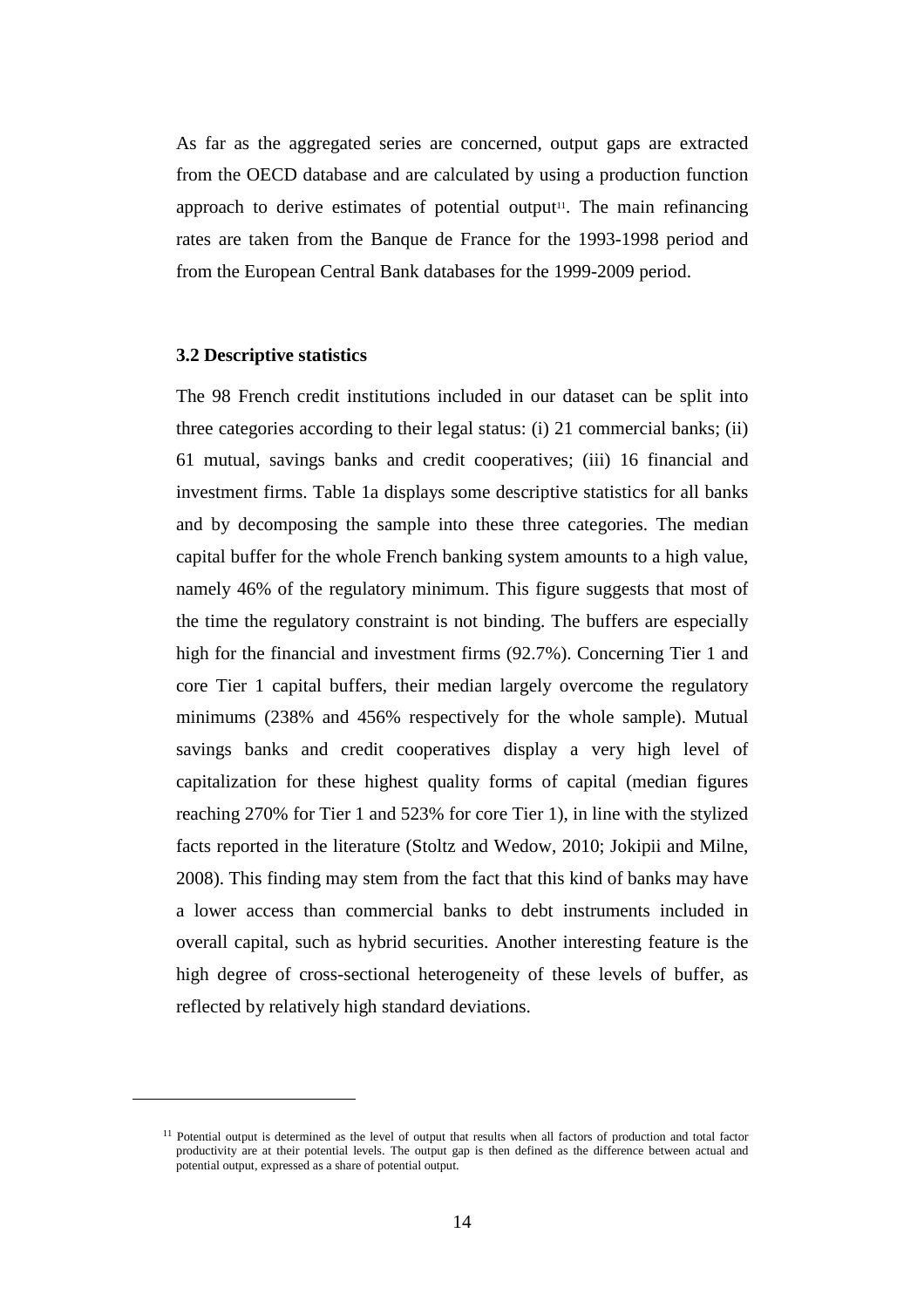Graph 1 enables us to observe the fluctuations of the buffers. It suggests that banks do not target a fixed buffer as the evolution of their level of capital is not correlated with the evolution of their risk-weighted assets (RWA). Another interpretation is that changes in the level of capital buffers are driven both by changes in the level of total capital and in RWAs.

[Table 1a and Graph 1: Descriptive statistics on main bank variables]

Graph 2 illustrates the evolution of the output gap, credit growth and the average capital buffer for the whole banking system. It suggests the existence of cyclical patterns in the evolution of banks' capital buffers and credit growth. The picture is somewhat mixed as the sign of the relationship between those three variables seems to differ depending on the period. At first glance, there seems to be a break in 2000, when the relationship between the average weighted capital buffer on the one hand, output gap and loan growth on the other hand, turns to be negative. Hence, our econometric investigation will allow for an alternative specification estimated on the period prior to 2000.

#### [Graph 2: Output gap, capital buffers and bank loan growth]

Table 1b provides the correlation coefficients between the means of the variables in our model. We find a slightly negative correlation between the capital buffer and the output gap  $(-0.02)$  i.e. a decrease in the output gap would be coincident to a rise in capital buffer, consistent with the intuition of a precautionary behavior by banks. As expected, loan growth and output gap are positively correlated (0.05). Interestingly, there is a negative correlation between the total capital buffers and the loan growth (-0.06); this result is stronger for Tier 1 or core Tier 1 capital buffers, the correlation coefficients being -0.12 and -0.22, respectively These negative correlations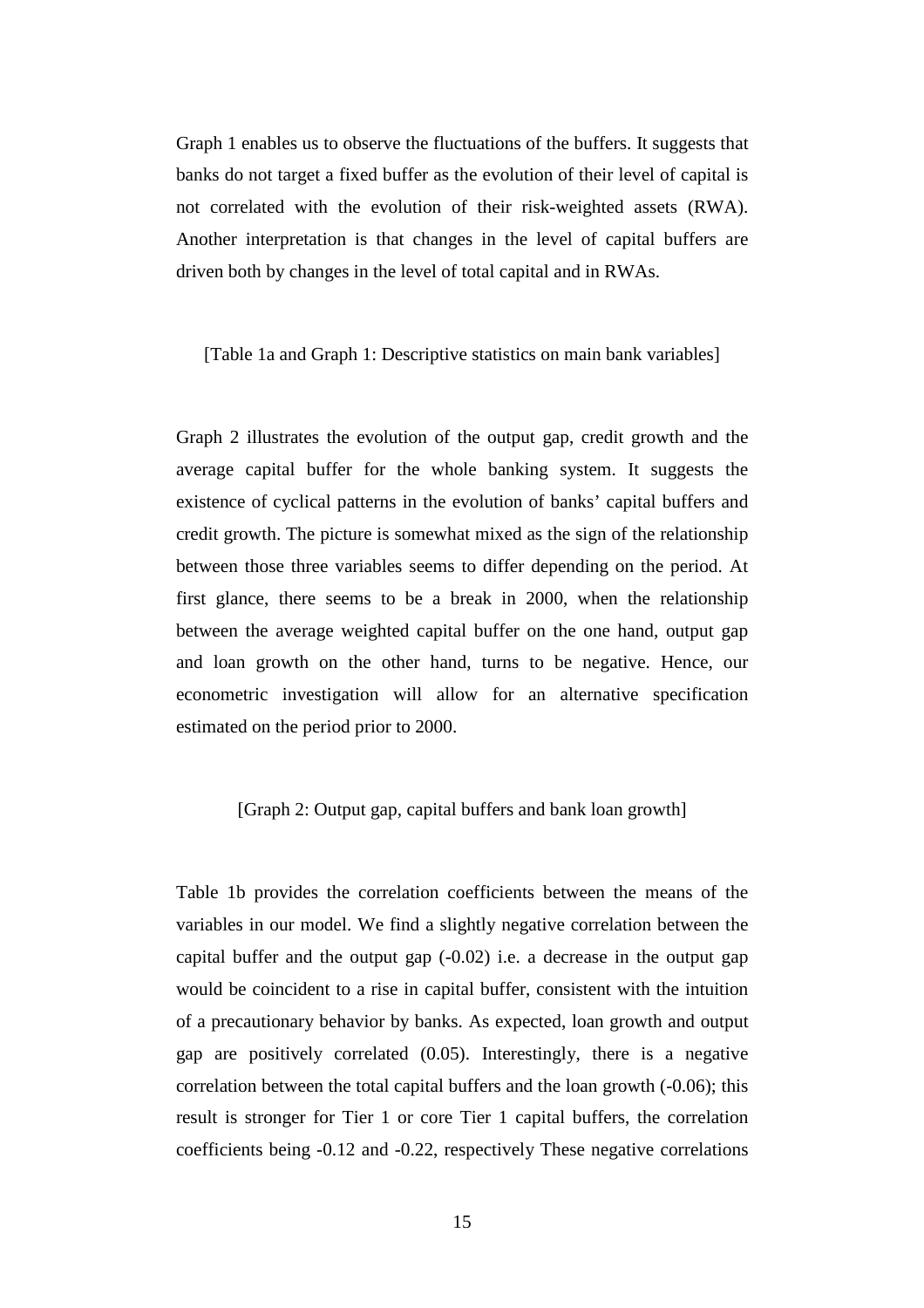are consistent with the idea that a decreasing output gap would be associated with more capital buffers that would in turn slow down loan growth.

[Table 1b: Correlation coefficients between the means of the variables]

### **4. Model and results**

Our purpose is to understand whether bank capital buffers exacerbate the cyclical behaviour of loans that is to say whether bank capital is a transmission channel from output gap fluctuations to credit developments that behaves pro-cyclically. Hence, we estimate two equations: the first one seeks to assess whether the output gap is a determinant of the capital buffers; the second aims at understanding the effect of capital buffer on the loan growth controlling for the output gap. Should a decrease in the output gap lead *in fine* to a decrease in loan growth through capital buffers, then the procyclical effect of the latter would be demonstrated. This is the hypothesis we are testing in this Section.

#### **4.1 Banks' capital buffers equation**

In a first step, we estimate a relationship between banks' capital buffer and a set of explanatory variables. The model is expressed as follows:

$$
B_{ii} = \alpha_0 + \sum_{m=1}^{M} \alpha_m X_{m,i,t} + \varepsilon_{i,t},
$$
\n(1)

where  $B_{it} = 100 \frac{K_{it} - I}{K_{it}^R}$  $R_{it} = 100 \frac{K_{it} - K_{it}^R}{K_{it}^R}$  $B_{\mu} = 100 \frac{K_{\mu} - K_{\mu}^{R}}{K_{\mu}^{R}}$  is bank *i*'s capital buffer at time *t*, expressed as the relative gap between the actual amount of bank capital  $K_i$  and the regulatory minimum capital requirement  $K_i^R$ ;  $\alpha_0$  is the intercept;  $\alpha_m$  $m=1,...M$ , denote the *M* coefficients common to all banks on the explanatory variables,  $X_{m,i,t}$ ;  $\varepsilon_{i,t}$ , the residuals of the equation assumed independent and identically distributed.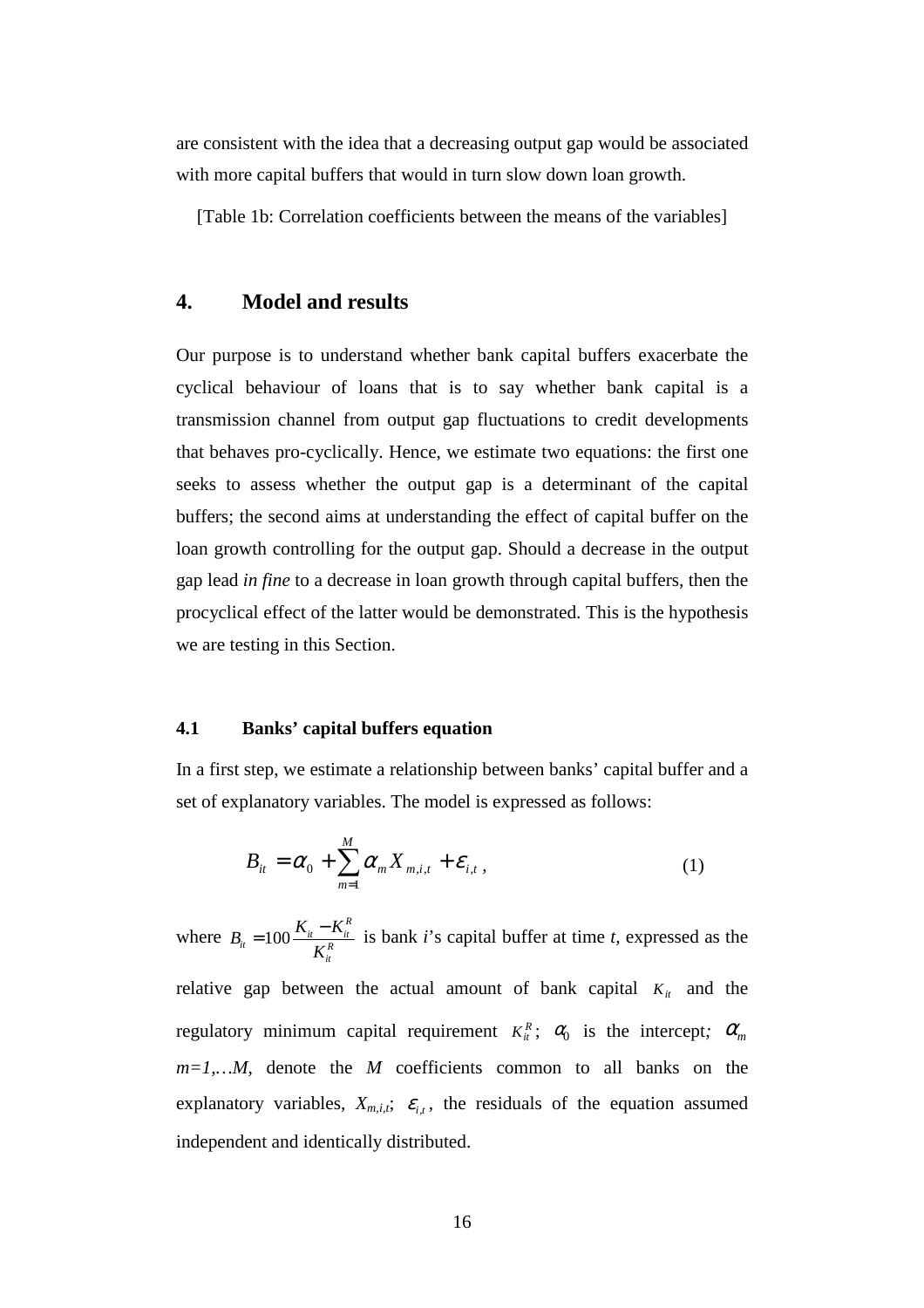As we want to test whether the capital buffer depends on the business cycle, the set of explanatory variables includes a variable capturing the macroeconomic conditions in addition to bank-specific variables. Our explanatory variables are as follows:

• the lagged dependent variable,  $B_{i,t-1}$  to account for a possible autoregressive behavior of capital buffer for instance due to adjustment costs of capital. Hence, we expect a positive sign;

• the annual return on equity,  $ROE_i$ . Considered as a proxy for the cost of capital, it is expected to be negatively correlated with capital buffer;

• the ratio of total provisions for loan to total loans, *Prov<sub>it</sub>*, as a proxy for the internal measure of risk. The expected sign is ambiguous: it may be positive if the decision of a bank to raise capital signals its risk aversion and/or a better capacity to absorb losses in the future. It may also be negative if losses reduce the level of capital;

• the size of the bank,  $Size_i$ , measured by the total assets of a bank minus mean total assets of all banks, both being taken in logarithm at the end of the year. The ratio of each bank's assets to the mean total assets is meant to avoid spurious correlation stemming from a time trend in banks' assets. We expect a negative sign, as big banks have less incentives to constitute capital buffers due to a lower risk aversion, in line with the *too big to fail* hypothesis and due to their higher ability to diversify risks and access funding; (

 $\bullet$  the output gap,  $GDP_t$ . The sign of the coefficient determines whether banks constitute precautionary savings in bad times (if the sign is negative), in which case procyclicality may occur or tend to smooth their activities across the cycle (if the sign is positive).

The model to be estimated over a panel of banks is expressed as follows (expected signs in brackets):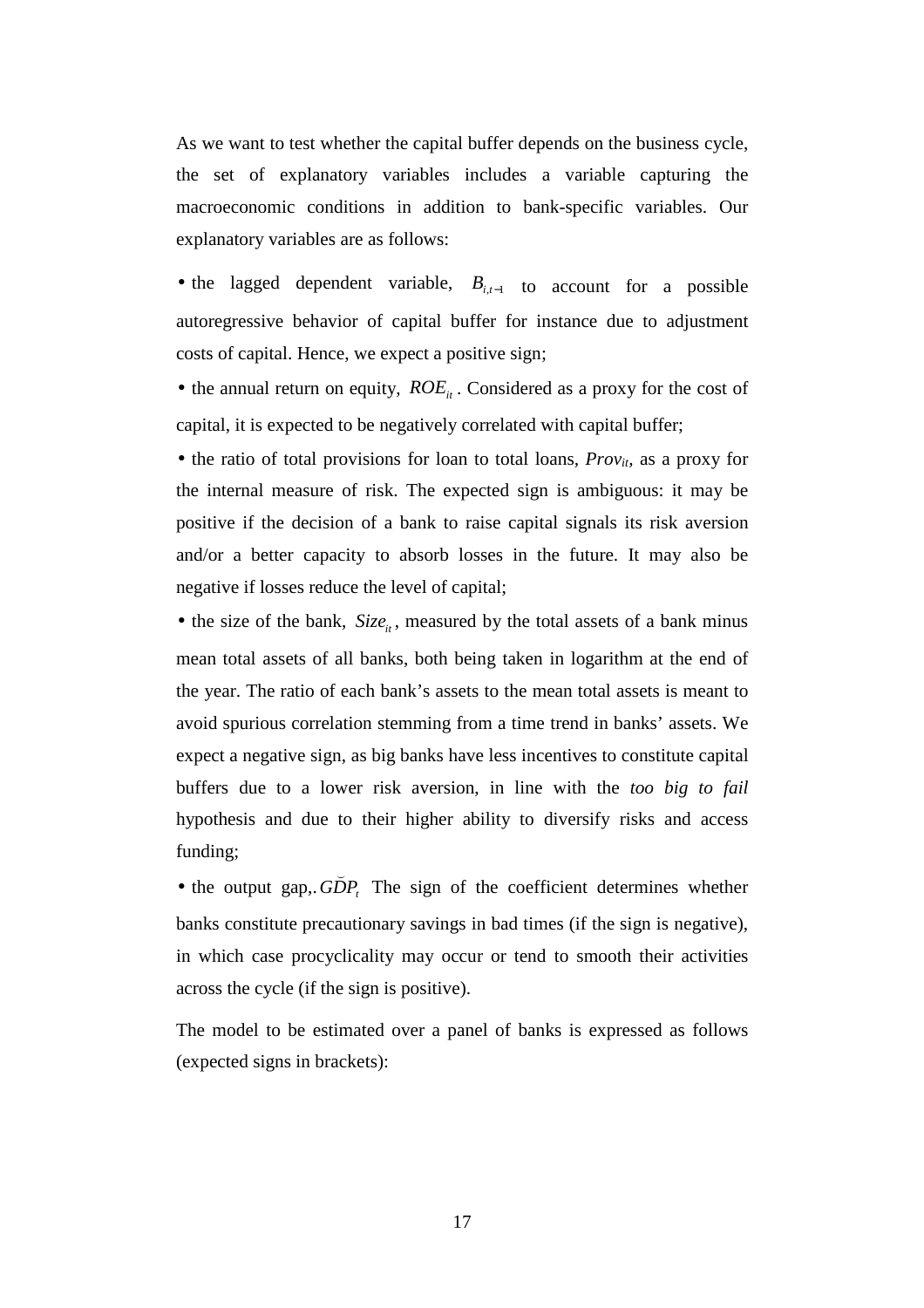$$
B_{it} = 100(\frac{K_{it} - K_{it}^R}{K_{it}^R}) = \alpha_0 + \alpha_1 B_{it-1} + \alpha_2 G \bar{D} P_t + \alpha_3 R O E_{it} + \alpha_4 P r o v_{it} + \alpha_5 S i z e_{it} + \varepsilon_{it} (2)
$$
  
(+) (?) (-) (?)

(

In equation (2), our variable of interest is  $GDP<sub>t</sub>$ , the other variables stand for control. We use the Arellano–Bover (1995) Generalized Method of Moments (GMM) estimator to take account of several characteristics of our panel: (i) the possible endogeneity of the explanatory variables, especially the lagged dependent variable; (ii) the presence of fixed effects possibly correlated with the explanatory variables; (iii) the short time dimension  $(T=17)$  and larger cross-section dimension  $(N = 98)$ ; (iv) the possible autocorrelation of residuals and heteroskedasticity between banks. As we want to account for a possible endogeneity of the ROE, we use as instruments for the differenced equation: the second and third lags of the dependent variable, the first and second lags of the ROE in level and other explanatory variables in difference; for the level equation, the differenced dependent variable, the ROE and other explanatory variables in level. The choice of lags for the instruments related to the dependent variable is driven by the need to avoid too many instruments compared to the number of individuals. Our post estimation diagnosis includes a Sargan test to check the validity of our instruments and a m2 test checking for the non autocorrelation of order 2 of the differenced residuals. Both tests validate our specification: our instruments are exogenous and not correlated with the error term  $\varepsilon_{it}$ ; and the residuals exhibit the expected characteristics. <sup>12</sup>

Results are presented in Table 2. As far as our variable of interest – the output gap – is concerned, we do find a significant and negative coefficient (Table 2, column 1). This result tends to attest that a worsening real economy situation is translated into an increase in bank capital buffers that can be interpreted as an increase in precautionary reserves in bad times.

 $\overline{a}$ 

 $12$  Results are not reported for the sake of brevity, but are available from the authors upon request.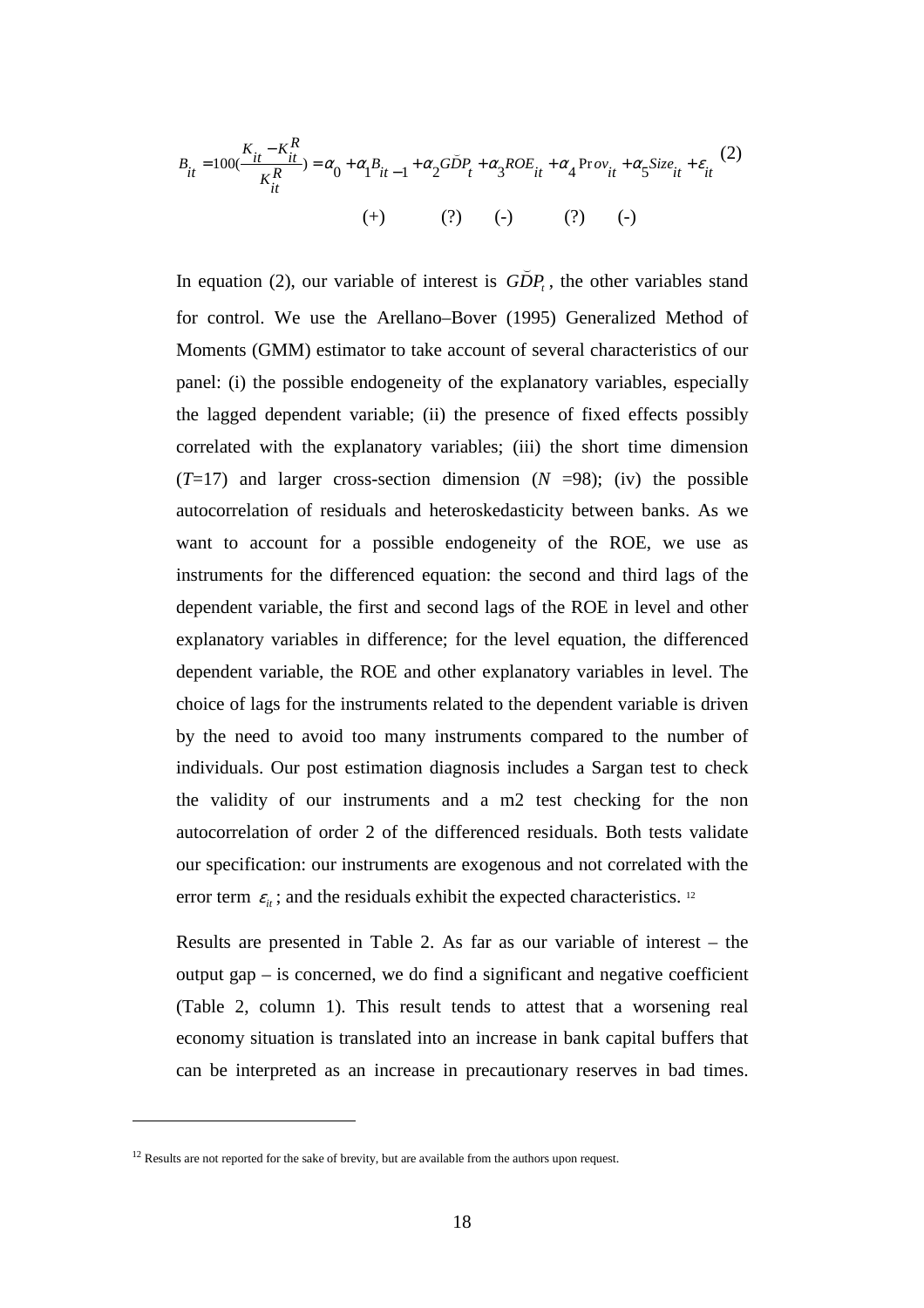Note that this effect would pave the way for pro-cyclicality, if more capital buffers were to amplify the cyclical slowdown of loan growth. As for the control variables, the coefficient of the lagged buffer is positive with a significance close to the 10% threshold. Its small magnitude (0.16) suggests a slight autocorrelation of the total capital buffer's level. The coefficient of the size is significant and has the expected negative sign: large banks hold less capital, in line with the *too-big-to-fail* hypothesis. As regards the other two bank-specific variables, namely the return on equity and the ratio of provisions, they prove significant with signs suggesting the following relationships: a higher profitability, reflecting a higher cost of capital, weighs on the total capital buffer; a higher loan loss provisions rate reflects a more careful behavior of the bank, which increases total capital buffers.

#### [Table 2: Determinants of banks' capital buffers]

To check for robustness, we carry out several alternative estimations. First, as the relationship between bank's capital buffers, bank-specific and macroeconomic variables might be stronger for the purest forms of capital, we substitute successively the Tier 1 capital buffer,  $B_{it}^*$ , and the core Tier 1,  $B_{\text{coreit}}^*$ , for the total capital buffer in equation (2). The aim is to check whether the different forms of bank capital react differently to the same set of explanatory variables, especially across the cycle.  $B_{it}^*$  is thus defined as *R TIER R*  $TIER1_{it}$  **TIER** *it it*  $IILN1_{it}$ *K*  $K$ <sub>*TIER*1.</sub>  $-K$ 1  $\frac{1}{N} - K_{TIER1_h}^R$ , the regulatory minimum level for the Tier1 ratio being set

at 4% of RWAs.  $B_{\text{coreit}}^*$  is defined as  $\frac{R_{\text{coreit}}}{K_{\text{coreit}}^R}$  $\frac{C}{c}$ *core*<sub>*it*</sub></sub>  $-K_{core}^R$ *it it it K*  $\frac{K_{core_{it}} - K_{core_{it}}^R}{K_{core_{it}}}$ , with a regulatory minimum level for the core Tier1 ratio being set at 2% of RWAs.

The estimations confirm and even reinforce those previously obtained concerning a possible procyclicality effect (Table 2, columns 2 and 3). More specifically, the higher the quality of capital, the higher the coefficient of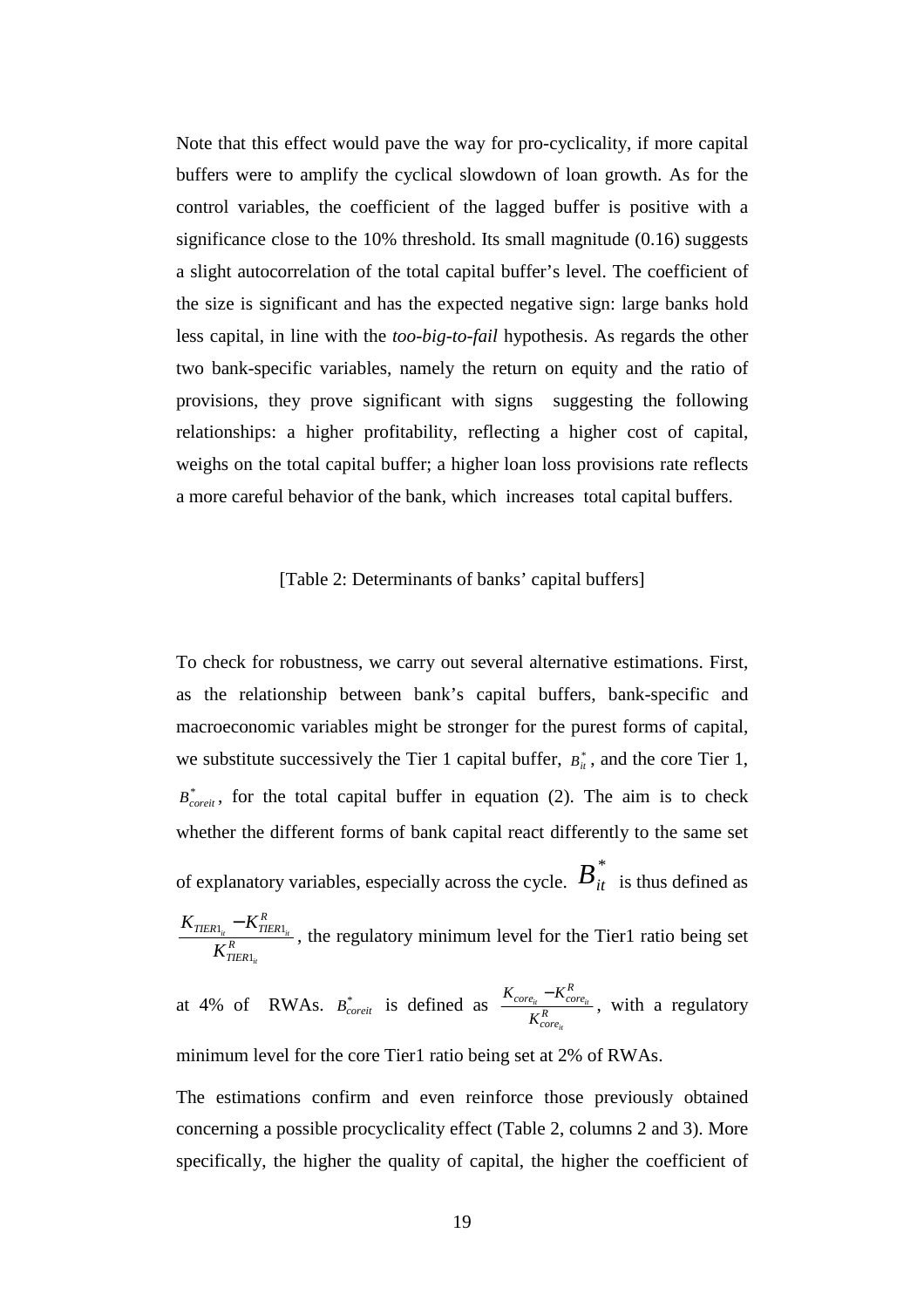the output gap, still statistically significant. This suggests that the sensitivity of highest-quality capital to the business cycle is higher than that of the total capital. The autoregressive coefficients of Tier 1 and core Tier 1 buffers are greater than that of the lagged total capital buffer, which suggests that banks face higher adjustment costs for the purest forms of capital. Moreover, the coefficients on the other bank-specific variables except the size are not significant, although of the same sign as for the total capital buffer. The coefficient on size proves significantly negative, larger and more significant than for the total capital buffer, suggesting that the *too-big-to-fail* hypothesis softens the capital constraints on large banks especially for the Tier 1 and core Tier 1 capital. Finally, the lower significance of the coefficients between the bank-specific and the macroeconomic variables suggests that macroeconomic conditions are the main drivers of the level of bank capital buffers.

Second, we restrict our estimations to a sub-sample of credit cooperatives and savings banks in order to analyze the effects of the legal form on the relationship between macroeconomic conditions and capital buffer (Table 2, column 4). As credit cooperatives and savings banks are typically smaller than commercial banks and are likely to have a more limited access to funding markets, we expect a higher autoregressive coefficient and a higher sensitivity to the business cycle. Indeed, the autoregressive coefficient is larger than in the estimation on the whole panel (Table 2, column 4 versus column 1). The coefficient of the output gap is of the same order of magnitude, though much more significant. Lastly, the coefficient on the size is significantly negative, as previously. All in all, the results confirm a negative relationship between the output gap and the capital buffer as well as an autoregressive behavior of the capital buffer. These results are particularly large and significant for the purest forms of capital and for cooperative banks.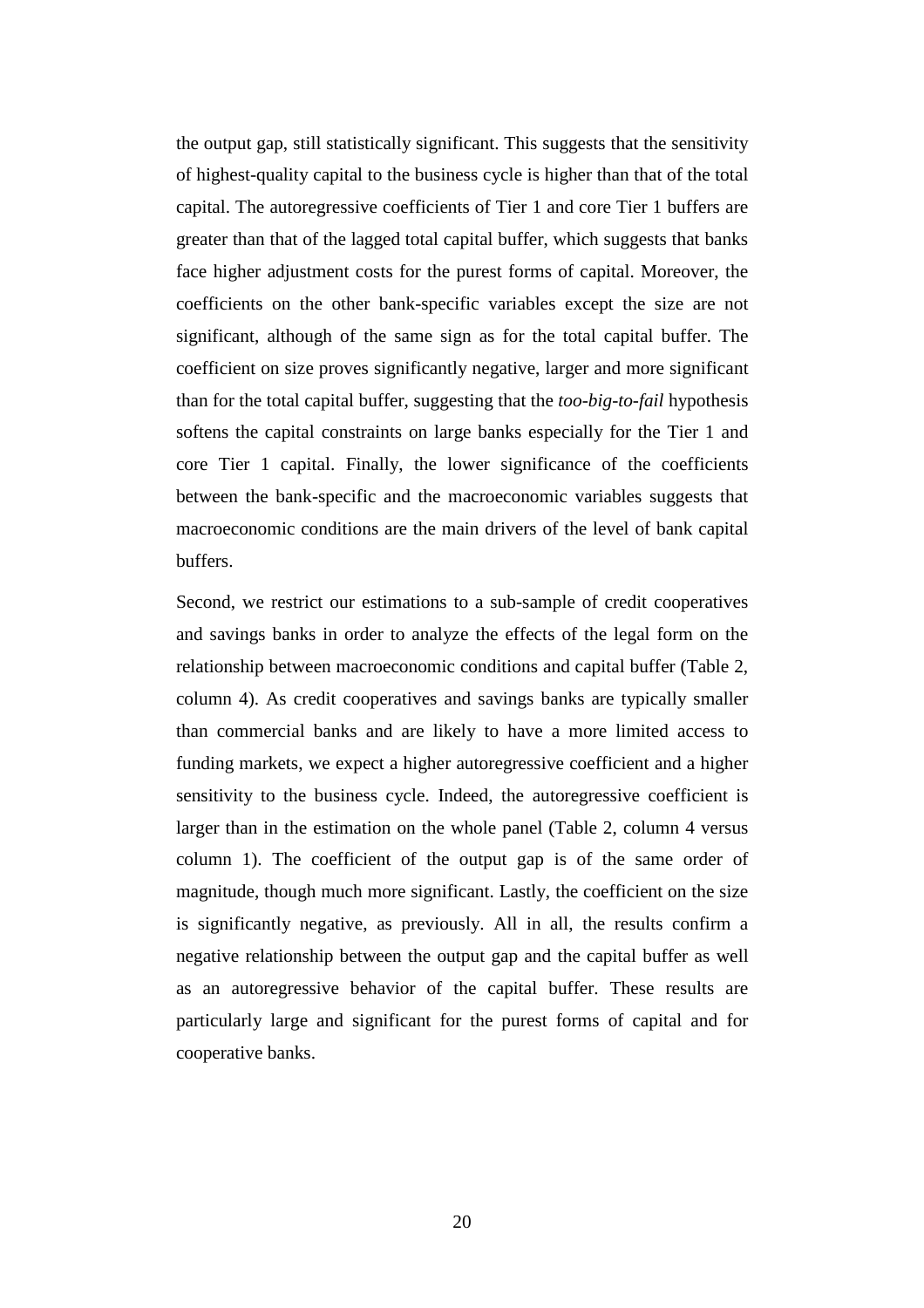#### **4.2 Loan growth equation**

In a second step, we estimate the relationship between loan growth - at an individual bank level - and a set of explanatory variables including bankspecific and macro variables. All variables are contemporaneous with the exception of the lagged dependent variable. They are as follows:

• the lagged dependent variable, meant to assess the autocorrelation of credit growth;

• the bank capital buffer,  $B_{it}$  which is the key variable in this equation, meant to test for procyclicality, as explained below. It also assesses the bank capital channel, i.e. the impact of the level of capitalization of a bank on its supply of loans,

• the ratio of liquidity of the bank,  $Liq_{it}$  measured by the ratio of liquid assets to total assets. Liquid assets are computed as the sum of cash, interbank loans and securities held in the trading portfolio and available for sales. A positive sign is expected as the literature has recently shown that liquidity, in addition to solvency, is an important determinant of loan supply, and that liquidity and solvency have large interactions. However, banks may prefer to hoard liquidity during periods of stress for precautionary reasons. In this case, a negative sign is expected;

• the bank's size,  $Size_{it}$ , as previously defined, used as a proxy for the magnitude of adverse selection problems faced by banks when raising uninsured finance due to information asymmetry, along the lines of Kashyap and Stein (1995). The latter found evidence that small banks cut loans by more in response to external shocks. The expected sign of this variable is thus positive, as the loan supply of large banks is expected to be more insulated from external shocks across the business cycle; (

• the output gap,  $GDP<sub>t</sub>$ , for which we expect a positive sign, signaling the banks' risk aversion: banks are thought to increase loans when risks are perceived to be weak, namely in an expansion and reduce them in recessions;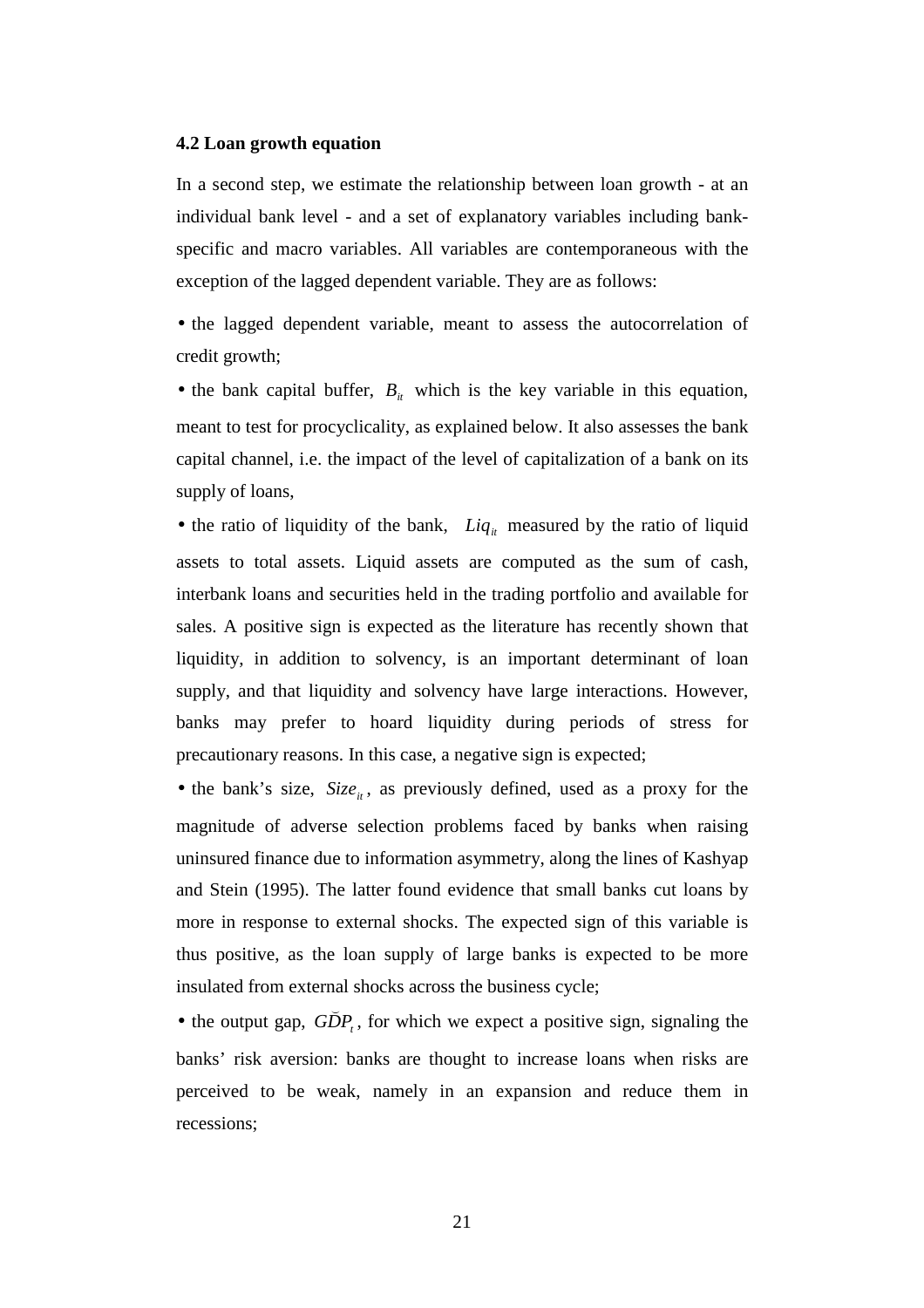• the refinancing rate of the central bank,  $r_t$ , for which we expect a negative sign since this variable represents the cost of bank refinancing.

Therefore, our model is expressed as follows:

$$
\Delta \log c_{it} = \beta_0 + \beta_1 \Delta \log c_{it-1} + \beta_2 B_{it} + \beta_3 Liq_{it} + \beta_4 Size_{it} + \beta_5 GDP_t + \beta_6 r_t + u_{it} \tag{3}
$$
  
(+) 
$$
\text{(+)} \qquad \text{(+)} \qquad \text{(+)} \qquad \text{(+)} \qquad \text{(-)}
$$

(

where  $\beta_k$  are parameters to estimate,  $\beta_0$  being an intercept and  $u_{it}$  is the residuals.

Our variable of interest in this estimation is the bank capital buffers. Its sign will be decisive for testing the hypothesis of procyclicality. Let's assume a negative shock on the output gap. This would result in an increase in the capital buffers according to our previous results in Section 4.1. If after controlling for output, that increase in the capital buffers enhances loan growth (positive sign), lending behavior would act counter-cyclically, mitigating the effects of the initial shock. On the contrary, if that increase in capital buffers results in a decrease in loan growth (negative sign), capital buffers would amplify the initial shock, paving the way for procyclicality.

Note that a positive sign is generally reported in the literature on US banks. It is interpreted as consistent with the bank capital channel hypothesis: wellcapitalized banks should be less constrained under stress conditions and would not restrict the credit supply in order to maintain lending relationships. However, the evidence on the impact of bank capitalization on credit growth is somewhat mixed. First, in their seminal paper, Berger and Udell (1994) find that in the particular case of commercial real estate lending and two other credit sub-categories, the decline in growth rates of loans for well-capitalized banks was actually larger than for low-capitalized banks. This finding is inconsistent with the idea that capital constraints were the main driver of the credit crunch during the nineties and implies a negative sign for the coefficient of the capital buffer in the credit growth equation. Second, using micro-level data on German banks, Stolz and Wedow (2010) find that low-capitalized banks actually do not reduce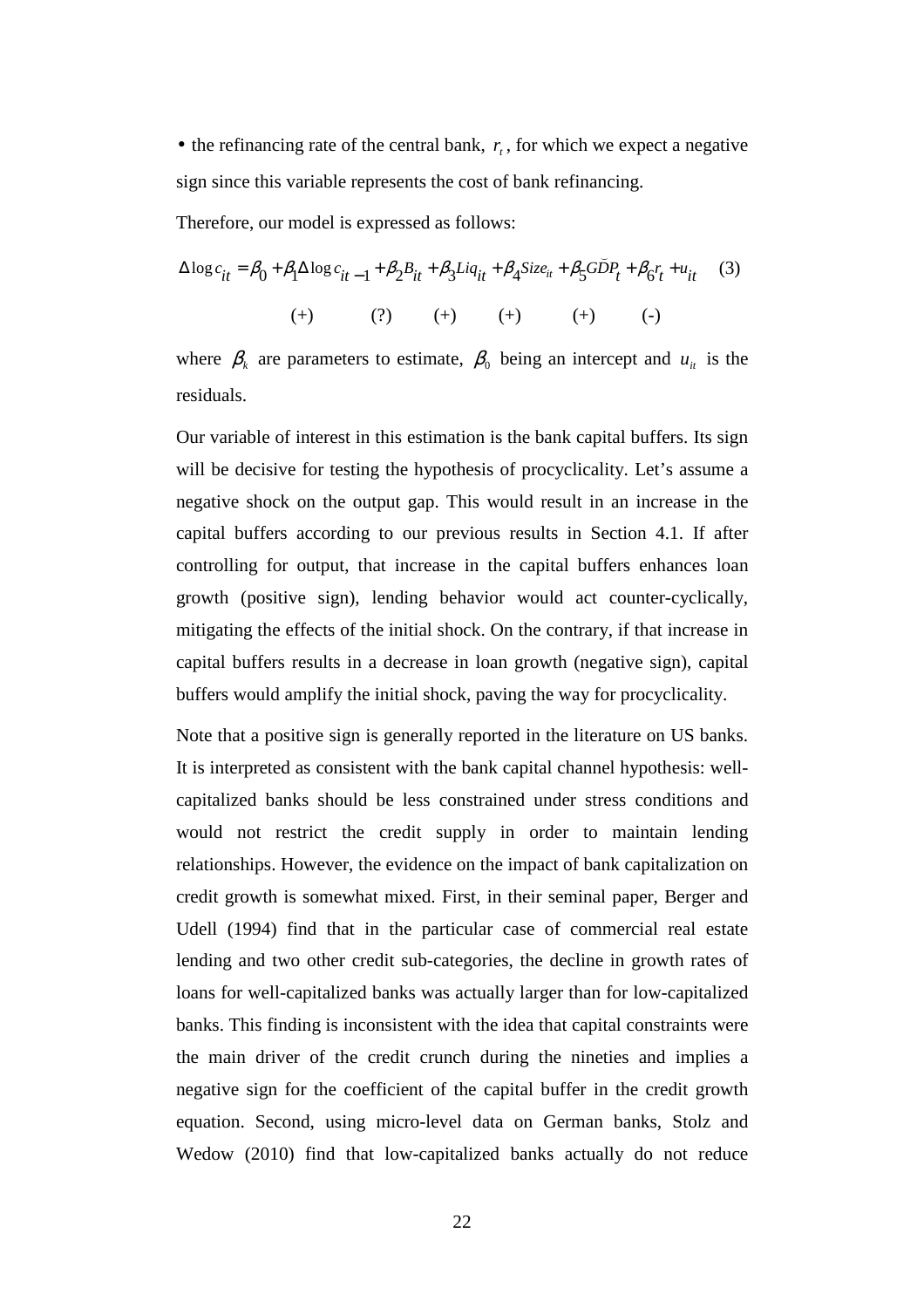lending during economic downturns. Again, this behavior contrasts with the results commonly reported in the US literature. Finally, anecdotic evidence indicates that despite huge injections of public funds in the largest banks since the beginning of the current financial crisis, bank loans have dried up at a rapid pace in the vast majority of developed countries. Instead of using the public funds to sustain lending to the real sector, the largest banks decided to boost their liquidity buffers and capital ratios perhaps in anticipation of future losses on their asset portfolios. This behavior is consistent with the results reported by Frame et al. (2009), who fail to find a significant effect of the public fund injections on the loan supply of the largest US banks. In addition to a statistical assessment of the effect of bank capital on lending behavior, we also allow for different measures of capital buffer depending on the capital's quality, namely total capital buffer, Tier 1 capital buffer and core Tier 1 capital buffer.

We use the same econometric methodology as previously (a dynamic GMM model *à la* Arellano-Bover). As GMM instruments, we chose the dependent variable (the second to fourth lags in levels for the difference equation and the second and further lags in difference for the level equation) and the buffer that we consider endogenous consistently with the results of Section 4.1 (the first to third lags in levels for the difference equation and the first and further lags in difference for the level equation); as standard instruments we rely on the other explanatory variables in first difference for the difference equation. We also perform an AR(2) test and an m2 Sargan test which both validate our specification.

The main results are presented in columns (1) to (3) of Table 3. The coefficient on the output gap is significantly positive whatever the measure of capital buffer considered: when the output gap increases by one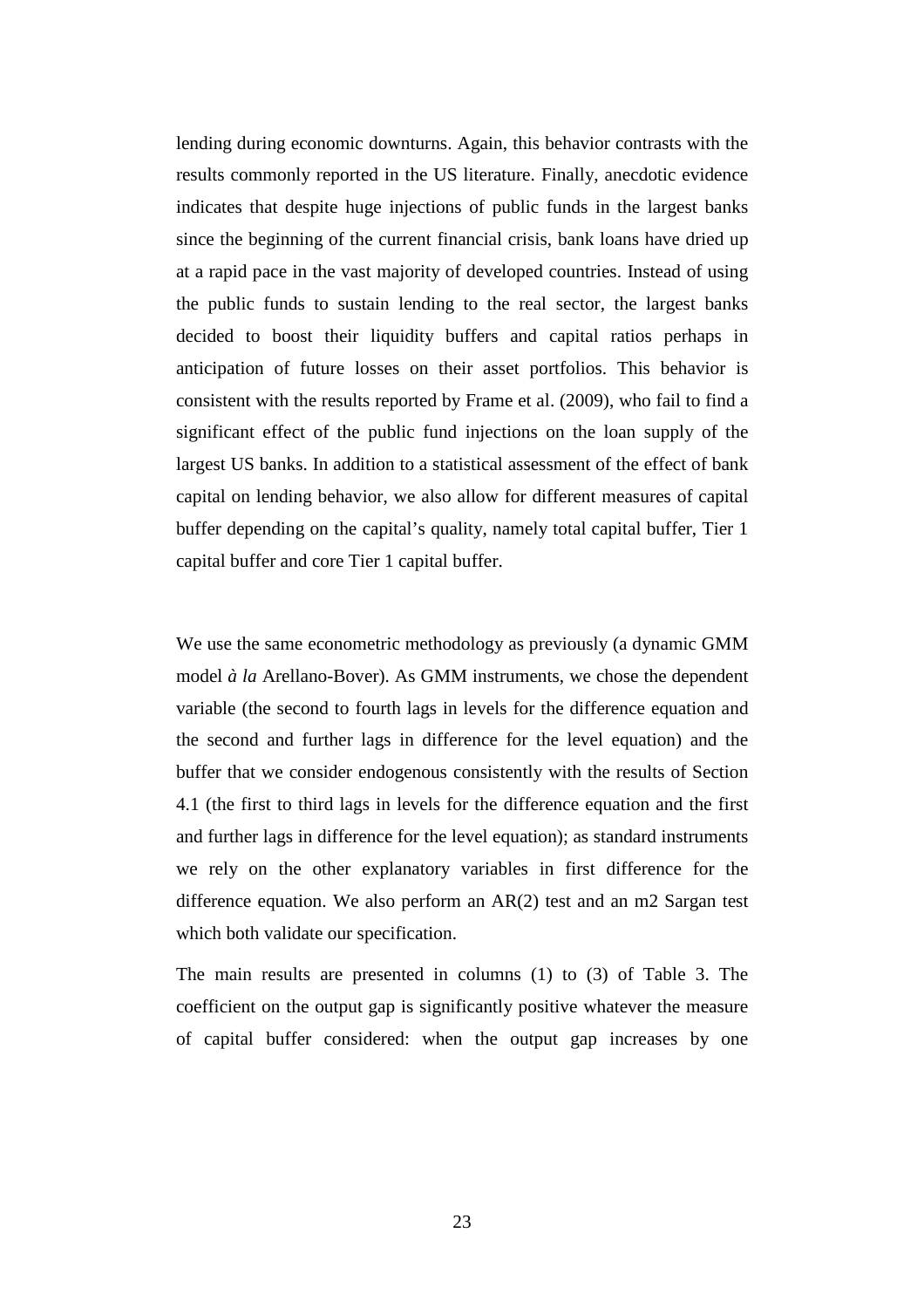percentage point, loan growth increases by about 3 percent. The liquidity ratio is not found to have a significant impact on loan growth<sup>13</sup>.

More importantly, in contrast with the results commonly reported in the literature concerning US banks including the most recent papers (see e.g. Berrospide and Edge, 2010) the coefficient of the buffer is found negative. Consequently, when the buffer increases, banks supply less loans, even after controlling for the output gap. This result is all the more significant as the capital buffer considered is of higher quality, should either the magnitude of the coefficient or the statistical significance of the coefficient be considered. This result is somewhat conflicting with the functioning of the bank capital channel as it has been studied until now and with the findings of most papers on this topic. It is of crucial importance as it signals that an economic downturn that would lead banks to increase their buffers (part 4.1) would result in a decreasing loan growth even after controlling for macroeconomic factors. From this perspective, capital buffers have a procyclical effect. Interestingly, if we consider either the effect of the output gap on the capital buffers or that of capital buffers on the loan growth, results prove much more significant when capital of better quality is looked at. This means that the procyclical effect aforementioned is especially true for Tier 1 and core Tier 1 capital. This results may signal a specific feature of French banks, namely a weak bank capital channel, as stated for instance by Jimborean and Mesonnier (2010). It may also capture more general features of bank lending, as it is consistent with some recent theoretical findings. Indeed, Valencia (2010) shows that banks facing higher uncertainty may prefer to keep higher capital-to-asset ratios and to deleverage, due to precautionary motives that are presumably much stronger during recessions. The magnitude of those effects is not negligible: for example, an increase in the core Tier 1 capital by 1 percentage point (from the lower bound of 2% of

 $\overline{a}$ 

<sup>&</sup>lt;sup>13</sup> However, as a robustness check, we also used an alternative measure of liquidity given by the deposit-to-credit ratio. In this case, we find a significant and negative coefficient, which tends to confirm that during recessions banks may choose to hoard liquidity for precautionary reasons rather than lending to the private sector.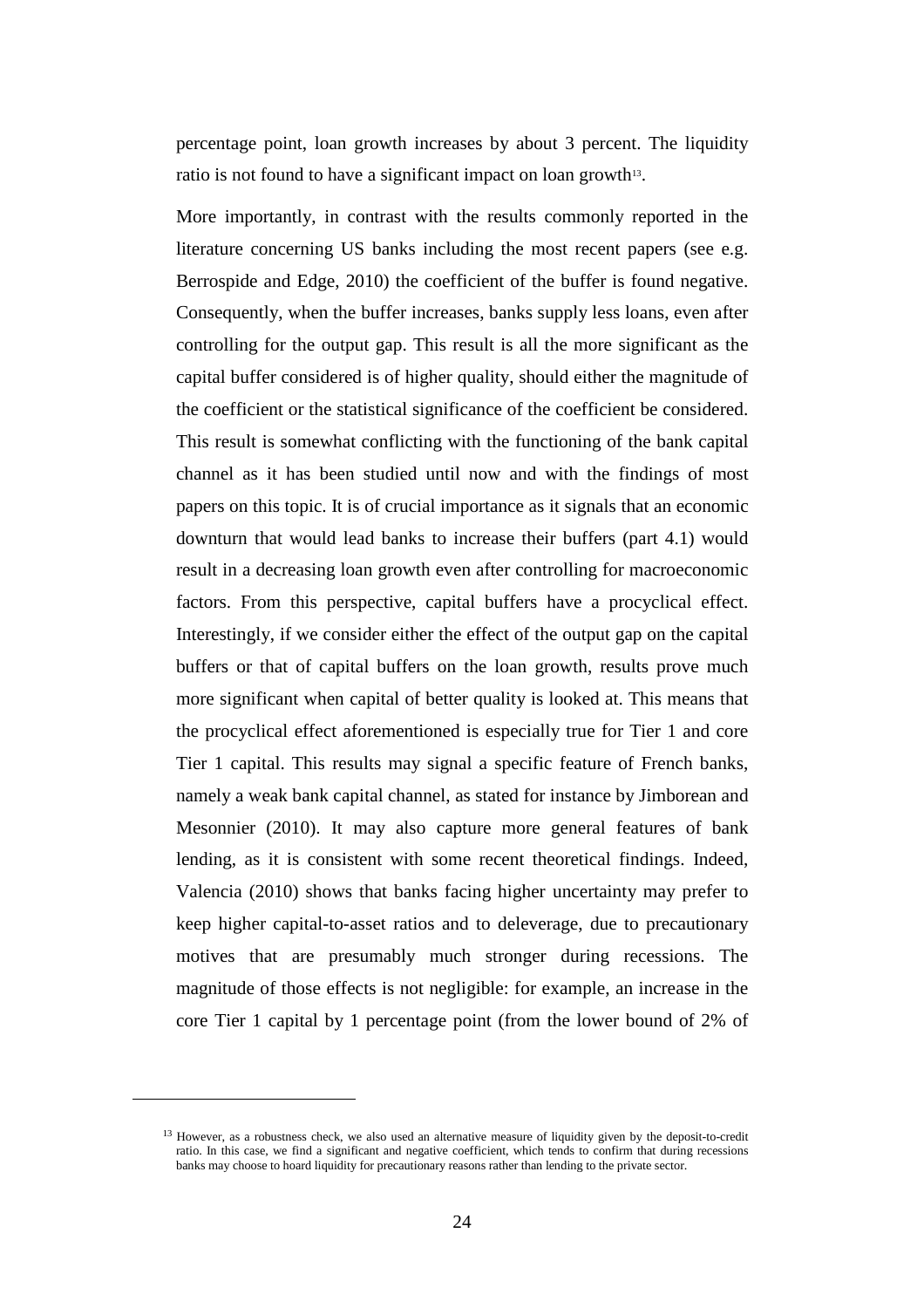risk-weighted assets to 3% for instance) would lower loan growth by 5% all other variables kept equal.

We carry out additional estimations to better check the results. First, we restrict our sample to the 1993-2000 period, i.e. before the euro cash changeover, in order to account for potential structural breaks (as observed in Section 3): results remain unchanged as regards our variable of interest both in terms of magnitude and significance (Table 3, column 4), though lagged loan growth appears more important in explaining current loan growth. Likewise, we exclude the 2007-2009 period to check whether our results are driven by the effects of the financial crisis and the simultaneous implementation of Basel 2: results remain unchanged, which suggests that they are robust to changes in the period of observation. Second, as our results might also be driven by the behavior of large and risky banks, we add an interaction term between the capital buffer and the loan loss provision (Table 3, column 5). We do find a negative and slightly significant coefficient for that variable. This result can be interpreted in the following way: riskier banks which exhibit a higher loan loss provisions *or* banks adopting a safer forward-looking behavior do amplify the procyclical effect of bank capital buffers.

#### [Table 3: Estimation of loan growth]

In conclusion, the econometric investigation carried out in Section 4 shows that capital buffers amplify the cyclical behavior of loans caused by the output gap. This result is all the more relevant as we focus on the Tier 1 and the core Tier 1 capital, that is to say its purest components. In the current context of discussions of the future Basel III framework, those results do support the view that an efficient macroprudential regulation should aim at smoothing credit growth and, having this objective in mind, bank capital is a relevant instrument. In that respect, according to our results, regulating the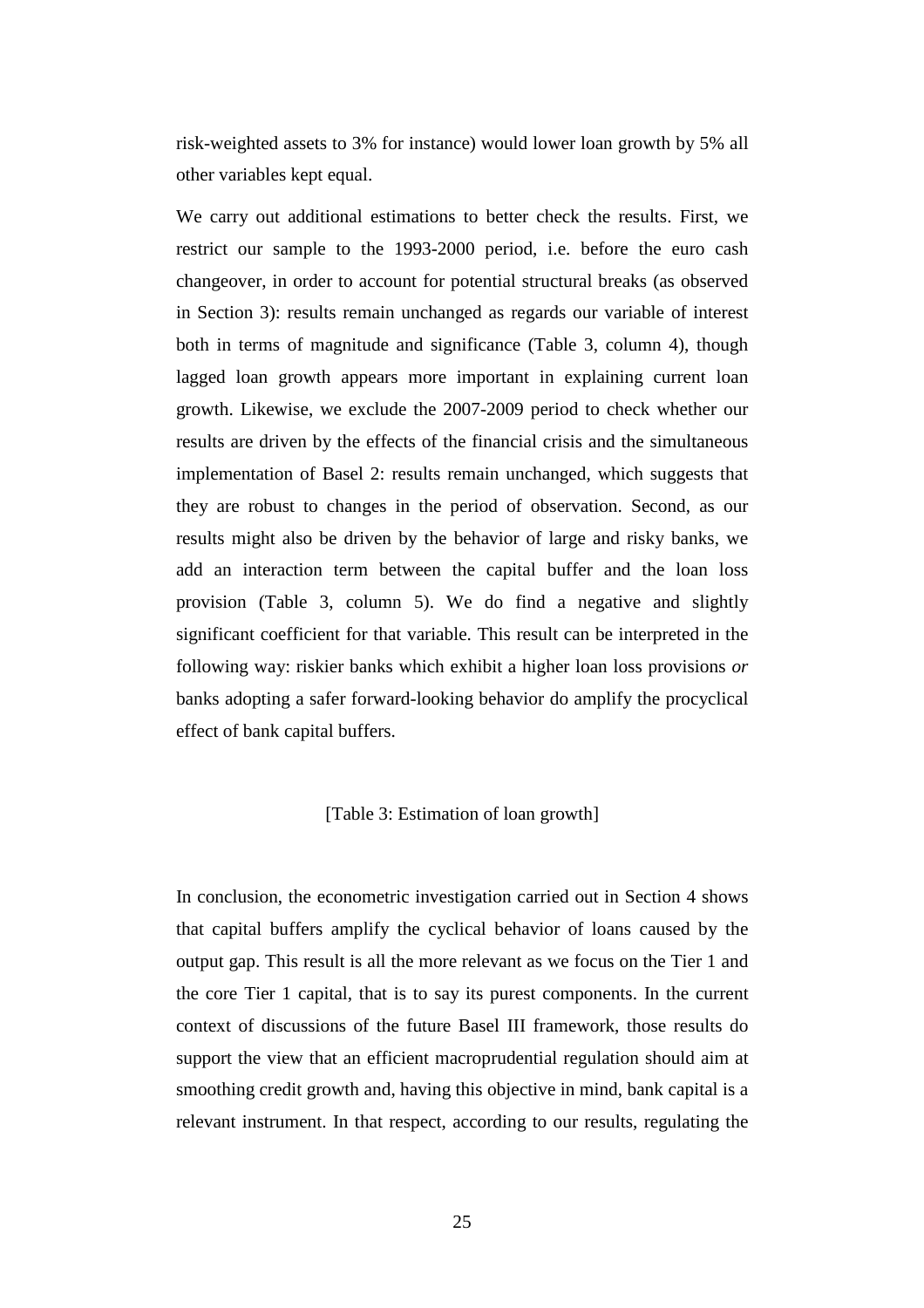purest components of capital is the most efficient way to dampen the procyclicality of banks' capital buffers.

## **5. Granger causality tests**

We now check for the causality between capital buffers and loan growth. Should we find that the capital buffers "cause" the credit cycle, this would allow us to validate the procyclicality hypothesis.

#### **5.1 Methodology**

Standard Granger causality tests are based on time-series estimations. Variable  $x_t$  is said to "cause" variable  $y_t$  if the lagged values of  $x_t$  improve the forecast of  $y_t$ . Under the usual assumptions of stationarity of the series, the standard version model is the following:

$$
y_{t} = \sum_{k=1}^{K} \alpha_{k} y_{t-k} + \sum_{k=1}^{K} \beta_{k} x_{t-k} + \mu + u_{t}
$$
\n(4)

where  $\alpha_k$ ,  $\beta_k$  and  $\mu$  are parameters to estimate, *K* the optimal number of lags in the regression,  $u_t$  the residual of the equation. The causality test comes down to estimate Equation (4), on a given time period of length T, and then test for the nullity of all the coefficients on the lagged values of  $x_t$ . Generally, the estimation is run as a bivariate vector auto-regression (VAR), as the two senses of causality are searched for simultaneously. The null hypothesis *H0* is that of no causality: *H*0:  $\beta = 0$ , where  $\beta = (\beta_1, \dots, \beta_K)$  is the vector of the lagged coefficients  $\beta_k$ . The nullity of all the coefficients  $\beta_k$  is tested through a Wald test.

As we deal with panel data with a small time dimension (*T*= 17 at maximum), standard individual tests of *H0* are not powerful. Hence, we use a panel-causality test proposed by Hurlin (2005, 2008). We will test for causality for each bank individually, running N individual regressions as Equation (4). Let us re-write Equation (4) to take into account the crosssection dimension of the panel: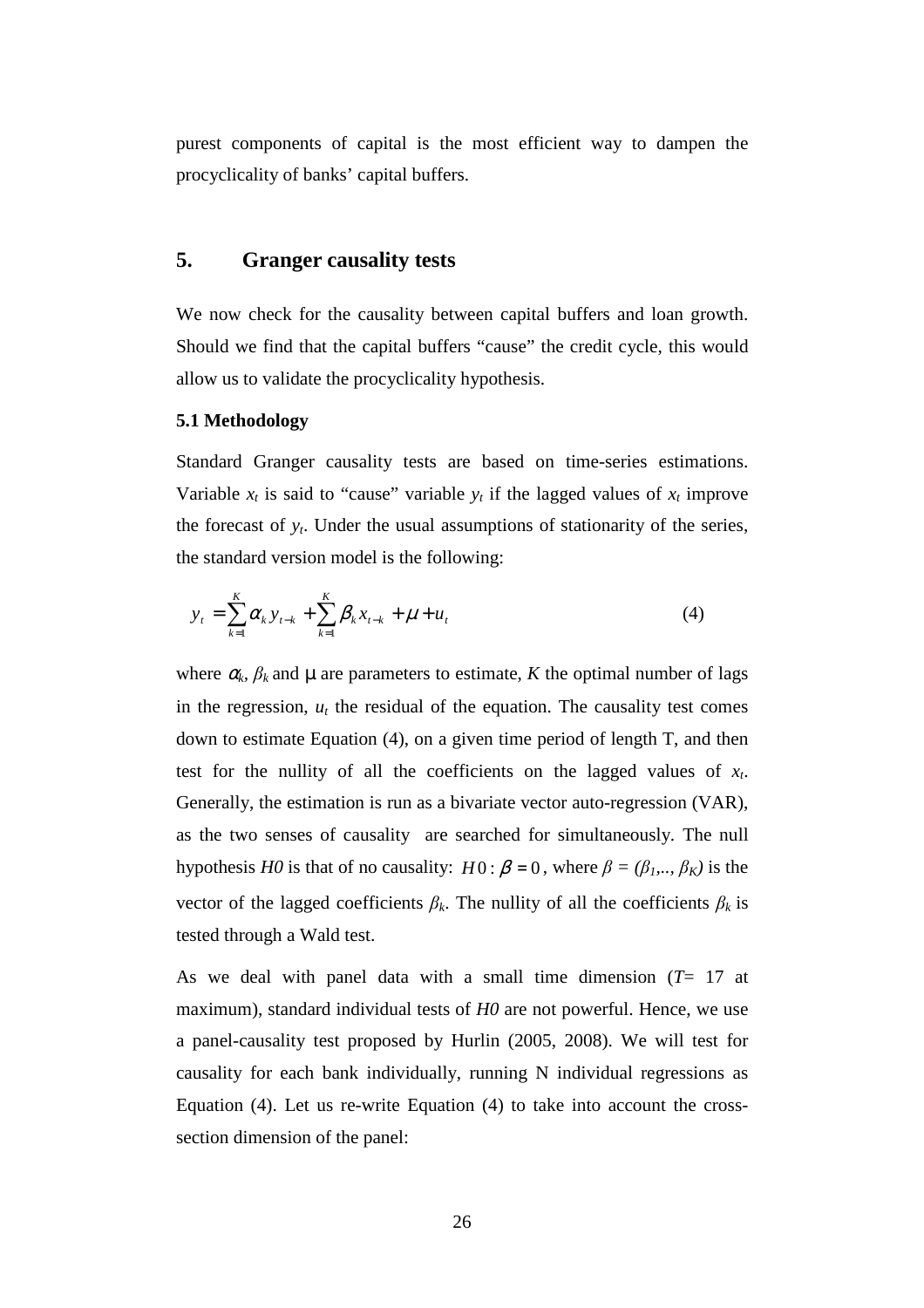$$
y_{it} = \sum_{k=1}^{K} \alpha_{k,i} y_{i,t-k} + \sum_{k=1}^{K} \beta_{k,i} x_{i,t-k} + \mu_i + u_{it}
$$
(5)

where  $\alpha_{ki}$ ,  $\beta_{ki}$  and  $\mu_i$  are parameters to estimate, allowed to be different across individuals, *K* a given number of lags common to all individuals, and  $u<sub>it</sub>$  the residuals of the equation. Following Hurlin (2005), we test for the homogeneous non-causality. The null hypothesis is that there does not exist any individual causality.

$$
H0: \beta_i = 0, \forall i = 1, ..., N
$$
\n(6)

where  $\beta_i = (\beta_{i1}, ..., \beta_{iK})$  is the vector of the coefficients  $\beta_{ik}$ . Therefore, rejecting the null means that there exists at least one individual for which there is causality. The alternative hypothesis can be specified as the following:

$$
H(1) \quad \begin{array}{l} \beta_i = 0, \forall i = 1, ..., N_1 \\ \beta_i \neq 0, \forall i = N_1, ..., N \end{array} \quad 0 \le N_I < N \tag{7}
$$

First, we calculate the individual Wald tests  $W_i$  for  $\beta_i = 0$  in the N estimations of Equation (5). Then, we compute the mean Wald test for the panel:  $\overline{W}_N = \frac{1}{N} \sum_{i=1}^{N}$ = = *N i*  $N_{N} = \frac{1}{N} \sum_{i=1}^{N} W_{i}$ *W* 1  $\frac{1}{N}\sum_{i=1}^{N}W_i$ . This statistic  $\overline{W}_N$  converges towards a  $\chi^2$  (*K*), when the time dimension of the panel *T* tends towards infinity, whereas it is not appropriate because of its low power for panels with a small time dimension. In the case of small time dimension, Hurlin (2005, 2008) recommends using the following statistics  $\widetilde{Z}_N$ :

$$
\widetilde{Z}_N = \sqrt{N} \left[ \overline{W}_N - \frac{K}{N} \sum_{i=1}^N \frac{(T_i - 2K - 1)}{(T_i - 2K - 3)} \right] \left[ 2 \frac{K}{N} \sum_{i=1}^N \frac{(T_i - 2K - 1)^2 (T_i - K - 3)}{(T_i - 2K - 3)^2 (T_i - 2K - 5)} \right]^{-\frac{1}{2}} \tag{8}
$$

 $\widetilde{Z}_N$  is shown to follow a normal distribution N(0,1), when the cross-section dimension tends to infinity. Monte-Carlo simulations show that the power of this test is high even for small panels (Hurlin, 2005); it is close to 1 as soon as there are more than 25 individuals in the sample, even for time dimension as small as 10.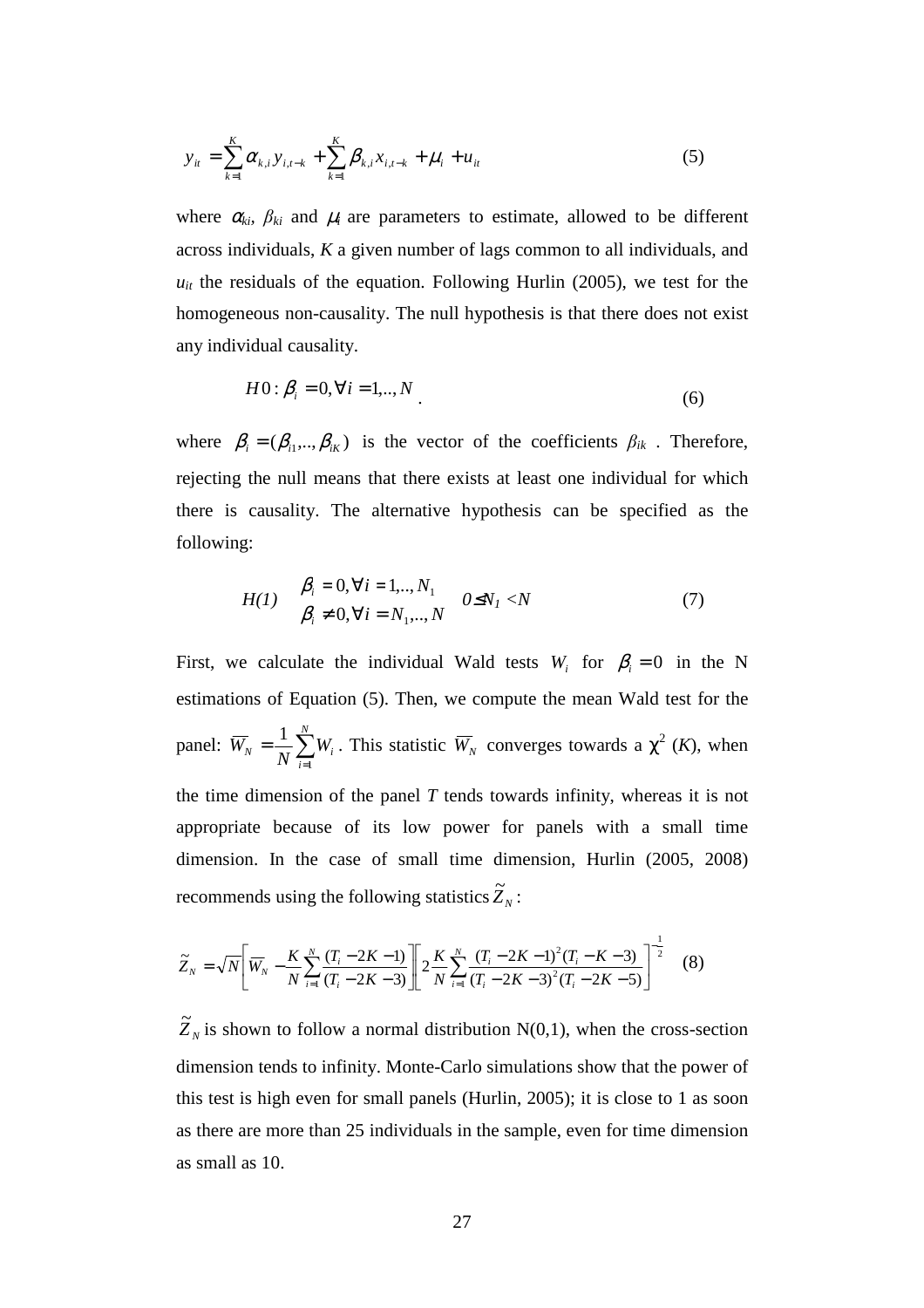#### **5.2 Results at the bank level**

We test for Granger-causality between banks' capital buffers  $B_{it}$ , and the loan growth  $\Delta c_i$  by implementing the panel-causality test proposed by Hurlin (2005, 2008) and described in the previous section. The sample is the same as in the previous section, composed of 96 banks<sup>14</sup> on period 1994-2009. If the procyclicality hypothesis of capital buffers holds, the causality would run from the capital buffers to the loan growth. In this case, we expect the null hypothesis of no causality to be rejected.

We check that the series are stationary. We test the hypothesis of a unit-root by using the standard panel unit root tests: Levin, Lin and Chu (2002); Im, Pesaran and Shin (2003) as well as augmented Dickey-Fuller and Phillips-Perron tests (Table A1 in the Appendix). The results of every test show that both series (buffer and loan growth) are stationary.

The VAR is expressed as follows:

$$
\begin{cases}\nB_{it} = \sum_{k=1}^{K} \alpha_{1ik} B_{it-k} + \sum_{k=1}^{K} \beta_{1ik} \Delta c_{it-k} + \mu_{1i} + \mu_{1it} \\
\Delta c_{it} = \sum_{k=1}^{K} \alpha_{2ik} B_{it-k} + \sum_{k=1}^{K} \beta_{2ik} \Delta c_{it-k} + \mu_{2i} + \mu_{2it}\n\end{cases}
$$
\n(9)

When running the individual VARs, we get the same optimal number of lags *K*=1, for all banks using either the Akaike or Schwarz criteria. Therefore, we fix the common number of lags *K* to 1.

Results show that causality runs in both directions over the whole panel (Table 4, columns 1 to 2). This finding suggests mutually reinforcing effects between the two variables but might result from a common factor, as the two variables are affected by the output gap. A look at the coefficients in the VAR confirms the negative relationship between the capital buffer and credit growth found in our previous GMM estimations. A deeper analysis by

l

<sup>&</sup>lt;sup>14</sup> Two banks have been removed from the sample because of an insufficient number of data points.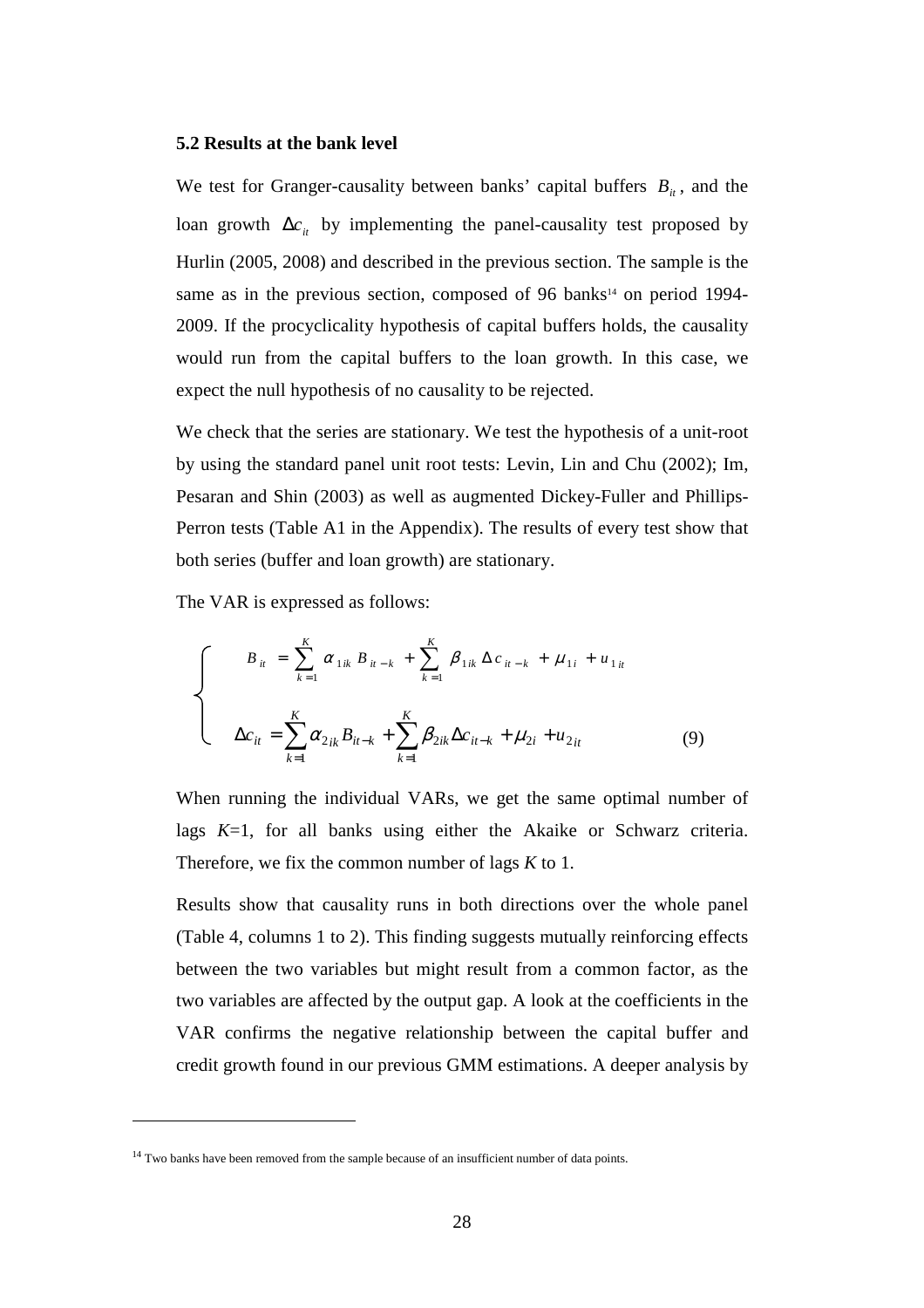category of banks reveals that, for the largest category of credit institutions, namely mutual banks, the causality runs only from capital buffer to the credit growth, suggesting that lending decisions depend more strongly on the level of capital for this category, for previously mentioned reasons (lower size, more limited access to funding and debt markets).

## [Table 4: Granger causality tests on capital buffer and loan growth – panel level]

To check the robustness of our results, we first carry out the Granger causality tests dropping successively one of the 96 banks (with replacement) included in the sample. This procedure reveals that the test statistics is robust to the exclusion of any bank.

Second, as we noted in our GMM estimations that the effect of high quality capital buffers on loan growth was higher than the effect of low quality capital buffer, we re-run Granger causality tests by substituting core Tier 1 capital buffer for total capital buffer (Table 4, columns 3 to 4). Results confirm the previous findings while being more significant, in particular when splitting the sample into the different categories of credit institutions. This finding indicates that high quality capital level may be a more important driver of banks' lending decisions than total capital.

## **6. Conclusion**

The current financial crisis has revealed an intrinsic feature of the financial system that bankers and other market participants, as well as policy makers, seem to have forgotten after a long period of unusually stable macroeconomic conditions, suggestively labeled by many "the great moderation." Namely, banks and other financial intermediaries may act in a highly pro-cyclical manner, thereby exacerbating rather than reducing the business cycle fluctuations. One source of pro-cyclicality that has been the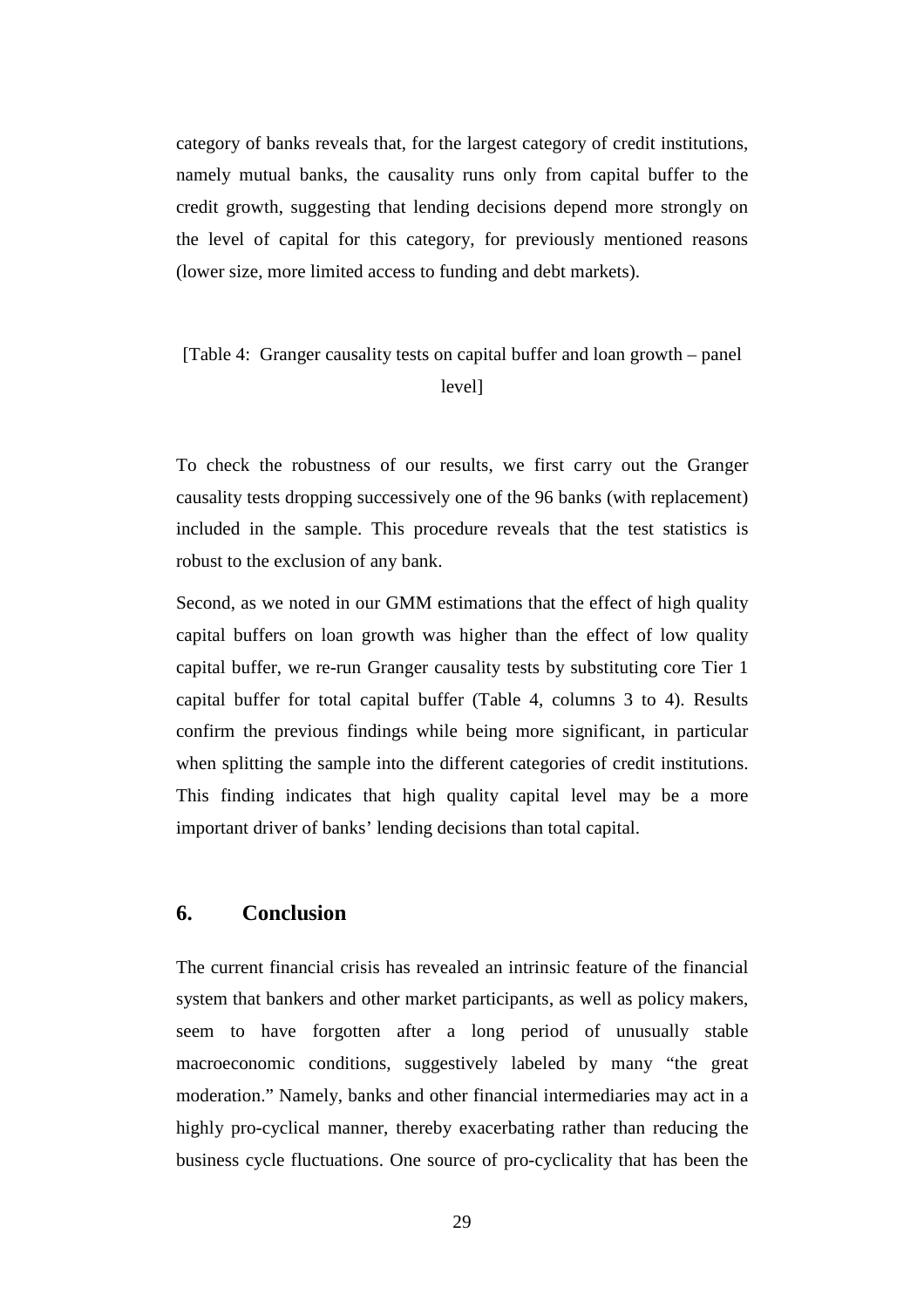focus of intensive debate in the public policy arena since the inception of the crisis is the capital adequacy regulations. In its official response to the financial crisis, the Basel Committee emphasizes that addressing procyclicality should be a key element of a sound macro-prudential policy. Particularly, a great importance is attached to the idea that banks should build up "capital buffers" during expansions to better absorb the shocks throughout significant sector-wide downturns.

The present paper contributes to the post-crisis banking literature on the procyclicality by presenting novel bank-level evidence from France on the twoway interplays between three essential variables at the core of the amplification mechanism: capital buffers, credit growth and output. Our empirical approach is based on both panel data econometric estimations and Granger causality tests within a unified, integrated, framework. We find that French banks' capital buffers, as well as credit growth at the individual level, depend on the output gap in a pro-cyclical manner. The results obtained by performing Granger causality tests strengthen the case for the importance of a countercyclical policy framework as we find evidence of a two-way causality between capital buffers and loan growth, pointing to mutually reinforcing mechanisms.

The focus on a single country, where bank lending is by far the prevailing form of external finance, provides a cleaner analytical context in which to examine timely research questions related to the procyclicality of bank capital. One of the most intriguing results we report is the negative effect of the capital buffer on loan growth. This effect, albeit in contrast with the results reported in the empirical literature, matches the precautionary hoarding of liquidity and massive deleveraging observed since the deepening of the current financial crisis. It is also in line with theoretical models such as Valencia (2010). The idea that capital buffers may reduce, rather than sustain, the credit supply following a severe recessionary shock should be further investigated in prospect of designing a future countercyclical capital adequacy framework.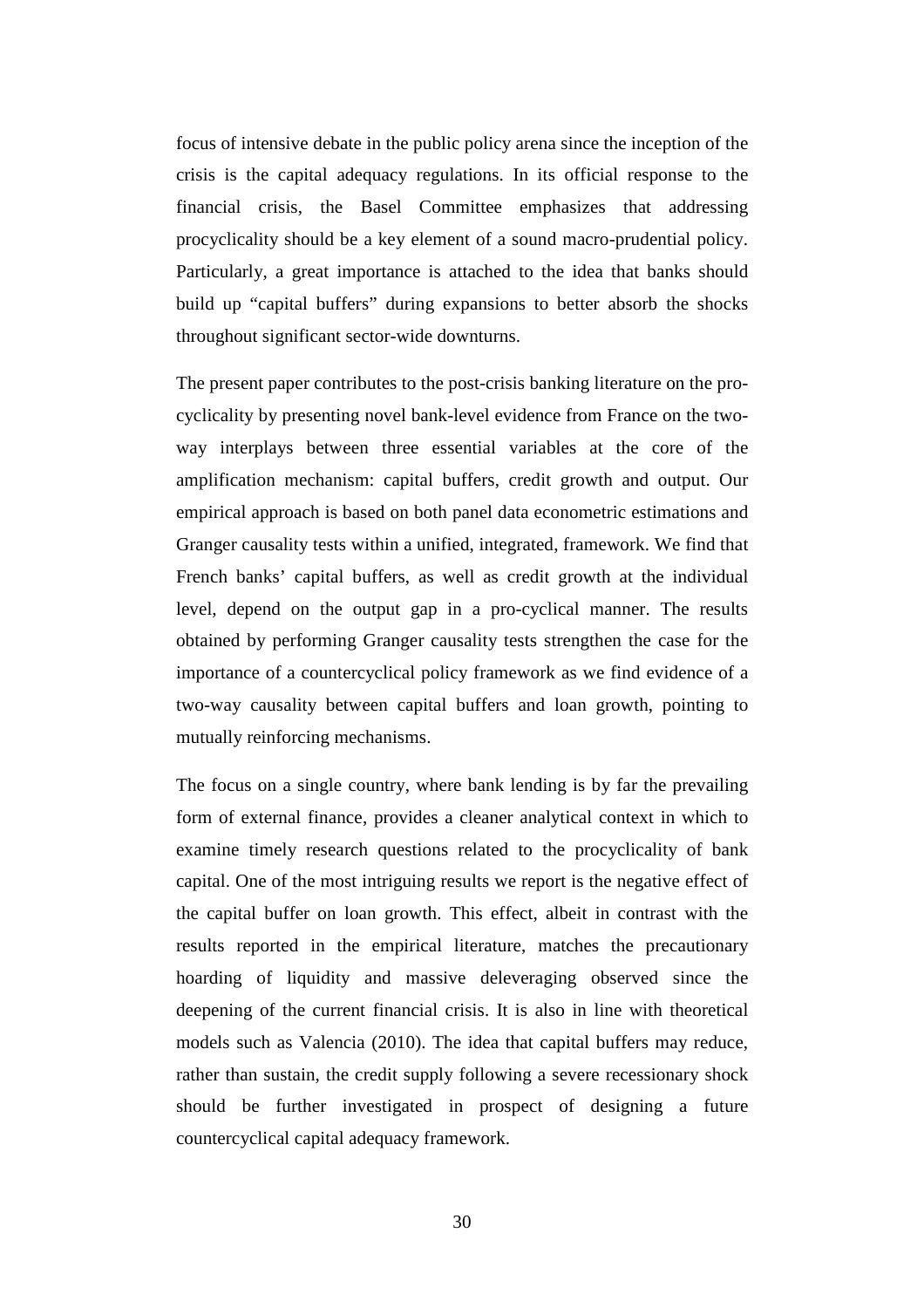#### **References**

- Adrian and Shin (2010), "Liquidity and Leverage", Journal of Financial Intermediation, vol. 19 (3), pp. 418-437.
- Agenor, P.-R. and L.A. Pereira da Silva (2009), "Assessing the Cyclical Effects of Bank Capital Requirements in Middle-Income Countries: A Review of Methods, Evidence and Policy Issues", unpublished, University of Manchester and World Bank, April.
- Alfon, I., Argimón, I., and Bascuñana-Ambrós, P. (2004), "What Determines How Much Capital is Held by UK Banks and Building Societies?", Financial Services Authority Occasional Paper no. 22.
- Andritzky, J., J. Kiff, L. Kodres, P. Madrid, N. Maechler, A. Narain, N. Sacasa and J; Scarlata (2009), "Policies to Mitigate Procyclicality", IMF Staff Position Note, No. SPN/09/09, May.
- Arellano M. and Bond S.R. (1991), "Some tests of specification for panel data: Monte-Carlo evidence and an application to employment equations", Review of Economic Studies, n°58, pp. 277-297
- Arellano, M. and O. Bover (1995): "Another Look at the Instrumental-Variable Estimation of Error-Components Models", Journal of Econometrics, 68, 29- 51.
- Ayuso, J., D. Pérez and J. Saurina (2004), "Are Capital Buffers Pro-Cyclical? Evidence from Spanish Panel Data" Journal of Financial Intermediation, 13, April, 249-64
- Bank for International Settlements (BIS) (2008), "Addressing Financial System Procyclicality: A Possible Framework", Note for the FSF Working Group on Market and Institutional Resilience.
- Basel Committee on Banking Supervision (BCBS) (2009), "Strengthening the Resilience of the Banking Sector", Consultative Document.
- Berger, A. (1995), "The Relationship between Capital and Earnings in Banking", Journal of Money, Credit, and Banking, May, v. 27, iss. 2, pp. 432-56.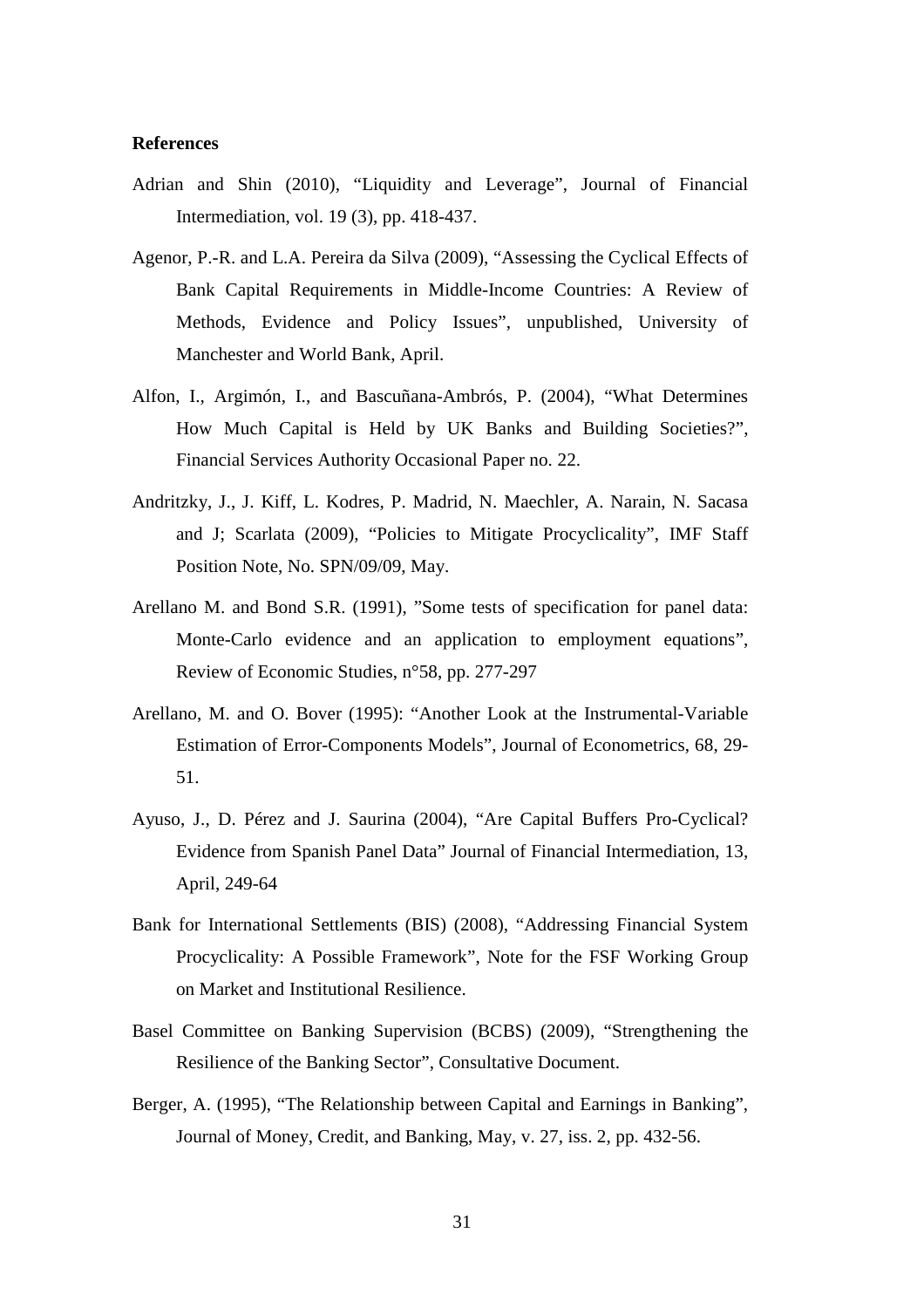- Berger, A., DeYoung, R., Flannery, M., Lee, D., and Oztekin, O. (2008), "How Do Large Banking Organizations Manage their Capital Ratios?" Journal of Financial Services Research 34, 123-149.
- Berger, A., Herring, R. and Szego, G. (1995), "The Role of Capital in Financial Institutions," Journal of Banking and Finance, vol. 19(3-4), pp. 393-430, June.
- Berger, A. and G. Udell (1994), "Did Risk-Based Capital Allocate Bank Credit and Cause a 'Credit Crunch' in the U.S.?" Journal of Money, Credit, and Banking, 26, pp. 585–628.
- Bernanke, B. S. and A. Blinder (1988) "Credit, Money and Aggregate Demand", American Economic Review, 78, 435-39
- Berrospide, J. and R. Edge (2010), "The effects of bank capital on lending: What do we know? And, what does it mean? ", International Journal of Central Banking, vol. 6 (4), pp. 5-54.
- Bikker, J. and P. Metzemakers (2004), "Is Bank Capital Procyclical? A Cross-Country Analysis" Working Paper No. 9, De Nederlandsche Bank, September
- Borio, C., C. Furfine and P. Lowe (2001), "Procyclicality of the financial system and financial stability: Issues and policy options", In "Marrying the macroand micro-prudential dimensions of financial stability", BIS Papers, Vol. 1, pp. 1-57.
- Brewer, E., Kaufman, G., and Wall, D. (2008), "Bank Capital Ratios Across Countries: Why Do They Vary?", Journal of Financial Services Research, Vol. 34, Nos. 2-3, 177-201.
- Committee of European Banking Supervisors (CEBS) (2009), "Position Paper on a Countercyclical Capital Buffer", July.
- Flannery, M., and Rangan K. (2008), "What Caused the Bank Capital Build-up of the 1990s", Review of Finance, 12, 391-429.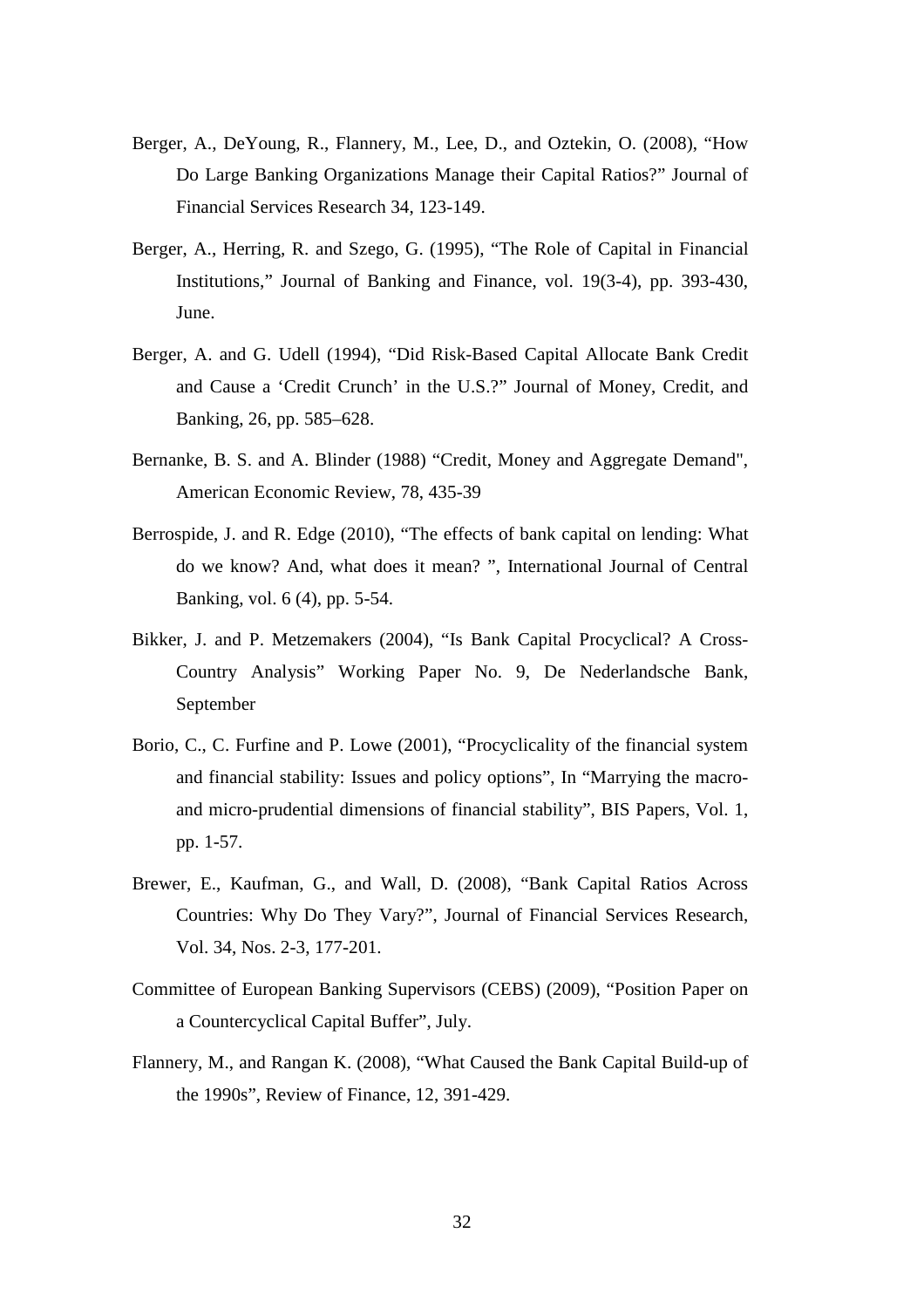- Fonseca, A. and González, F. (2010), "How Bank Capital Buffers Vary Across Countries: The Influence of Cost of Deposits, Market Power and Bank Regulation", Journal of Banking and Finance, Vol. 34, no. 4, pp. 892-902, April.
- Fonseca, A., Gonzalez, F., Pereira da Silva L. (2010), "Cyclical Effects of Bank Capital Buffers with Imperfect Credit Markets: international evidence", Working Paper Series no. 216, Banco Central do Brasil, October.
- Frame, S., D. Hancock, and W. Passmore (2009), "Estimates of Bank Lending and GDP Responses to Trouble Asset Relief Program (TARP) Capital Injections and to Expansions of Government Guarantees," Federal Reserve Board Working Paper.
- Francis, W., and M. Osborne (2009), "Regulation, Capital and Credit Supply in the UK Banking Industry: An Empirical Investigation and Simulation of Countercyclical Capital Requirements", FSA Occasional Paper n°36, September
- FSF-CGFS Working Group (2009), "The role of valuation and leverage in procyclicality", March
- Gambacorta, L., and P.E. Mistrulli (2004), "Does bank capital affect lending behavior?", Journal of Financial intermediation, 13, 436-457.
- Gropp, R. and Heider, F. (2010), "The Determinants of Bank Capital Structure," Review of Finance, vol. 14(4), pp. 587-622.
- Heid, F. (2007), "The Cyclical Effects of the Basel II Capital Requirements", Journal of Banking and Finance, Vol. 31, no. 12, pp. 3885-3900, December.
- Hurlin, C. (2005), "Un test simple de l'hypothèse de non- causalité dans un modèle de panel hétérogène", Revue Économique vol 56 n°3, mai, p.799- 810.
- Hurlin, C. (2008), "Testing for Granger non-causality in Heterogenous Panels", http://hal.archives-ouvertes.fr/docs/00/22/44/34/PDF/Causality\_WP.pdf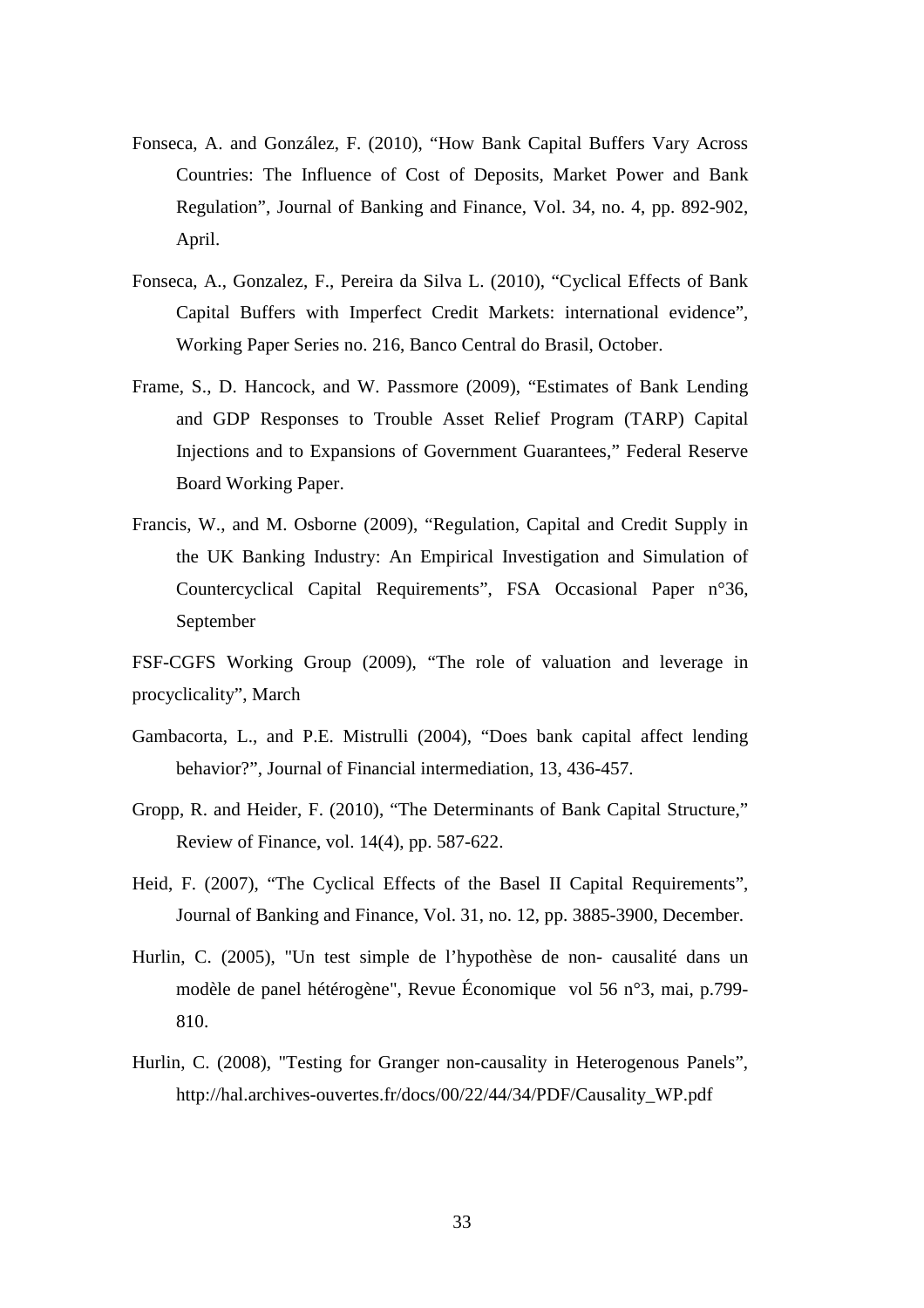- Im, K. S., Pesaran, M.H. and Shin, Y. (2003). "Testing for Unit Roots in Heterogeneous Panels," Journal of Econometrics, 115, 53–74.
- Jackson, P., Furfine, C., Groeneveld, H., Hancock, D., Jones, D., Perraudin, W., Radecki, L., Yoneyama, M. (1999). "Capital Requirements and Bank Behaviour: The Impact of the Basle Accord", Basle Committee on Banking Supervision Working Papers, no. 1, April.
- Jimborean, R. and Mesonnier J.-M. (2010), "Banks' financial conditions and the transmission of monetary policy: a FAVAR approach", International Journal of Central Banking, vol. 6 (4), pp. 71-117.
- Jokipii, T. and Milne, A. (2008), "The Cyclical Behaviour of European Bank Capital Buffers", Journal of Banking and Finance, Vol. 32, no. 8, pp. 1440- 1451, August.
- Kashyap, A. K. and J. Stein (1995), "The impact of monetary policy on bank balance sheets", Carnegie-Rochester Conf. Ser. Public Pol. 42, 151-195
- Levin, A., Lin, C.F. and Chu, C. (2002). "Unit Root Tests in Panel Data: Asymptotic and Finite-Sample Properties," Journal of Econometrics, 108, 1–24.
- Lindquist, K.G. (2004), "Banks' buffer capital. How important is risk?", Journal of International Money and Finance 23, 493-513
- Lowe, P. (2002), "Credit risk measurement and procyclicality", BIS Working Paper No. 116, September.
- Nier, E. and Zicchino, L. (2005). "Bank Weakness and Loan Supply", Bank of England Financial Stability Review, pp. 85-93, December.
- Panetta, F., P. Angelini, U. Albertazzi, F. Columba, W. Cornacchia, A. Di Cesare, A. Pilati, C. Salleo, and G. Santini (2009), "Financial Sector Procyclicality: Lessons from the Crisis", Bank of Italy Occasional Papers No. 44.
- Peek, J., and E. Rosengren (1995), "The capital crunch: Neither a borrower nor a lender be", Journal of Money, Credit, and Banking 27, p625-638.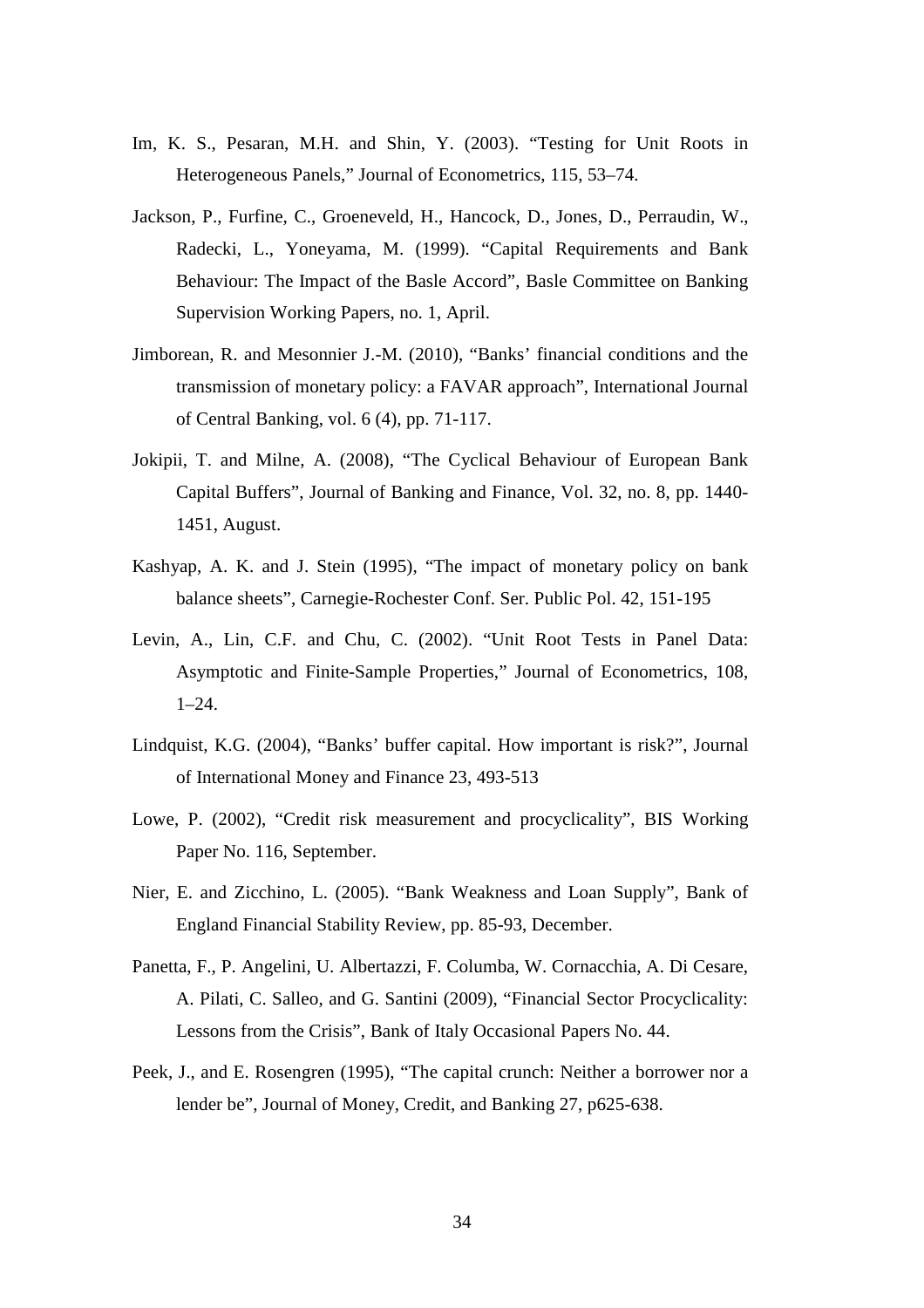- Repullo, R. and Suarez, J. (2010), "The Procyclical Effects of Bank Capital Regulation", European Banking Center Discussion Paper No. 2010-05S.
- Sharpe, S. A. (1995), "Bank capitalization, regulation, and the credit crunch: a critical review of the research findings," Finance and Economics Discussion Series 95-20, Board of Governors of the Federal Reserve System (U.S.)
- Stolz, S. and M. Wedow (2010), "Banks' Regulatory Capital Buffer and the Business Cycle: Evidence for Germany," Journal of Financial Stability, available online http://dx.doi.org/10.1016/j.jfs.2009.09.001.
- Valencia, F. (2010), "Bank Capital and Uncertainty", IMF working paper, wp/10/208
- Van den Heuvel, S.J. (2002) "The Bank Capital Channel of Monetary Policy", Working paper, Wharton School, University of Pennsylvania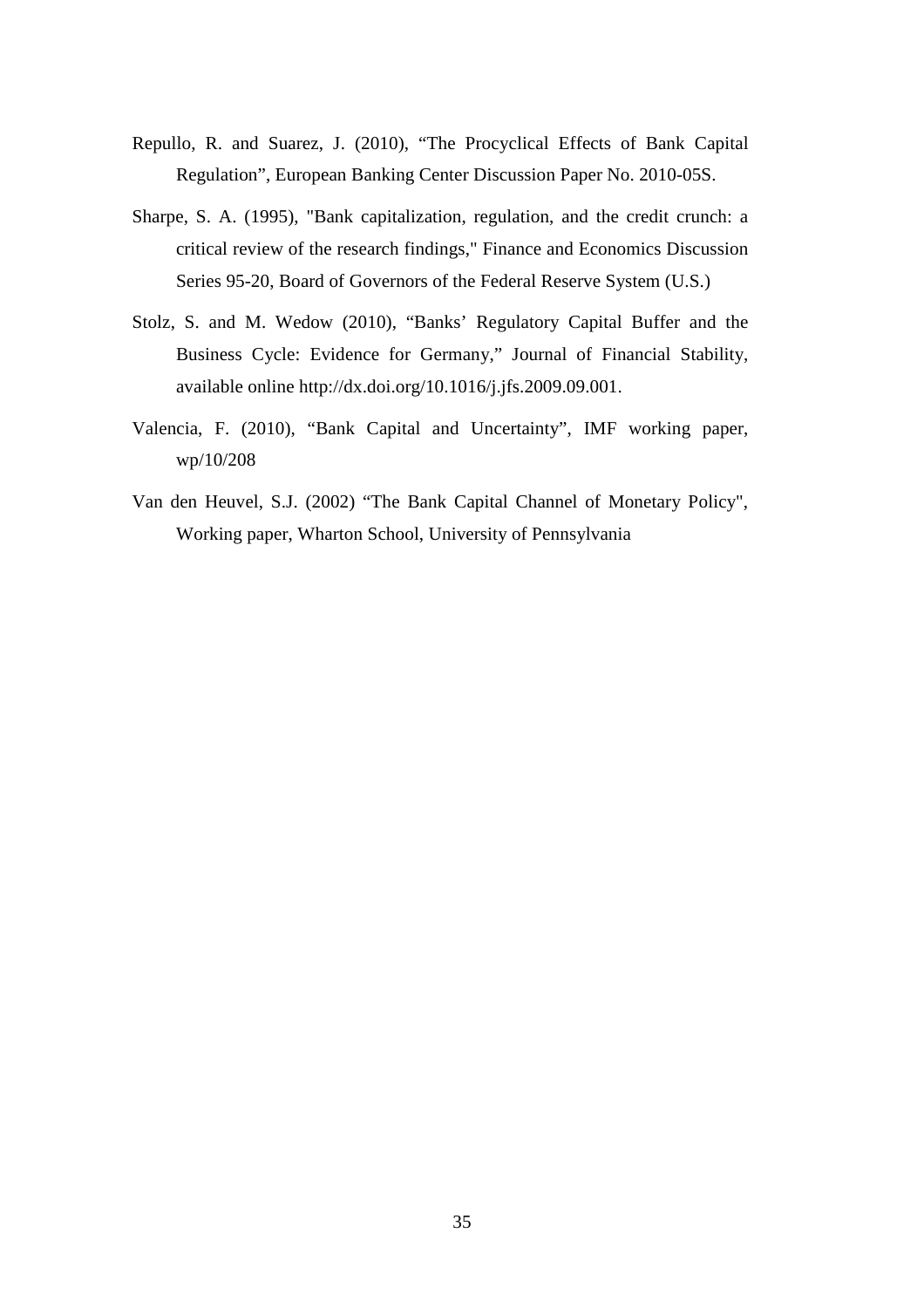

**Graph 1: Time profile of the (unweighted) mean of bank variables** 

**Graph 2: Cyclical developments in capital buffers and loan growth** 

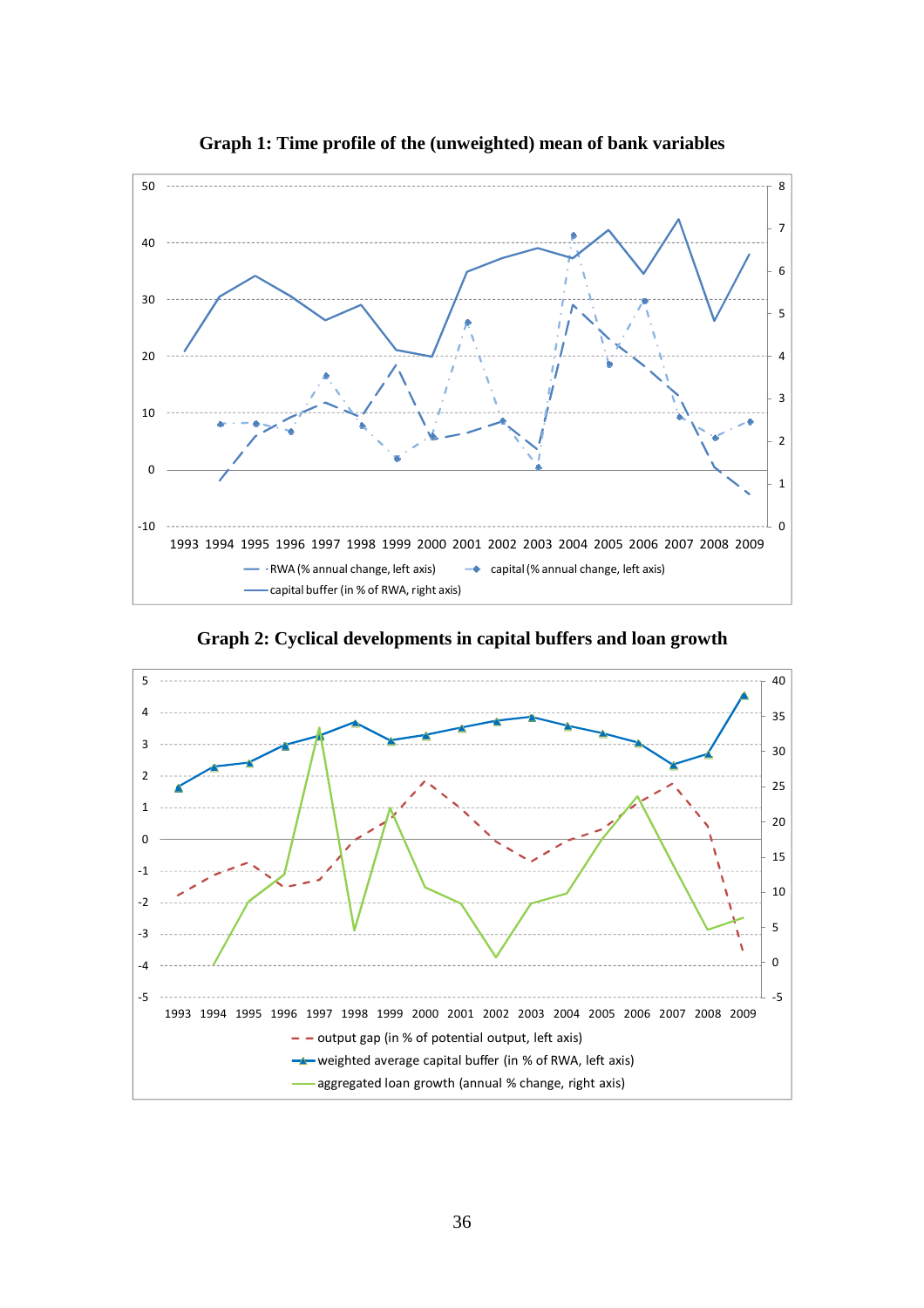| Number of<br>21<br>98<br>61<br>16<br>institutions<br>1,332<br>310<br>804<br>218<br>Observations<br>Total Capital Buffer, in % of regulatory minimum<br>55.5<br>92.7<br>Mean<br>63.3<br>63.6<br>45.9<br>37.3<br>Median<br>44.8<br>74.0<br>64.7<br>Std.<br>68.5<br>54.6<br>84.3<br>Min<br>1.4<br>1.5<br>1.5<br>1.4<br>Max<br>514.3<br>376.2<br>514.3<br>491.9<br>Tier1 Capital Buffer, in % of regulatory minimum<br>269.2<br>211.1<br>293.5<br>Mean<br>261.1<br>238.2<br>Median<br>152.5<br>270.2<br>212.6<br>Std.<br>159.2<br>172.5<br>139.5<br>186.6<br>27.7<br>Min<br>30.3<br>37.7<br>27.7<br>Max<br>989.7<br>907.2<br>976.6<br>989.7 | 1993-2009 | All Banks | Commercial banks<br>Mutual, savings<br>and cooperative<br>banks |  | Financial and<br>investment firms |
|-----------------------------------------------------------------------------------------------------------------------------------------------------------------------------------------------------------------------------------------------------------------------------------------------------------------------------------------------------------------------------------------------------------------------------------------------------------------------------------------------------------------------------------------------------------------------------------------------------------------------------------------|-----------|-----------|-----------------------------------------------------------------|--|-----------------------------------|
|                                                                                                                                                                                                                                                                                                                                                                                                                                                                                                                                                                                                                                         |           |           |                                                                 |  |                                   |
|                                                                                                                                                                                                                                                                                                                                                                                                                                                                                                                                                                                                                                         |           |           |                                                                 |  |                                   |
|                                                                                                                                                                                                                                                                                                                                                                                                                                                                                                                                                                                                                                         |           |           |                                                                 |  |                                   |
|                                                                                                                                                                                                                                                                                                                                                                                                                                                                                                                                                                                                                                         |           |           |                                                                 |  |                                   |
|                                                                                                                                                                                                                                                                                                                                                                                                                                                                                                                                                                                                                                         |           |           |                                                                 |  |                                   |
|                                                                                                                                                                                                                                                                                                                                                                                                                                                                                                                                                                                                                                         |           |           |                                                                 |  |                                   |
|                                                                                                                                                                                                                                                                                                                                                                                                                                                                                                                                                                                                                                         |           |           |                                                                 |  |                                   |
|                                                                                                                                                                                                                                                                                                                                                                                                                                                                                                                                                                                                                                         |           |           |                                                                 |  |                                   |
|                                                                                                                                                                                                                                                                                                                                                                                                                                                                                                                                                                                                                                         |           |           |                                                                 |  |                                   |
|                                                                                                                                                                                                                                                                                                                                                                                                                                                                                                                                                                                                                                         |           |           |                                                                 |  |                                   |
|                                                                                                                                                                                                                                                                                                                                                                                                                                                                                                                                                                                                                                         |           |           |                                                                 |  |                                   |
|                                                                                                                                                                                                                                                                                                                                                                                                                                                                                                                                                                                                                                         |           |           |                                                                 |  |                                   |
|                                                                                                                                                                                                                                                                                                                                                                                                                                                                                                                                                                                                                                         |           |           |                                                                 |  |                                   |
|                                                                                                                                                                                                                                                                                                                                                                                                                                                                                                                                                                                                                                         |           |           |                                                                 |  |                                   |
| Core Tier1 Capital Buffer, in % of regulatory minimum                                                                                                                                                                                                                                                                                                                                                                                                                                                                                                                                                                                   |           |           |                                                                 |  |                                   |
| 531.1<br>444.4<br>491.7<br>Mean<br>421.5                                                                                                                                                                                                                                                                                                                                                                                                                                                                                                                                                                                                |           |           |                                                                 |  |                                   |
| 523.1<br>Median<br>456.0<br>322.1<br>370.5                                                                                                                                                                                                                                                                                                                                                                                                                                                                                                                                                                                              |           |           |                                                                 |  |                                   |
| 220.6<br>Std.<br>262.5<br>324.4<br>280.5                                                                                                                                                                                                                                                                                                                                                                                                                                                                                                                                                                                                |           |           |                                                                 |  |                                   |
| 58.9<br>Min<br>49.8<br>49.8<br>82.9                                                                                                                                                                                                                                                                                                                                                                                                                                                                                                                                                                                                     |           |           |                                                                 |  |                                   |
| Max<br>1,732.1<br>1,627.5<br>1,732.1<br>1,435.2                                                                                                                                                                                                                                                                                                                                                                                                                                                                                                                                                                                         |           |           |                                                                 |  |                                   |
| RoE, in %                                                                                                                                                                                                                                                                                                                                                                                                                                                                                                                                                                                                                               |           |           |                                                                 |  |                                   |
| 9.2<br>$\overline{5.6}$<br>9.3<br>Mean<br>13.7                                                                                                                                                                                                                                                                                                                                                                                                                                                                                                                                                                                          |           |           |                                                                 |  |                                   |
| 8.4<br>7.2<br>$8.8\,$<br>8.2<br>Median                                                                                                                                                                                                                                                                                                                                                                                                                                                                                                                                                                                                  |           |           |                                                                 |  |                                   |
| Std.<br>3.0<br>13.3<br>12.4<br>67.8                                                                                                                                                                                                                                                                                                                                                                                                                                                                                                                                                                                                     |           |           |                                                                 |  |                                   |
| $-98.5$<br>Min<br>$-98.5$<br>$-68.1$<br>$-46.3$                                                                                                                                                                                                                                                                                                                                                                                                                                                                                                                                                                                         |           |           |                                                                 |  |                                   |
| Max<br>995.3<br>411.1<br>217.7<br>995.3                                                                                                                                                                                                                                                                                                                                                                                                                                                                                                                                                                                                 |           |           |                                                                 |  |                                   |
| Ratio of provisions, in % of loans                                                                                                                                                                                                                                                                                                                                                                                                                                                                                                                                                                                                      |           |           |                                                                 |  |                                   |
| 2.7<br>Mean<br>2.1<br>1.3<br>4.2                                                                                                                                                                                                                                                                                                                                                                                                                                                                                                                                                                                                        |           |           |                                                                 |  |                                   |
| Median<br>0.8<br>1.2<br>0.7<br>1.3                                                                                                                                                                                                                                                                                                                                                                                                                                                                                                                                                                                                      |           |           |                                                                 |  |                                   |
| 4.9<br>Std.<br>4.0<br>1.8<br>6.7                                                                                                                                                                                                                                                                                                                                                                                                                                                                                                                                                                                                        |           |           |                                                                 |  |                                   |
| $\overline{0}$<br>Min<br>$\boldsymbol{0}$<br>0.0<br>$\boldsymbol{0}$                                                                                                                                                                                                                                                                                                                                                                                                                                                                                                                                                                    |           |           |                                                                 |  |                                   |
| 33.5<br>42.3<br>Max<br>46.1<br>46.1                                                                                                                                                                                                                                                                                                                                                                                                                                                                                                                                                                                                     |           |           |                                                                 |  |                                   |
| Size (distance to the mean)                                                                                                                                                                                                                                                                                                                                                                                                                                                                                                                                                                                                             |           |           |                                                                 |  |                                   |
| 0.6<br>0.1<br>$-1.1$<br>$\boldsymbol{0}$<br>Mean                                                                                                                                                                                                                                                                                                                                                                                                                                                                                                                                                                                        |           |           |                                                                 |  |                                   |
| Median<br>$-0.2$<br>0.3<br>$-0.1$<br>$-1.4$                                                                                                                                                                                                                                                                                                                                                                                                                                                                                                                                                                                             |           |           |                                                                 |  |                                   |
| 1.6<br>2.3<br>1.1<br>1.6<br>Std.                                                                                                                                                                                                                                                                                                                                                                                                                                                                                                                                                                                                        |           |           |                                                                 |  |                                   |
| $-4.0$<br>$-4.0$<br>$-2.3$<br>$-3.5$<br>Min                                                                                                                                                                                                                                                                                                                                                                                                                                                                                                                                                                                             |           |           |                                                                 |  |                                   |
| 5.1<br>5.1<br>4.8<br>3.1<br>Max                                                                                                                                                                                                                                                                                                                                                                                                                                                                                                                                                                                                         |           |           |                                                                 |  |                                   |
| Liquidity ratio, in % of total assets                                                                                                                                                                                                                                                                                                                                                                                                                                                                                                                                                                                                   |           |           |                                                                 |  |                                   |
| 20.9<br>20.1<br>14.3<br>Mean<br>27.6                                                                                                                                                                                                                                                                                                                                                                                                                                                                                                                                                                                                    |           |           |                                                                 |  |                                   |
| Median<br>16.2<br>23.4<br>16.1<br>7.9                                                                                                                                                                                                                                                                                                                                                                                                                                                                                                                                                                                                   |           |           |                                                                 |  |                                   |
| Std.<br>16.4<br>19.8<br>13.6<br>17.1                                                                                                                                                                                                                                                                                                                                                                                                                                                                                                                                                                                                    |           |           |                                                                 |  |                                   |
| 0.1<br>Min<br>0.6<br>1.1<br>$\overline{0}$<br>81.1<br>78.7<br>81.1<br>71.4                                                                                                                                                                                                                                                                                                                                                                                                                                                                                                                                                              |           |           |                                                                 |  |                                   |
| Max<br>Loan growth, in %                                                                                                                                                                                                                                                                                                                                                                                                                                                                                                                                                                                                                |           |           |                                                                 |  |                                   |
| $\overline{7.2}$<br>$\overline{5.3}$<br>7.0<br>7.8                                                                                                                                                                                                                                                                                                                                                                                                                                                                                                                                                                                      |           |           |                                                                 |  |                                   |
| Mean<br>5.7<br>5.4<br>7.0<br>7.4<br>Median                                                                                                                                                                                                                                                                                                                                                                                                                                                                                                                                                                                              |           |           |                                                                 |  |                                   |
| Std.<br>11.2<br>14.1<br>7.1<br>17.5                                                                                                                                                                                                                                                                                                                                                                                                                                                                                                                                                                                                     |           |           |                                                                 |  |                                   |
| Min<br>$-32.4$<br>$-32.4$<br>$-18.7$<br>$-31.8$                                                                                                                                                                                                                                                                                                                                                                                                                                                                                                                                                                                         |           |           |                                                                 |  |                                   |
| Max<br>79.8<br>79.8<br>66.9<br>77.1                                                                                                                                                                                                                                                                                                                                                                                                                                                                                                                                                                                                     |           |           |                                                                 |  |                                   |

# **Table 1a: Descriptive statistics on main bank variables**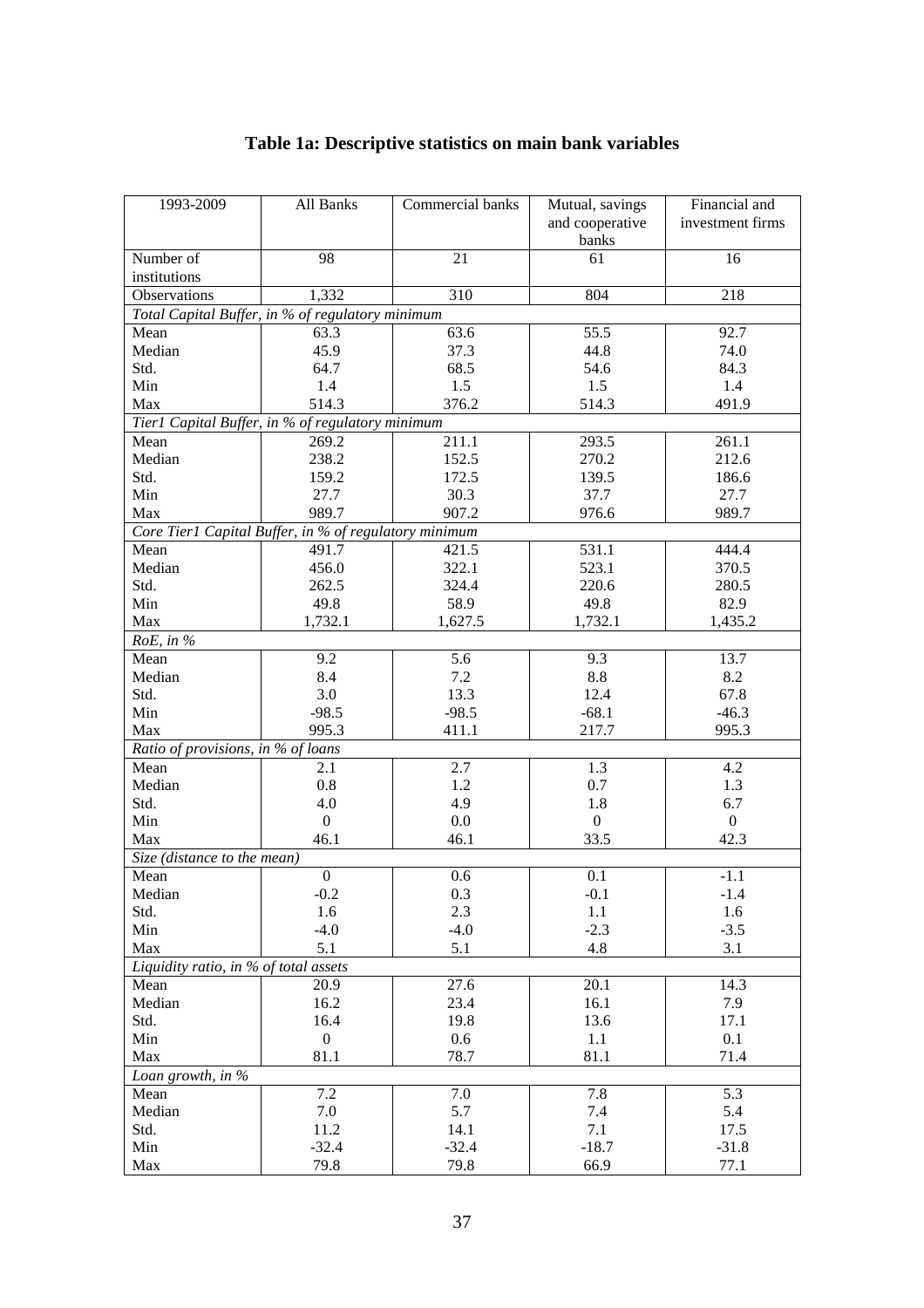|                                      | <b>Total</b><br>capital<br>buffer | Tier 1<br>capital<br>buffer | <b>Core</b><br>Tier 1<br>capital<br>buffer | <b>Size</b> | <b>Provision ratio</b> | <b>ROE</b>   | <b>Liquidity ratio</b> | Loan growth | Output gap | CB's interest rate |
|--------------------------------------|-----------------------------------|-----------------------------|--------------------------------------------|-------------|------------------------|--------------|------------------------|-------------|------------|--------------------|
| <b>Total capital</b><br>buffer       |                                   | 0.71                        | 0.51                                       | $-0.24$     | 0.32                   | 0.08         | 0.14                   | $-0.06$     | $-0.02$    | $-0.04$            |
| Tier 1 capital<br>buffer             |                                   |                             | 0.84                                       | $-0.34$     | 0.25                   | 0.10         | 0.12                   | $-0.10$     | $-0.01$    | $-0.15$            |
| <b>Core Tier 1</b><br>capital buffer |                                   |                             |                                            | $-0.40$     | 0.26                   | 0.02         | 0.22                   | $-0.12$     | $-0.01$    | $-0.14$            |
| <b>Size</b>                          |                                   |                             |                                            |             | $-0.08$                | $-0.05$      | 0.07                   | 0.10        | $-0.02$    | 0.01               |
| <b>Provision ratio</b>               |                                   |                             |                                            |             |                        | $\mathbf{0}$ | 0.33                   | $-0.08$     | 0.03       | 0.04               |
| <b>ROE</b>                           |                                   |                             |                                            |             |                        |              | $-0.09$                | 0.02        | 0.01       | $-0.07$            |
| <b>Liquidity ratio</b>               |                                   |                             |                                            |             |                        |              |                        | 0.03        | $-0.04$    | 0.08               |
| Loan growth                          |                                   |                             |                                            |             |                        |              |                        |             | 0.05       | $-0.03$            |
| Output gap                           |                                   |                             |                                            |             |                        |              |                        |             |            | 0.47               |
| CB's interest rate                   |                                   |                             |                                            |             |                        |              |                        |             |            |                    |

## **Table 1b: Correlation coefficients between the means of the variables**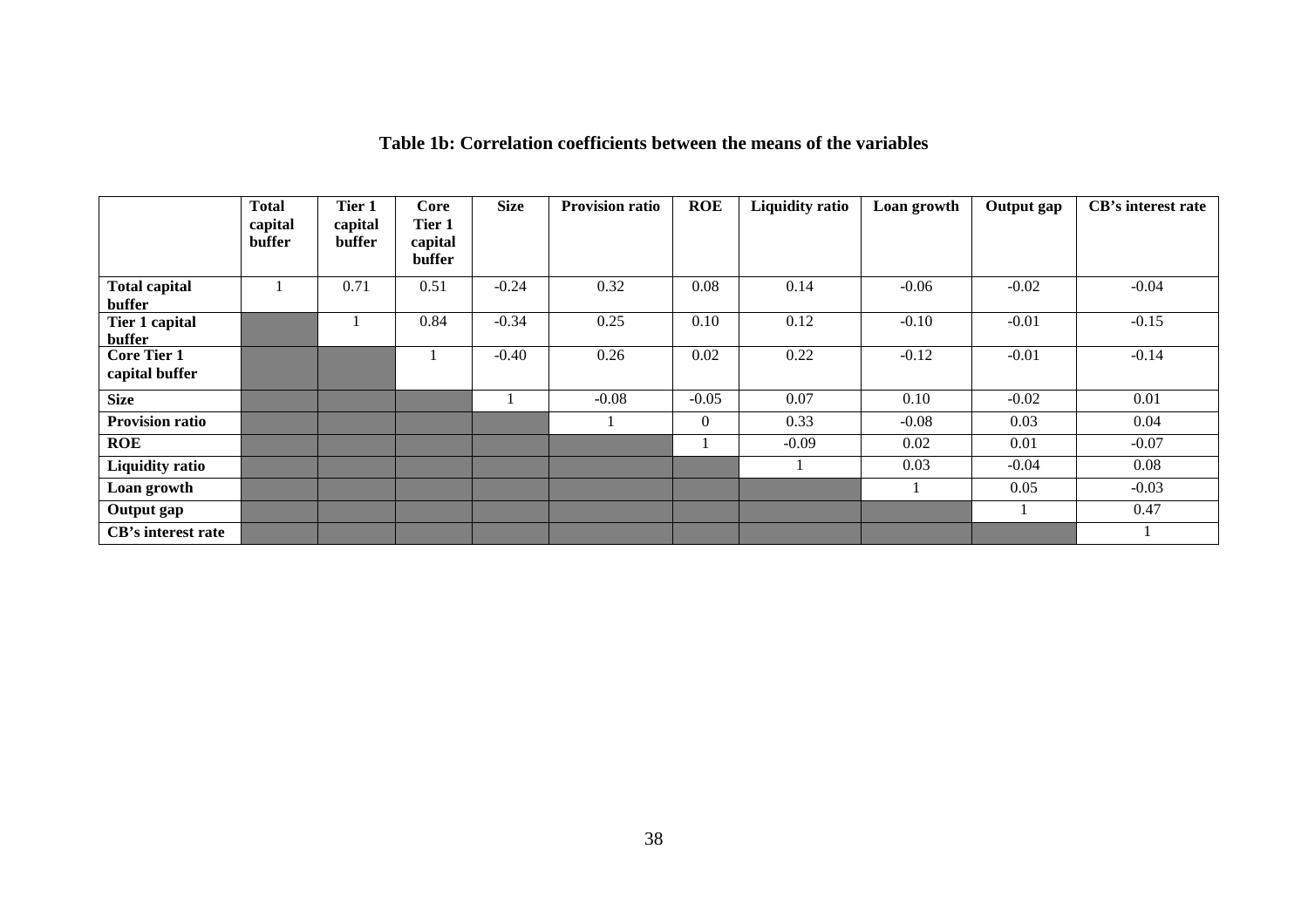|                                        |                          | (1)          | (2)           | (3)                | (4)          |
|----------------------------------------|--------------------------|--------------|---------------|--------------------|--------------|
| <b>Explanatory variables</b>           | Exp.                     | Total buffer | Tier 1 buffer | Core Tier 1 buffer | Total buffer |
|                                        | sign                     | <b>GMM</b>   | <b>GMM</b>    | <b>GMM</b>         | <b>GMM</b>   |
|                                        |                          |              | All           |                    |              |
|                                        |                          | All          |               | All                | Mutual banks |
|                                        | $+$                      | 0.16         | $0.67***$     | $0.54***$          | $0.36***$    |
| $B_{it-1}$                             |                          | (1.50)       | (5.40)        | (3.77)             | (3.29)       |
| $G\check{D}P_t$                        | $\overline{\mathcal{L}}$ | $-3.49**$    | $-9.52***$    | $-11.01***$        | $-3.32***$   |
|                                        |                          | $(-2.24)$    | $(-3.98)$     | $(-2.67)$          | $(-4.30)$    |
| $ROE_{it}$                             |                          | $-0.20***$   | $-0.11$       | $-0.21$            | $-0.12$      |
|                                        |                          | $(-3.79)$    | $(-0.83)$     | $(-1.05)$          | (1.01)       |
| Pr $ov_{it}$                           | $\overline{\mathcal{L}}$ | $6.51**$     | 10.25         | 24.82              | 6.97         |
|                                        |                          | (1.70)       | (1.38)        | (1.53)             | (1.27)       |
| $Size_{it}$                            |                          | $-0.41**$    | $-0.66***$    | $-1.09***$         | $-0.78***$   |
|                                        |                          | $(-2.09)$    | $(-3.23)$     | $(-3.50)$          | $(-4.70)$    |
| $\mathbf c$                            | $+$                      | $0.51***$    | $0.83**$      | 1.98***            | $-3.32***$   |
|                                        |                          | (4.41)       | (2.26)        | $(-2.66)$          | $(-4.30)$    |
| Number of observations                 |                          | 1,228        | 1,228         | 1,228              | 428          |
| Number of banks                        |                          | 98           | 98            | 98                 | 44           |
| Number of estimated coefficients       |                          | 6            | 6             | 6                  | 6            |
| Number of instruments                  |                          | 93           | 93            | 93                 | 33           |
| Sargan test (p-value)                  |                          | 0.22         | 0.23          | 0.22               | 0.70         |
| Autocorrelation test $AR(2)$ (p-value) |                          | 0.86         | 0.25          | 0.50               | 0.12         |

#### **Table 2: Determinants of banks' capital buffers**

Note: \*\*\* significant at the threshold of 1 %, \*\* 5%; \* 10 %; t-statistics in brackets

GMM equations estimated as a dynamic panel with orthogonal deviation estimation and White period weights (Arellano-Bover 2-step). All t-statistics use White period robust standard errors. List of instruments differenced equation: 2nd and 3rdlags of buffer, 1st and 2nd lags of ROE in level, other explanatory variables in first difference; level equation: differenced dependent variable and ROE and other explanatory variables in level.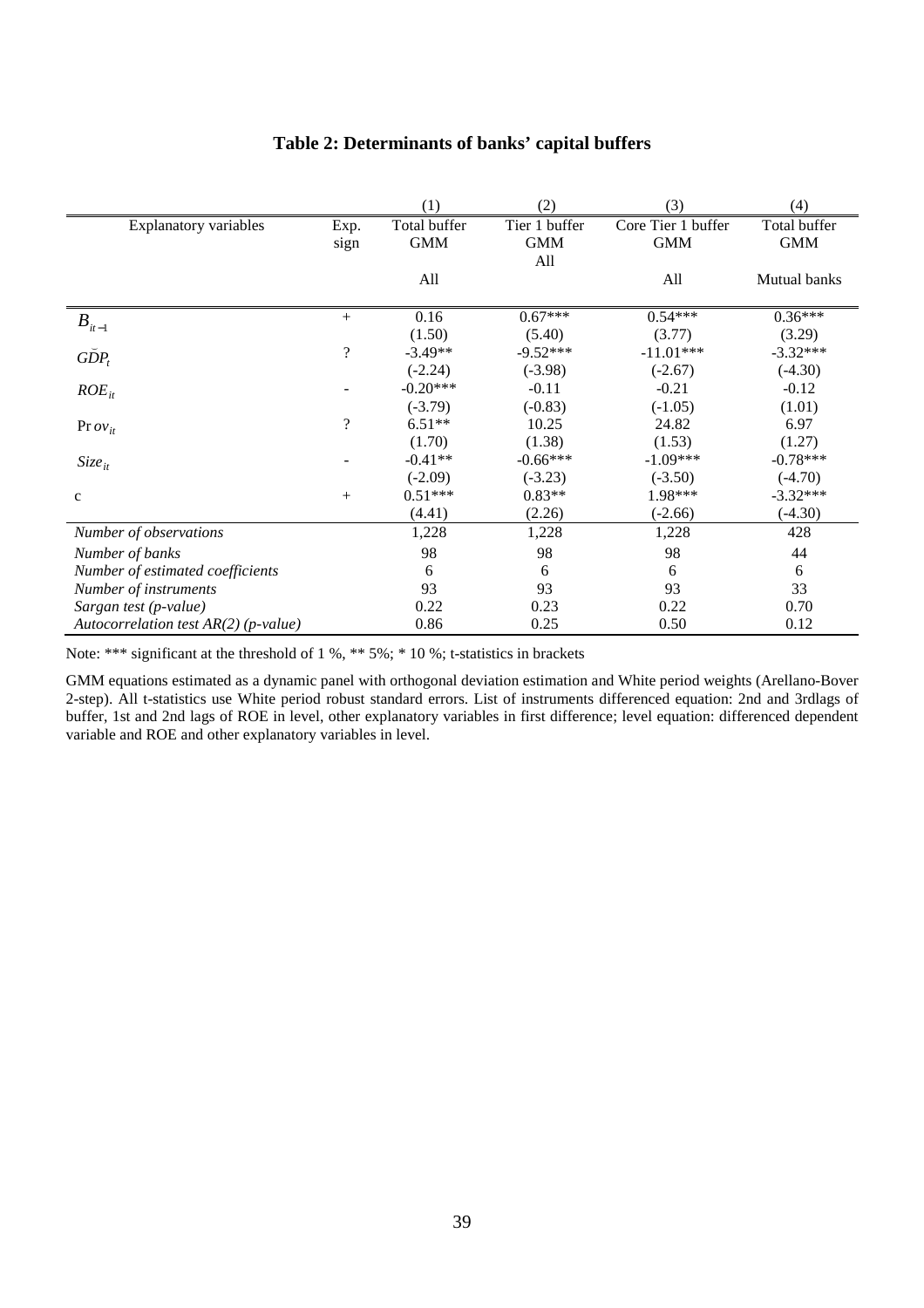|                                  |                          | (1)                              | (2)                              | (3)                              | (4)                                    | (5)                              |
|----------------------------------|--------------------------|----------------------------------|----------------------------------|----------------------------------|----------------------------------------|----------------------------------|
|                                  |                          |                                  |                                  |                                  |                                        |                                  |
| <b>Explanatory variables</b>     | Exp.<br>sign             | Loan growth<br><b>GMM</b><br>All | Loan growth<br><b>GMM</b><br>All | Loan growth<br><b>GMM</b><br>All | Loan growth<br><b>GMM</b><br>1993-2000 | Loan growth<br><b>GMM</b><br>All |
| $B_{ii}$ _ total                 | $\overline{?}$           | $-0.03$<br>$(-1.23)$             |                                  |                                  |                                        |                                  |
| $B_{ii}$ _Tier1                  | $\overline{\mathcal{L}}$ |                                  | $-0.03**$<br>$(-2.03)$           |                                  |                                        |                                  |
| $B_{it}$ _ core _Tier1           | $\overline{\mathcal{L}}$ |                                  |                                  | $-0.05***$<br>$(-4.62)$          | $-0.02*$<br>$(-1.86)$                  | $-0.04***$<br>$(-3.51)$          |
| $G\check{D}P_t$                  | $+$                      | $2.73***$<br>(8.39)              | $2.66***$<br>(5.58)              | $3.25***$<br>(7.99)              | $4.18*$<br>(1.73)                      | $3.30***$<br>(5.93)              |
| $r_t$                            |                          | $-2.32***$<br>$(-3.43)$          | $-3.36***$<br>$(-6.38)$          | $-4.10***$<br>$(-6.28)$          | $-4.26***$<br>$(-3.42)$                | $-4.02***$<br>$(-8.07)$          |
| $\Delta{{\log}c}_{it-1}$         | $\overline{\mathcal{L}}$ | $-0.12$<br>$(-0.74)$             | $-0.13$<br>$(-0.86)$             | $-0.22*$<br>$(-1.70)$            | $-0.53***$<br>$(-3.47)$                | $-0.21**$<br>$(-1.58)$           |
| $Liq_{it}$                       | $+$                      | $-0.14$<br>$(-0.66)$             | $-0.12$<br>$(-0.60)$             | 0.17<br>(1.01)                   | $-0.44$<br>(0.81)                      | $0.22**$<br>(2.05)               |
| $Size_{it}$                      | $+$                      | $0.09*$<br>(1.84)                | 0.05<br>(0.93)                   | 0.05<br>(1.17)                   | 0.11<br>(1.60)                         | 0.06<br>(1.27)                   |
| $B_{it}$ * Pr $ov_t$             |                          |                                  |                                  |                                  |                                        | $-0.24*$<br>$(-1.66)$            |
| constant                         |                          | $0.19***$<br>(4.22)              | $0.30***$<br>(4.09)              | $0.44***$<br>(6.86)              | $0.22**$<br>(1.99)                     | $0.36***$<br>(5.80)              |
| Number of observations           |                          | 1,133                            | 1,133                            | 1,133                            | 340                                    | 1,133                            |
| Number of banks                  |                          | 98                               | 98                               | 98                               | 91                                     | 98                               |
| Number of estimated coefficients |                          | 7                                | 7                                | 7                                | $\tau$                                 | 8                                |
| Number of instruments            |                          | 115                              | 115                              | 115                              | 43                                     | 115                              |
| Sargan test (p-value)            |                          | 0.77                             | 0.75                             | 0.81                             | 0.16                                   | 0.83                             |
| Autocorrelation test AR(2)       |                          | 0.78                             | 0.57                             | 0.05                             | 0.13                                   | 0.09                             |

#### **Table 3: Estimation of loan growth**

Note: \*\*\* significant at the threshold of 1 %, \*\* 5%; \* 10 %; t-statistics in brackets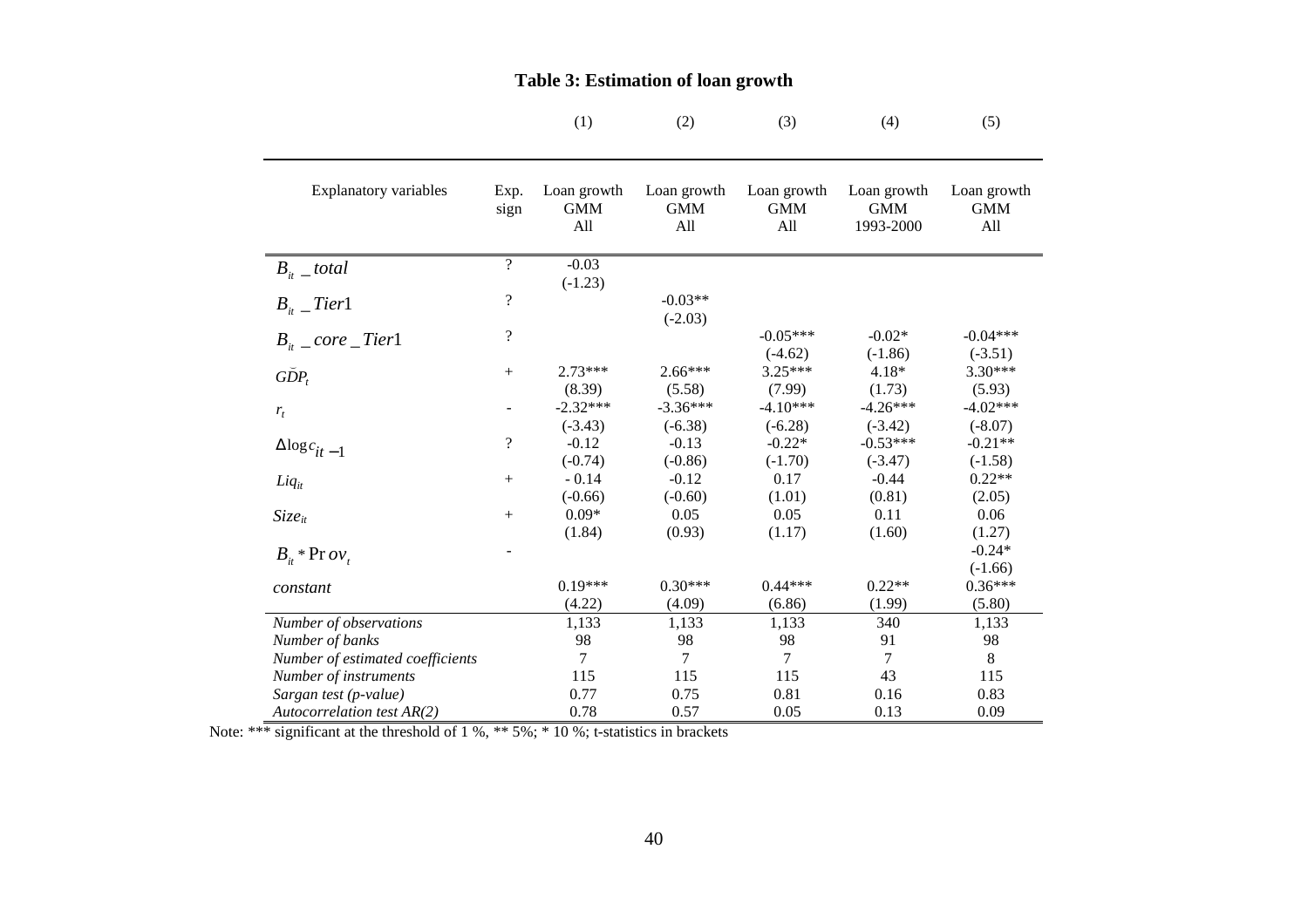## **Table 4: Granger causality tests on total capital buffer and loan growth – Panel level**

| (1)                                               | (2)<br>Hurlin | (3)                                               | (4)<br>Hurlin |
|---------------------------------------------------|---------------|---------------------------------------------------|---------------|
| Null hypothesis                                   | Z-stat.       | Null hypothesis                                   | Z-stat.       |
| <b>WHOLE PANEL</b>                                |               |                                                   |               |
| Capital buffer does not Granger cause loan growth | 1.88*         | Core Tier 1 capital buffer does not Granger cause | $1.83*$       |
|                                                   | (0.06)        | loan growth                                       | (0.07)        |
| Loan growth does not Granger cause Capital buffer | $2.85***$     | Loan growth does not Granger cause core Tier1     | $1.81*$       |
|                                                   | (0.00)        | capital buffer                                    | (0.07)        |
| MUTUAL, SAVINGS BANKS AND CREDIT COOPERATIVES     |               |                                                   |               |
| Capital buffer does not Granger cause loan growth | $1.69*$       | Core Tier 1 capital buffer does not Granger cause | $2.42**$      |
|                                                   | (0.09)        | loan growth                                       | (0.02)        |
| Loan growth does not Granger cause Capital buffer | 1.45          | Loan growth does not Granger cause core Tier1     | 0.62          |
|                                                   | (0.15)        | capital buffer                                    | (0.53)        |
| <b>COMMERCIAL BANKS</b>                           |               |                                                   |               |
| Capital buffer does not Granger cause loan growth | 1.00          | Core Tier 1 capital buffer does not Granger cause | 0.48          |
|                                                   | (0.32)        | loan growth                                       | (0.63)        |
| Loan growth does not Granger cause Capital buffer | $2.19**$      | Loan growth does not Granger cause core Tier1     | $2.56***$     |
|                                                   | (0.03)        | capital buffer                                    | (0.01)        |
| <b>FINANCIAL COMPANIES</b>                        |               |                                                   |               |
| Capital buffer does not Granger cause loan growth | 0.26          | Core Tier 1 capital buffer does not Granger cause | $-0.53$       |
|                                                   | (0.79)        | loan growth                                       | (1.41)        |
| Loan growth does not Granger cause Capital buffer | 1.55          | Loan growth does not Granger cause core Tier1     | 0.16          |
|                                                   | (0.12)        | capital buffer                                    | (0.87)        |

Note: We reject the null hypothesis at the confidence threshold of  $***1\%$ ,  $**5\%$ ;  $*10\%$ .

Figures in brackets are p-values. Akaike and Schwarz criteria indicate an optimal lag equal to 1 (annual data).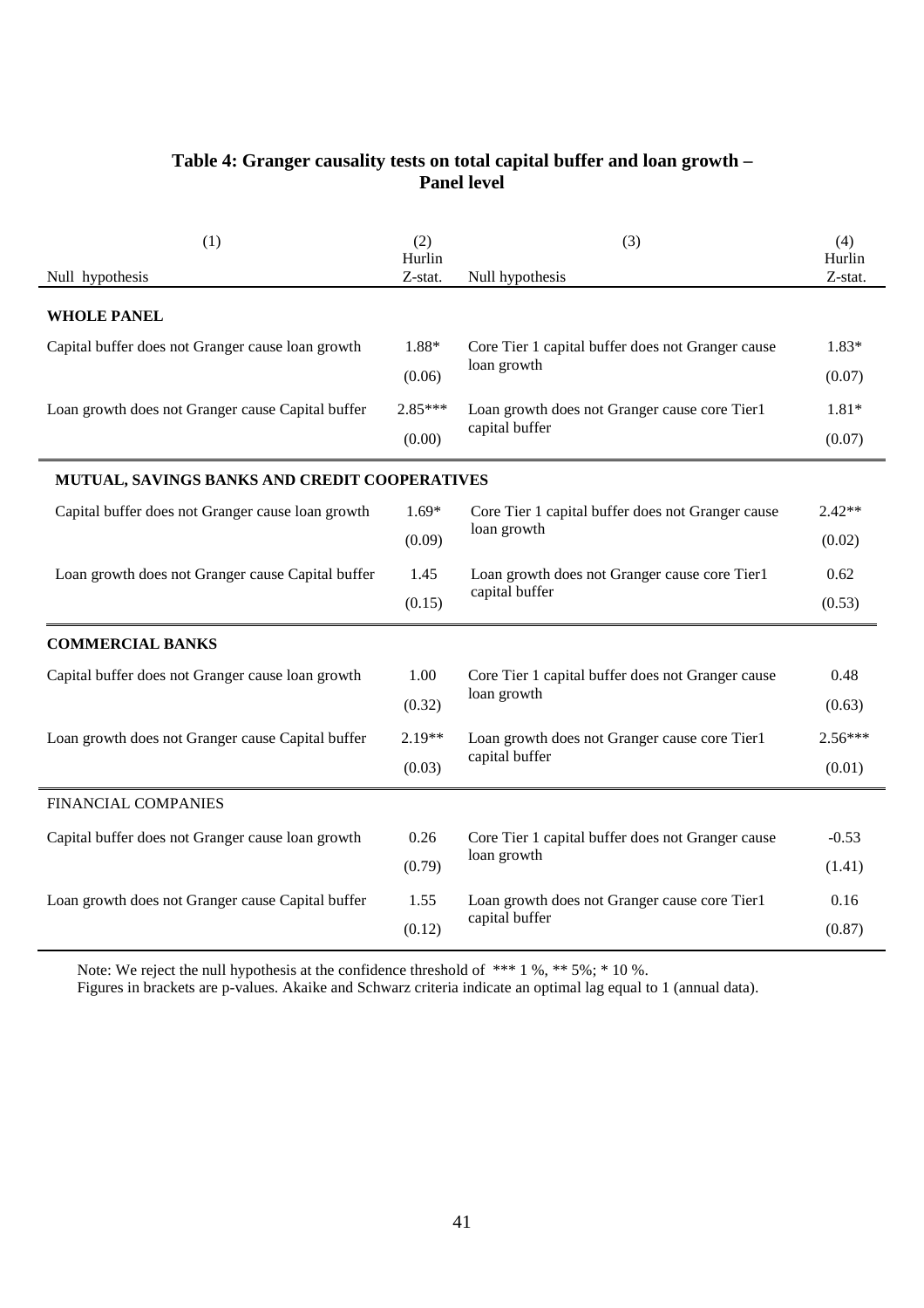# **Appendix**

| <b>Series</b> | Levin, Lin and Chu |         | Im, Pesaran and Shin             |         | Augmented         |         | Phillips-Perron             |         |  |
|---------------|--------------------|---------|----------------------------------|---------|-------------------|---------|-----------------------------|---------|--|
|               | $(t-stat)$         |         | $(W-stat)$                       |         | Dickey-Fuller     |         | (Fischer Chi <sup>2</sup> ) |         |  |
|               |                    |         |                                  |         | (Fischer $Chi2$ ) |         |                             |         |  |
|               | $HO = common$ unit |         | $H0=$ individual unit root $3$ ) |         |                   |         |                             |         |  |
|               | root $3)$          |         |                                  |         |                   |         |                             |         |  |
|               | stat.              | p-value | stat.                            | p-value | stat.             | p-value | stat.                       | p-value |  |
| <b>Buffer</b> | $-6.46$            | 0.00    | $-432$                           | 0.00    | 300.77            | 0.00    | 293.33                      | 0.00    |  |
| Loan growth   | $-103.57$          | 0.00    | $-19.54$                         | 0.00    | 451.05            | 0.00    | 488.35                      | 0.00    |  |

**Table A1: Panel unit root tests** 1) 2)

Notes:  $1)$  Lags are selected by Akaike criterion.

 $^{2)}$  The tests include an individual intercept.

<sup>3)</sup> The null hypothesis is rejected when p-value  $< 0.05$ .